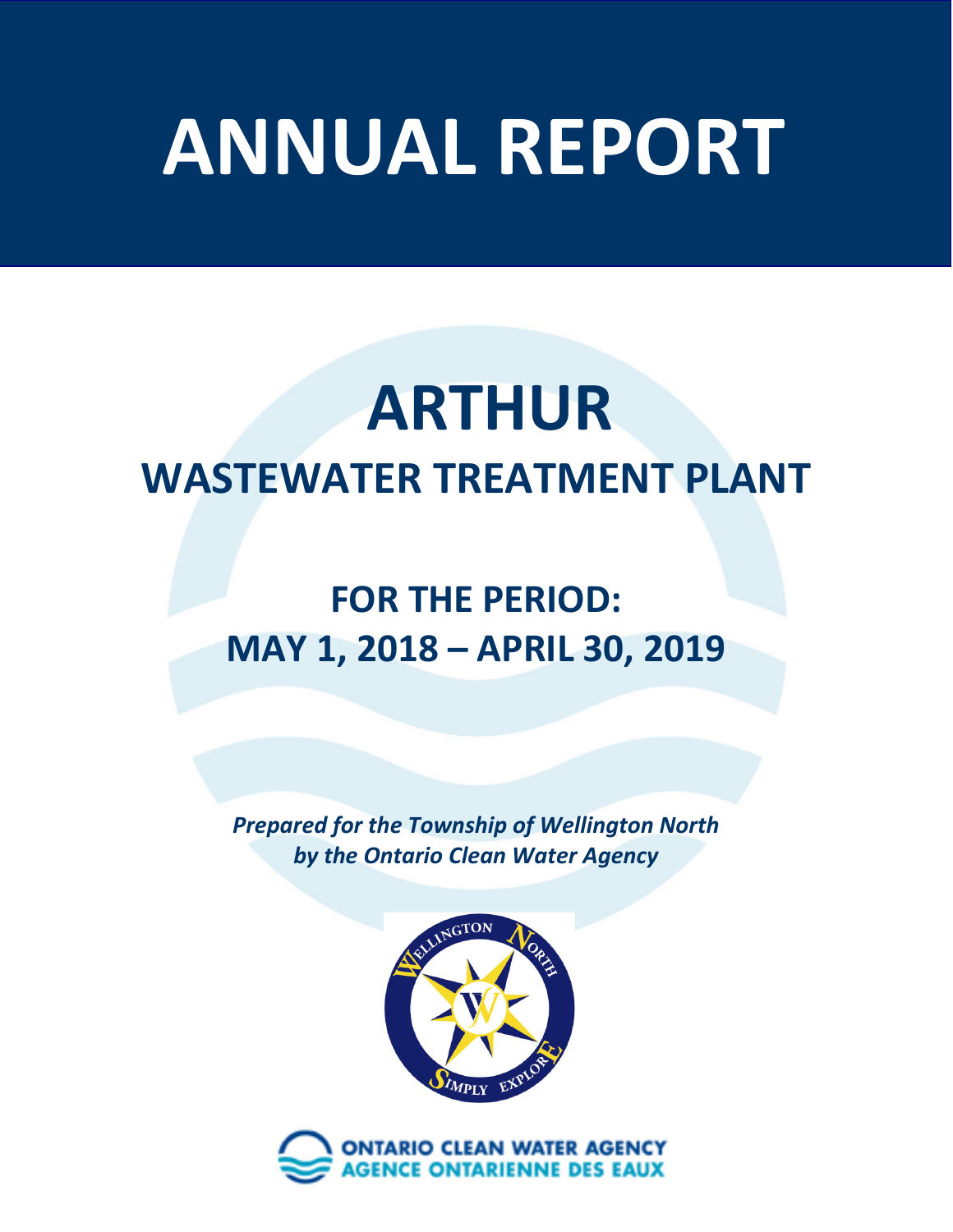#### **Table of Contents**

| 1.  |     |  |  |  |
|-----|-----|--|--|--|
| 2.  |     |  |  |  |
|     | 2.1 |  |  |  |
|     | 2.2 |  |  |  |
|     | 2.3 |  |  |  |
|     | 2.4 |  |  |  |
|     | 2.5 |  |  |  |
|     | 2.6 |  |  |  |
| 3.  |     |  |  |  |
| 4.  |     |  |  |  |
|     |     |  |  |  |
|     |     |  |  |  |
|     | 4.3 |  |  |  |
| 5.  |     |  |  |  |
| 6.  |     |  |  |  |
| 7.  |     |  |  |  |
| 9.  |     |  |  |  |
|     |     |  |  |  |
|     |     |  |  |  |
|     |     |  |  |  |
|     |     |  |  |  |
|     |     |  |  |  |
| 12. |     |  |  |  |
|     |     |  |  |  |

**Appendix A: Performance Assessment Report** 

**Appendix B: Daily Discharge Summary** 

**Appendix C: Calibration Reports** 

**Appendix D: Sludge Quality Analysis** 

**Appendix E: Community Complaints**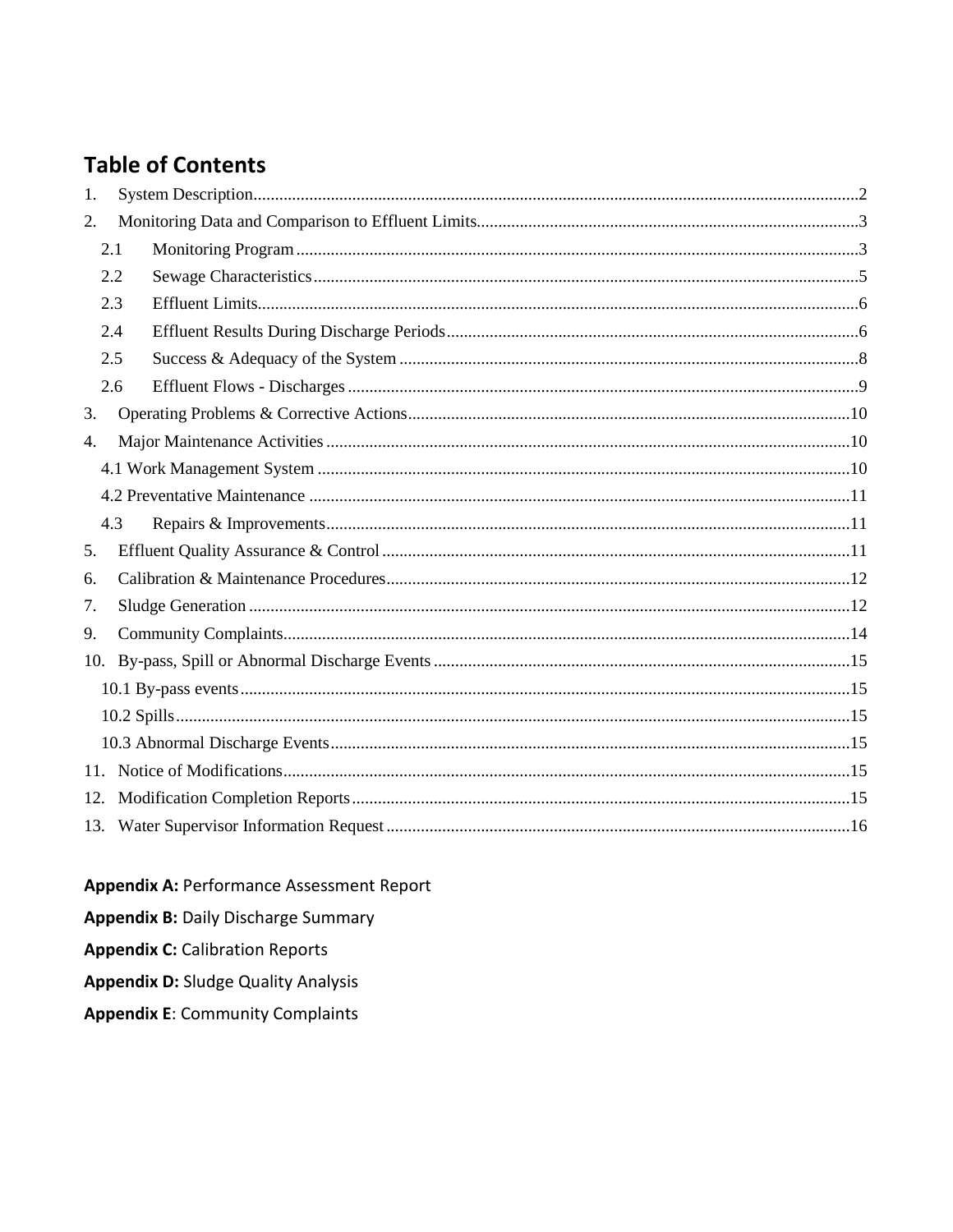#### **1. System Description**

The Arthur Wastewater Treatment System begins with the Inlet Works feeding into two (2) Grit Channels that feed towards a comminutor, complete with a bypass screen for when the comminutor is offline.

The first treatment step consists of two (2) cell annular ring type aeration tanks, equipped with fine bubble air diffusion systems. At this stage, chemicals are added for phosphorus removal via chemical metering pumps. Treated effluent is then fed into a Final Clarifier which contains sludge collection units and a scum skimming mechanism for sludge management. Effluent is then directed through an effluent filter system (granular media filter modules) and a UV Disinfection System for microbiological control. Treated effluent is then directed to an Outfall Sewer via gravity during discharge periods; when discharge is not possible, effluent is pumped towards Sewage Lagoons for storage.

A return sludge and waste sludge pumping system handles any collected sludge from the treatment stages and directs it towards two (2) aerobic sludge digestors and four (4) sludge storage tanks for approved haulage as required.

An overview of the Arthur Wastewater Treatment System can be found in the following table:

| <b>Facility Name</b>                     | Arthur Wastewater Treatment Plant                                                    |  |  |
|------------------------------------------|--------------------------------------------------------------------------------------|--|--|
| <b>Facility Type</b>                     | Extended Aeration, Sand Filtration, Chemical<br>Phosphorus Removal, and UV Treatment |  |  |
| <b>Plant Classification</b>              | Ш                                                                                    |  |  |
| <b>Works Number</b>                      | 110000882                                                                            |  |  |
| <b>Rated Capacity</b>                    | $1,465 \text{ m}$ 3/d                                                                |  |  |
| <b>Discharge Point</b>                   | Conestogo River                                                                      |  |  |
| <b>Environmental Compliance Approval</b> | 3773-ABJKXX (November 28, 2016)                                                      |  |  |

#### **Table 1**: Arthur WWTP System Overview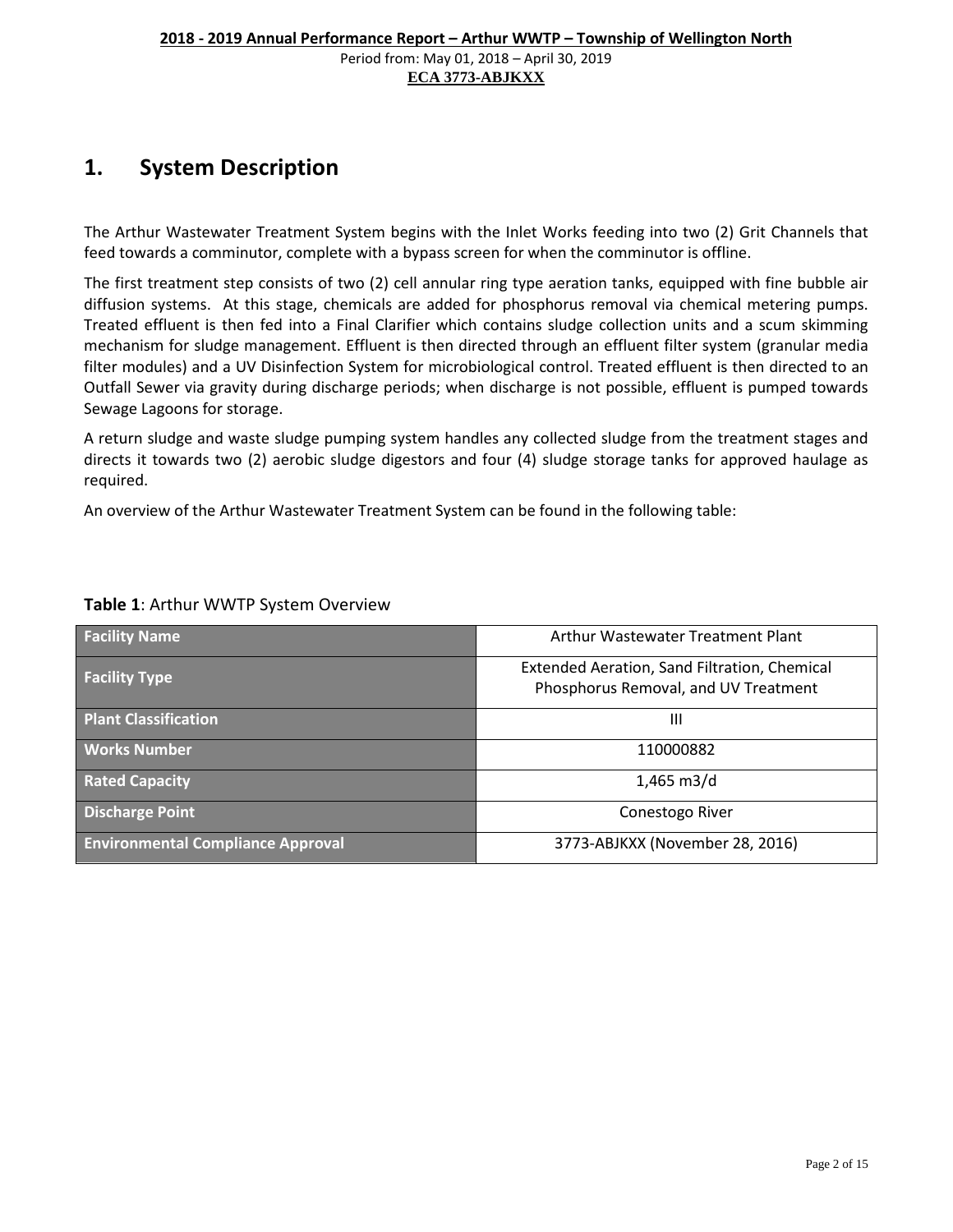**ECA 3773-ABJKXX** 

#### <span id="page-3-0"></span>**2. Monitoring Data and Comparison to Effluent Limits**

ECA 3773-ABJKXX, Section 10 (6)(a):

*"a summary and interpretation of all monitoring data (including daily discharge rates of effluent and streamflows, as well as monthly discharge volumes) and a comparison to the effluent limits outlined in Condition 6, including an overview of the success and adequacy of the Works;"*

#### <span id="page-3-1"></span>**2.1 Monitoring Program**

The following tables outline the monitoring programs at the Arthur Wastewater Treatment Plant (WWTP) as required by the ECA that was issued for the reporting period. There are additional in-house samples taken and analyzed in-house throughout the year in order to help with process performance monitoring, adjustment, and optimization. The parameters were analyzed by an accredited analytical laboratory (SGS Canada Inc., Lakefield, Ontario).

**Table 2**: Influent Monitoring Program – Discharge of Inlet Sewer

| <b>Parameters</b>                             | Sample Type       | <b>Frequency</b> |
|-----------------------------------------------|-------------------|------------------|
| Biochemical Oxygen Demand (BOD <sub>5</sub> ) | 24-hour Composite | Monthly          |
| <b>Total Suspended Solids (TSS)</b>           | 24-hour Composite | Monthly          |
| <b>Total Phosphorous (TP)</b>                 | 24-hour Composite | Monthly          |
| Total Kjeldahl Nitrogen (TKN)                 | 24-hour Composite | Monthly          |

**Table 3**: Influent Monitoring Program – Pond Influent Liquid (When discharging to the Holding Pond)

| <b>Parameters</b>                                           | <b>Sample Type</b> | <b>Frequency</b> |
|-------------------------------------------------------------|--------------------|------------------|
| Carbonaceous Biochemical Oxygen Demand (CBOD <sub>5</sub> ) | Grab               | Monthly          |
| <b>Total Suspended Solids (TSS)</b>                         | Grab               | Monthly          |
| <b>Total Phosphorous (TP)</b>                               | Grab               | Monthly          |
| Total Ammonia Nitrogen (TAN)                                | Grab               | Monthly          |
| Nitrite-Nitrogen                                            | Grab               | Monthly          |
| Total Kjeldahl Nitrogen (TKN)                               | Grab               | Monthly          |
| Hydrogen Sulfide (when odour present)                       | Grab/Probe         | Monthly          |
| Dissolved Oxygen                                            | Grab/Probe         | Monthly          |
| pH                                                          | Grab/Probe         | Monthly          |
| Temperature                                                 | Grab/Probe         | Monthly          |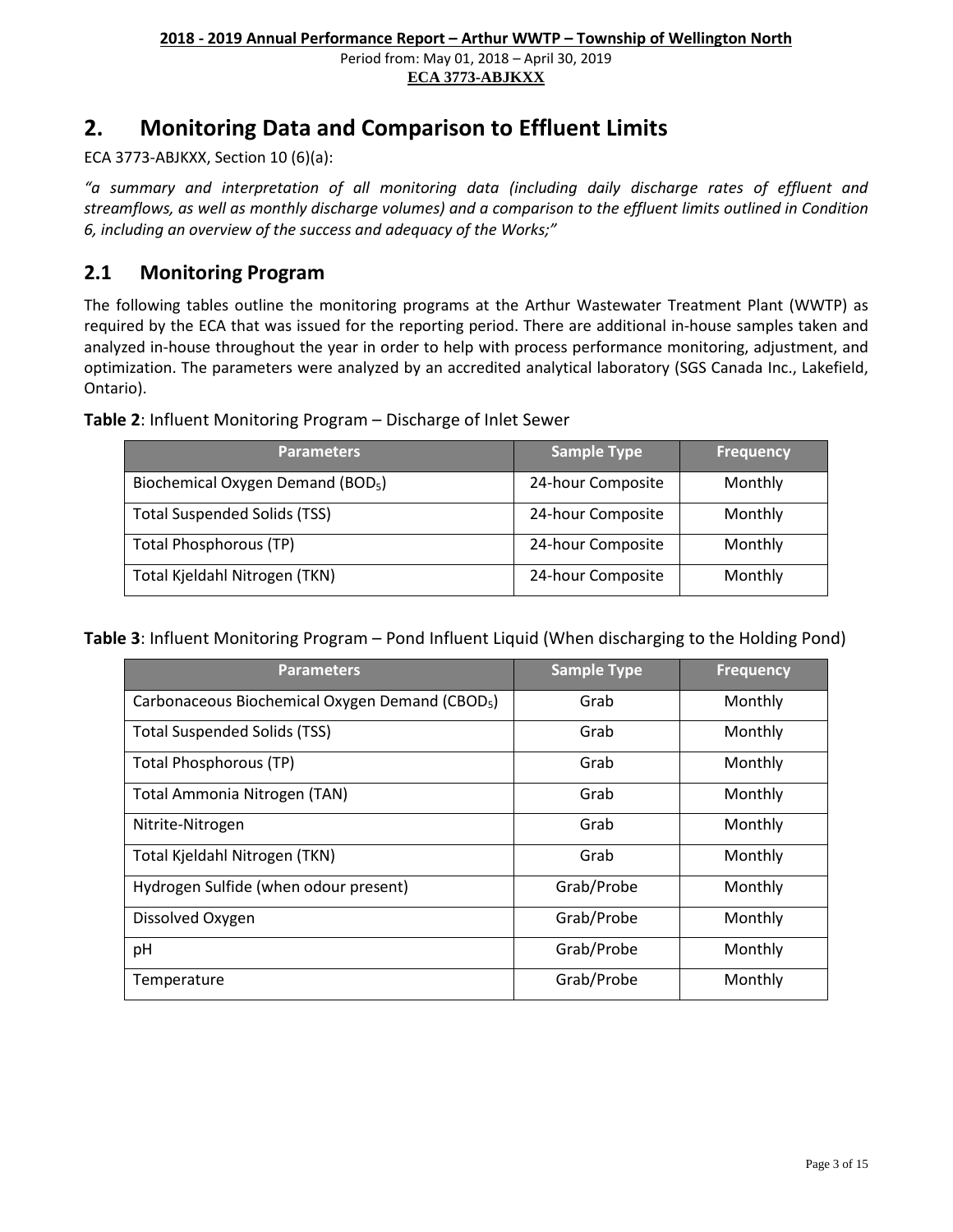| <b>Parameters</b>                                           | <b>Sample Type</b> | <b>Frequency</b> |
|-------------------------------------------------------------|--------------------|------------------|
| Carbonaceous Biochemical Oxygen Demand (CBOD <sub>5</sub> ) | Composite          | Weekly           |
| <b>Total Suspended Solids (TSS)</b>                         | Composite          | Weekly           |
| Total Phosphorous (TP)                                      | Composite          | Weekly           |
| Total Ammonia Nitrogen (TAN)                                | Composite          | Weekly           |
| Nitrite-Nitrogen $(NO2)$                                    | Composite          | Weekly           |
| Nitrate-Nitrogen $(NO3)$                                    | Composite          | Weekly           |
| Total Kjeldahl Nitrogen (TKN)                               | Composite          | Weekly           |
| Hydrogen Sulfide $(H_2S)$ (during odour)                    | Grab/Probe         | Weekly           |
| E. Coli                                                     | Grab               | Weekly           |
| Dissolved Oxygen (DO)                                       | Grab/Probe         | Weekly           |
| pH                                                          | Grab/Probe         | Weekly           |
| Temperature                                                 | Grab/Probe         | Weekly           |

#### **Table 4**: Effluent Monitoring – Plant Outfall Pipe during Discharge Periods

#### **Table 5**: Effluent Monitoring – Pond Outfall Pipe during Emergency Discharge

| <b>Parameters</b>                                           | <b>Sample Type</b> | <b>Frequency</b>                                       |
|-------------------------------------------------------------|--------------------|--------------------------------------------------------|
| Carbonaceous Biochemical Oxygen Demand (CBOD <sub>5</sub> ) | Grab               |                                                        |
| <b>Total Suspended Solids (TSS)</b>                         | Grab               | Samples to be taken at                                 |
| <b>Total Phosphorous (TP)</b>                               | Grab               | minimum, on the first and<br>last day of the discharge |
| E. Coli                                                     | Grab               | period (or more frequently                             |
| Dissolved Oxygen (DO)                                       | Grab/Probe         | as directed by the Water<br>Supervisor), and for every |
| pH                                                          | Grab/Probe         | 0.5 metre of draw-down in                              |
| Total Ammonia Nitrogen (TAN)                                | Grab               | the pond cells                                         |
| Hydrogen Sulfide $(H_2S)$                                   | Grab/Probe         |                                                        |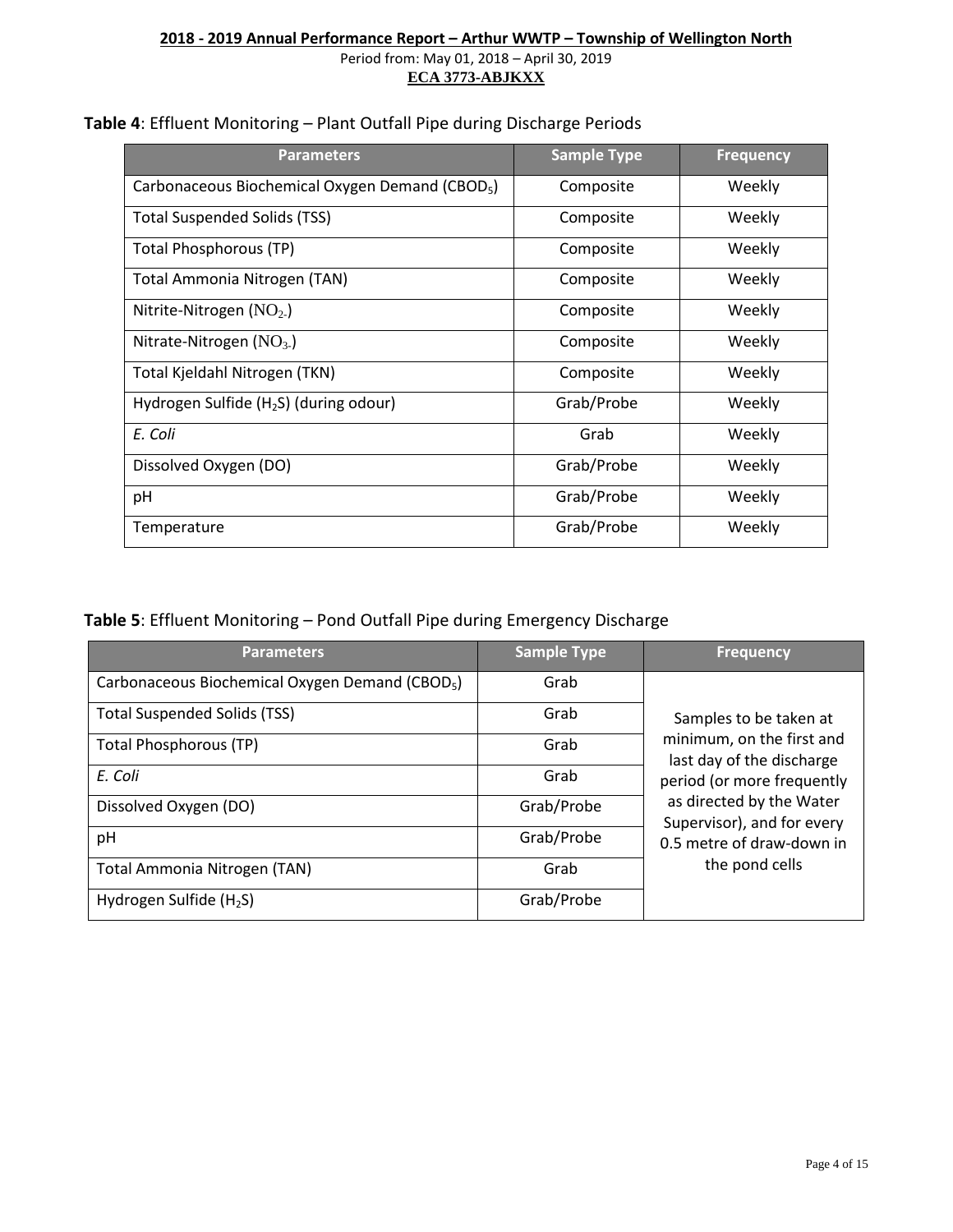#### <span id="page-5-0"></span>**2.2 Sewage Characteristics**

A summary of the influent laboratory results can be seen in the following tables:

| <b>Month &amp; Year</b> | <b>TP</b> | BOD <sub>5</sub> | <b>TSS</b> | <b>TKN</b> |
|-------------------------|-----------|------------------|------------|------------|
|                         | (mg/L)    | (mg/L)           | (mg/L)     | (mg/L)     |
| May 2018                | 3.83      | 122.00           | 115.00     | 23.40      |
| June 2018               | 6.11      | 236.00           | 157.00     | 31.00      |
| <b>July 2018</b>        | 7.52      | 287.00           | 171.00     | 37.90      |
| August 2018             | 5.20      | 225.00           | 174.00     | 33.90      |
| September 2018          | 6.66      | 157.00           | 196.00     | 32.90      |
| October 2018            | 4.61      | 181.00           | 194.00     | 32.90      |
| November 2018           | 3.98      | 126.00           | 118.00     | 23.00      |
| December 2018           | 2.54      | 83.00            | 74.00      | 21.20      |
| January 2019            | 5.14      | 140.00           | 118.00     | 34.50      |
| February 2019           | 5.34      | 280.00           | 146.00     | 60.20      |
| <b>March 2019</b>       | 5.51      | 156.00           | 125.00     | 22.10      |
| April 2019              | 3.97      | 308.50           | 141.00     | 20.25      |
| <b>Annual Average</b>   | 5.03      | 191.79           | 144.08     | 31.10      |

**Table 4:** Influent Lab Analysis – Discharge of Inlet Sewer

#### **Table 5:** Influent Lab Analysis – Pond Influent Liquid during Retention Period

| <b>Month &amp; Year</b> | CBOD <sub>5</sub> | <b>TSS</b> | <b>TP</b> | <b>TAN</b> | NO <sub>3</sub> | NO <sub>2</sub> | <b>TKN</b> | <b>DO</b> | pH   |
|-------------------------|-------------------|------------|-----------|------------|-----------------|-----------------|------------|-----------|------|
|                         | (mg/L)            | (mg/L)     | (mg/L)    | (mg/L)     | (mg/L)          | (mg/L)          | (mg/L)     | (mg/L)    |      |
| May 2018                | 4.00              | 6.00       | 0.18      | 0.10       | 14.70           | 0.04            | 2.60       | 8.70      | 7.56 |
| June 2018               | 2.00              | 4.00       | 0.21      | 0.20       | 16.80           | 0.11            | 0.90       | 8.20      | 7.51 |
| <b>July 2018</b>        | 4.00              | 7.00       | 0.72      | 2.20       | 18.10           | 0.38            | 2.80       | 8.70      | 7.56 |
| August 2018             | 2.00              | 5.00       | 0.38      | 0.10       | 26.70           | 0.03            | 0.70       | 8.30      | 7.56 |
| <b>Annual Average</b>   | 3.00              | 5.50       | 0.373     | 0.65       | 19.08           | 0.14            | 1.75       | 8.48      | 7.55 |

Inlet Sewer lab analysis throughout the year averaged a Total Phosphorus (TP) of 5.03 mg/L, a Biochemical Oxygen Demand of 191.79 mg/L, a Total Suspended Solids (TSS) concentration of 144.08 mg/L, and a Total Kjeldahl Nitrogen concentration of 31.10 mg/L.

During influent retention periods, the pond received average concentrations of CBOD<sub>5</sub> at 3.00 mg/L, TSS at 5.50 mg/L, TP at 0.373 mg/L, TAN at 0.65 mg/L, NO<sub>3</sub>. at 19.08 mg/L, NO<sub>2</sub>. at 0.14 mg/L, TKN at 1.75 mg/L, DO at 8.48 mg/L and an average pH of 7.55.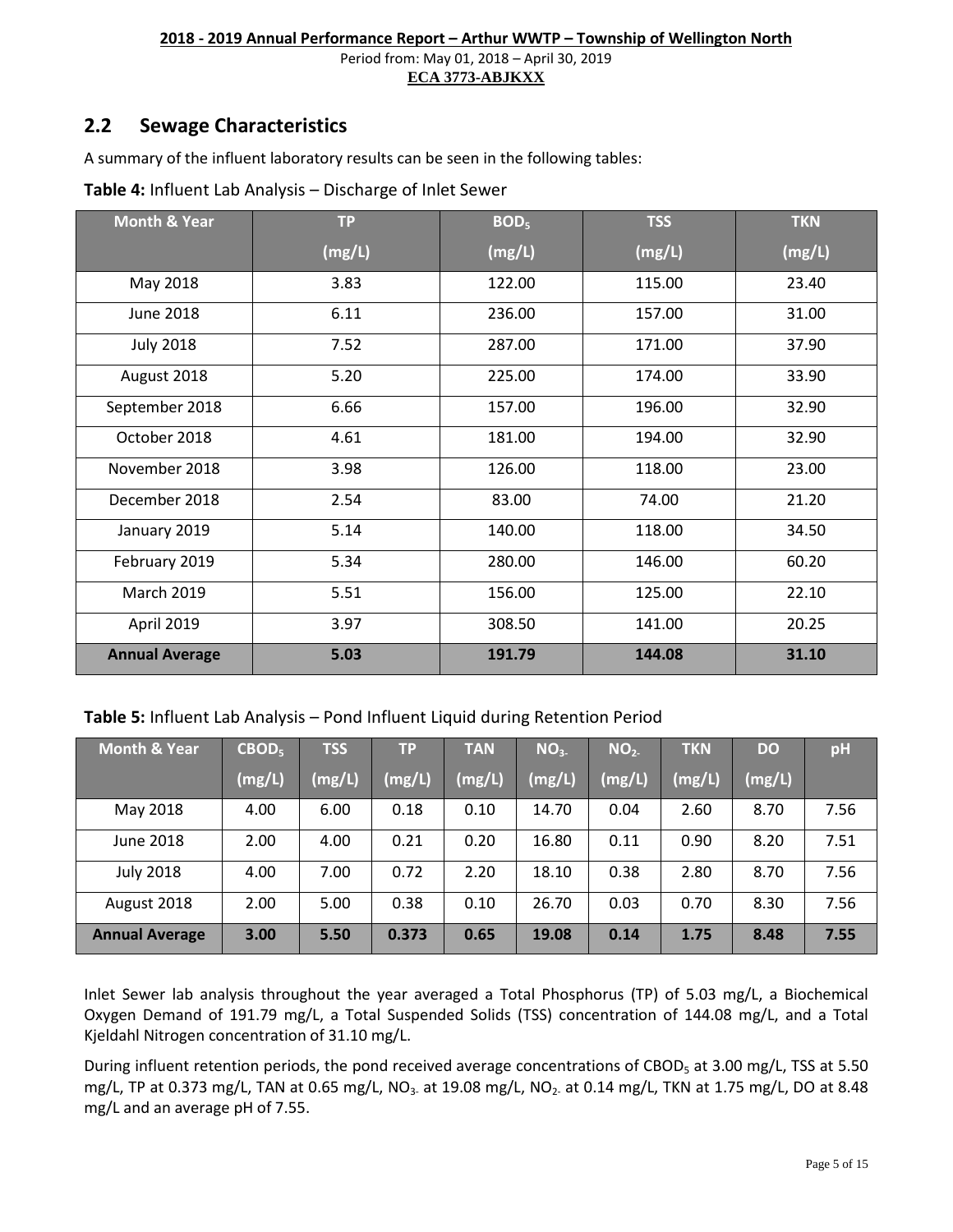#### <span id="page-6-0"></span>**2.3 Effluent Limits**

The following table outlines the effluent limits at the Arthur Wastewater Treatment Plant as per its ECA. The applicable effluent parameters are either "concentrations" expressed as milligrams per litre or "loadings" expressed as kilograms per day, and they are reportable either "Annually," "Monthly," or "Daily."

#### **Table 6:** Arthur WWTP Effluent Limits

| <b>Source</b>         | <b>Parameter</b>                 | <b>Monthly Average</b><br><b>Concentration</b> | <b>Annual Average</b><br><b>Concentration</b> | <b>Annual Average</b><br><b>Waste Loading</b> |
|-----------------------|----------------------------------|------------------------------------------------|-----------------------------------------------|-----------------------------------------------|
|                       |                                  | (mg/L)                                         | (mg/L)                                        | (Kg/d)                                        |
|                       | CBOD <sub>5</sub>                | 15                                             | 10                                            | 14.65                                         |
|                       | <b>Total Suspended Solids</b>    | 15                                             | 10                                            | 14.65                                         |
|                       | <b>Total Phosphorus</b>          | $\mathbf{1}$                                   | 1                                             | 1.47                                          |
| <b>Final Effluent</b> | <b>Total Ammonia</b><br>Nitrogen | 2.3                                            | 1.5                                           | 2.20                                          |
|                       | E. coli                          | 200                                            | n/a                                           | n/a                                           |
|                       | pH                               |                                                | 6.0 to 9.5, inclusive                         |                                               |

*CBOD5 = Carbonaceous Biochemical Oxygen Demand*

#### <span id="page-6-1"></span>**2.4 Effluent Results During Discharge Periods**

The following tables outline the Monthly Averages and Annual Averages for the 2018 – 2019 reporting period at the Arthur WWTP:

**Table 7:** Carbonaceous Biochemical Demand Concentrations versus ECA Limits

|                       | <b>Monthly</b><br>Average<br><b>Concentration</b><br>(mg/L) | <b>Within Monthly</b><br>Limits?<br>$(15 \text{ mg/L})$ | <b>Within Annual</b><br>Limits?<br>$(10 \text{ mg/L})$ | <b>Monthly</b><br>Average<br>Loading<br>(kg/d) | <b>Within</b><br><b>Annual Limit?</b><br>$(14.65 \text{ kg/d})$ |
|-----------------------|-------------------------------------------------------------|---------------------------------------------------------|--------------------------------------------------------|------------------------------------------------|-----------------------------------------------------------------|
| October 2018          | 2.00                                                        | Yes                                                     |                                                        | 0.60                                           |                                                                 |
| November 2018         | 3.33                                                        | Yes                                                     |                                                        | 8.30                                           |                                                                 |
| December 2018         | 2.00                                                        | Yes                                                     |                                                        | 5.53                                           |                                                                 |
| January 2019          | 2.00                                                        | Yes                                                     |                                                        | 5.00                                           |                                                                 |
| February 2019         | 2.00                                                        | Yes                                                     |                                                        | 3.12                                           |                                                                 |
| <b>March 2019</b>     | 12.00                                                       | Yes                                                     | $\qquad \qquad$                                        | 4.03                                           |                                                                 |
| April 2019            | 6.20                                                        | Yes                                                     |                                                        | 17.51                                          | $\overline{\phantom{a}}$                                        |
| <b>Annual Average</b> | 4.21                                                        |                                                         | <b>Yes</b>                                             | 6.30                                           | <b>Yes</b>                                                      |

**Table 8:** Total Suspended Solids Concentrations versus ECA Limits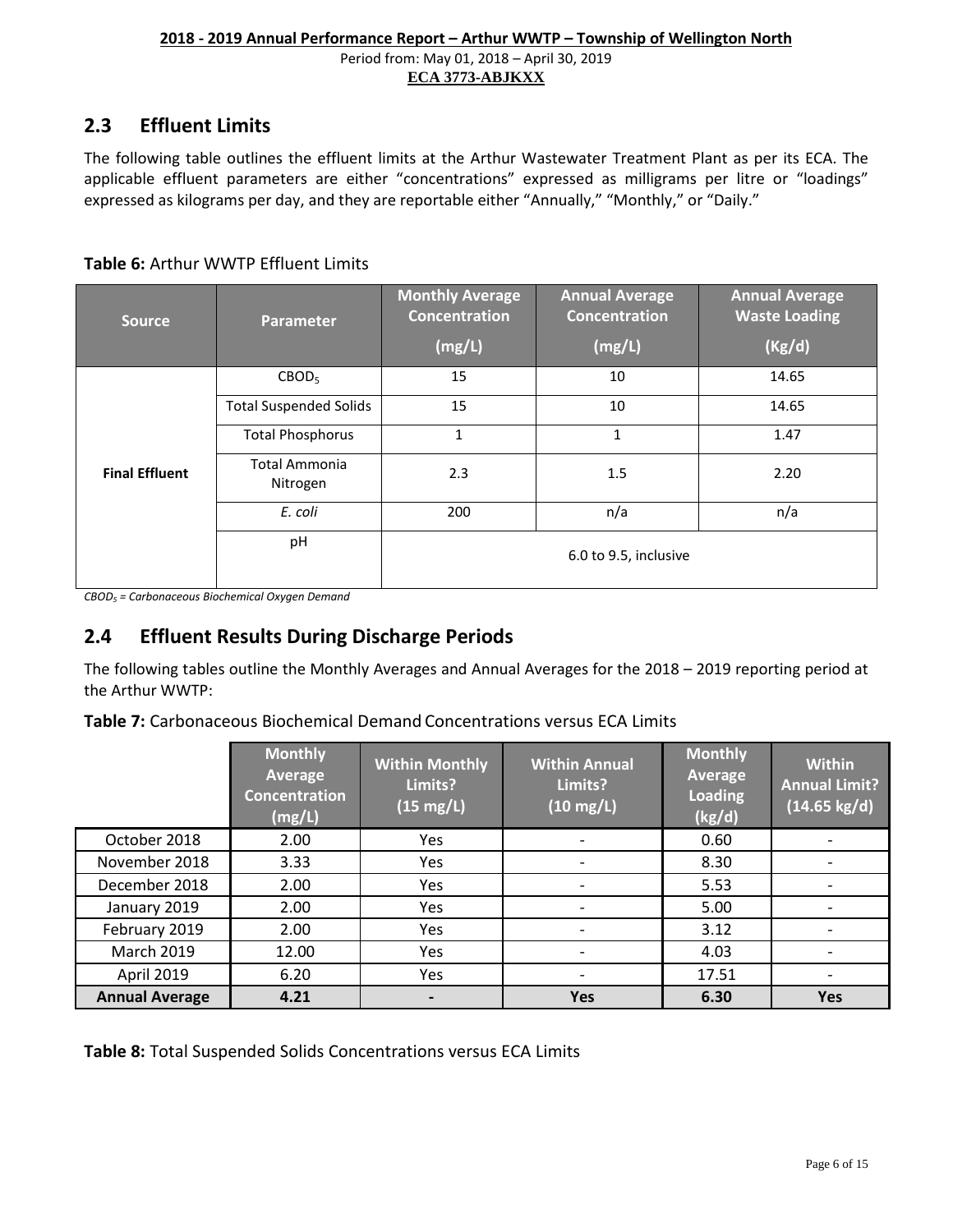#### **2018 - 2019 Annual Performance Report – Arthur WWTP – Township of Wellington North**

Period from: May 01, 2018 – April 30, 2019 **ECA 3773-ABJKXX** 

|                       | <b>Monthly</b><br>Average<br><b>Concentration</b><br>(mg/L) | <b>Within Monthly</b><br>Limits?<br>$(15 \text{ mg/L})$ | <b>Within Annual</b><br>Limits?<br>$(10 \text{ mg/L})$ | <b>Monthly</b><br>Average<br><b>Loading</b><br>(kg/d) | <b>Within</b><br><b>Annual Limit?</b><br>$(14.65 \text{ kg/d})$ |
|-----------------------|-------------------------------------------------------------|---------------------------------------------------------|--------------------------------------------------------|-------------------------------------------------------|-----------------------------------------------------------------|
| October 2018          | 3.75                                                        | Yes                                                     | $\qquad \qquad \blacksquare$                           | 1.12                                                  |                                                                 |
| November 2018         | 3.80                                                        | Yes                                                     | $\qquad \qquad$                                        | 9.46                                                  |                                                                 |
| December 2018         | 3.75                                                        | Yes                                                     | $\qquad \qquad$                                        | 10.36                                                 |                                                                 |
| January 2019          | 4.40                                                        | Yes                                                     |                                                        | 10.99                                                 |                                                                 |
| February 2019         | 4.00                                                        | Yes                                                     |                                                        | 6.24                                                  |                                                                 |
| <b>March 2019</b>     | 12.00                                                       | Yes                                                     |                                                        | 4.03                                                  |                                                                 |
| April 2019            | 12.40                                                       | Yes                                                     | $\overline{\phantom{a}}$                               | 35.03                                                 |                                                                 |
| <b>Annual Average</b> | 6.30                                                        |                                                         | <b>Yes</b>                                             | 11.03                                                 | <b>Yes</b>                                                      |

#### **Table 9:** Total Phosphorus Concentrations versus ECA Limits

|                       | <b>Monthly</b><br>Average<br><b>Concentration</b><br>(mg/L) | <b>Within Monthly</b><br>Limits?<br>$(1 \text{ mg/L})$ | <b>Within Annual</b><br>Limits?<br>$(1 \text{ mg/L})$ | <b>Monthly</b><br>Average<br><b>Loading</b><br>(kg/d) | <b>Within</b><br>Annual Limit?<br>$(1.47 \text{ kg/d})$ |
|-----------------------|-------------------------------------------------------------|--------------------------------------------------------|-------------------------------------------------------|-------------------------------------------------------|---------------------------------------------------------|
| October 2018          | 0.14                                                        | Yes                                                    | $\overline{a}$                                        | 0.04                                                  |                                                         |
| November 2018         | 0.23                                                        | Yes                                                    |                                                       | 0.57                                                  |                                                         |
| December 2018         | 0.10                                                        | Yes                                                    |                                                       | 0.28                                                  |                                                         |
| January 2019          | 0.09                                                        | Yes                                                    |                                                       | 0.22                                                  |                                                         |
| February 2019         | 0.18                                                        | Yes                                                    |                                                       | 0.28                                                  |                                                         |
| <b>March 2019</b>     | 0.45                                                        | Yes                                                    |                                                       | 0.15                                                  |                                                         |
| April 2019            | 0.11                                                        | Yes                                                    | -                                                     | 0.32                                                  |                                                         |
| <b>Annual Average</b> | 0.19                                                        | $\blacksquare$                                         | <b>Yes</b>                                            | 0.27                                                  | <b>Yes</b>                                              |

#### **Table 10:** Total Ammonia Nitrogen Concentrations versus ECA Limits

|                       | <b>Monthly</b><br>Average<br><b>Concentration</b><br>(mg/L) | <b>Within Monthly</b><br>Limits?<br>$(2.3 \text{ mg/L})$ | <b>Within Annual</b><br>Limits?<br>$(1.5 \text{ mg/L})$ | <b>Monthly</b><br>Average<br><b>Loading</b><br>(kg/d) | <b>Within</b><br><b>Annual Limit?</b><br>$(2.2 \text{ kg/d})$ |
|-----------------------|-------------------------------------------------------------|----------------------------------------------------------|---------------------------------------------------------|-------------------------------------------------------|---------------------------------------------------------------|
| October 2018          | 0.13                                                        | Yes                                                      | $\overline{\phantom{a}}$                                | 0.04                                                  |                                                               |
| November 2018         | 1.04                                                        | Yes                                                      | $\overline{\phantom{a}}$                                | 2.59                                                  |                                                               |
| December 2018         | 0.65                                                        | Yes                                                      | $\overline{\phantom{a}}$                                | 1.80                                                  |                                                               |
| January 2019          | 2.74                                                        | <b>No</b>                                                | $\overline{\phantom{a}}$                                | 6.84                                                  |                                                               |
| February 2019         | 2.80                                                        | <b>No</b>                                                | $\overline{\phantom{a}}$                                | 4.37                                                  |                                                               |
| <b>March 2019</b>     | 14.00                                                       | <b>No</b>                                                | -                                                       | 4.70                                                  |                                                               |
| April 2019            | 8.12                                                        | <b>No</b>                                                | $\overline{\phantom{a}}$                                | 22.94                                                 |                                                               |
| <b>Annual Average</b> | 4.21                                                        |                                                          | <b>No</b>                                               | 6.18                                                  | <b>No</b>                                                     |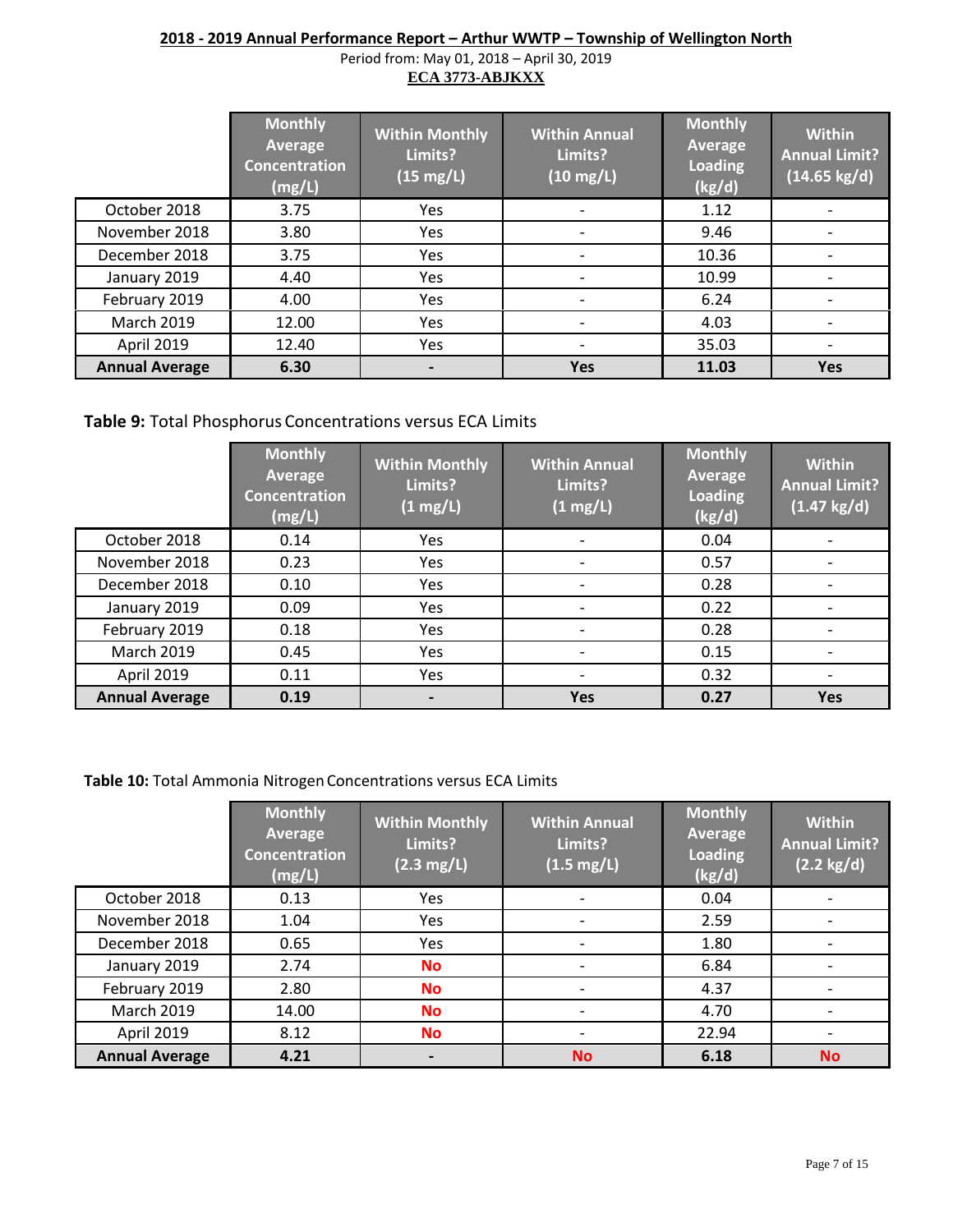#### **Table 11:** *E. coli* Concentrations versus ECA Limits

|                   | <b>Monthly Average</b><br>Concentration (CFU/100mL) | <b>Within Monthly Limits?</b><br>(200 CFU/ 100mL) |
|-------------------|-----------------------------------------------------|---------------------------------------------------|
| October 2018      |                                                     | Yes                                               |
| November 2018     |                                                     | Yes                                               |
| December 2018     |                                                     | Yes                                               |
| January 2019      |                                                     | Yes                                               |
| February 2019     |                                                     | Yes                                               |
| <b>March 2019</b> | 84                                                  | Yes                                               |
| April 2019        | 36                                                  | Yes                                               |

**Table 12:** pH Ranges versus ECA Limits

|                   | pH Ranges     | <b>Within Limits?</b><br>$(6.00 - 9.50)$ |
|-------------------|---------------|------------------------------------------|
| October 2018      | $7.56 - 8.11$ | Yes                                      |
| November 2018     | $7.74 - 8.20$ | Yes                                      |
| December 2018     | $8.03 - 8.19$ | Yes                                      |
| January 2019      | $7.87 - 8.04$ | Yes                                      |
| February 2019     | $8.17 - 8.30$ | Yes                                      |
| <b>March 2019</b> | $8.05 - 8.05$ | Yes                                      |
| April 2019        | $8.12 - 8.38$ | Yes                                      |

#### <span id="page-8-0"></span>**2.5 Success & Adequacy of the System**

The parameters CBOD<sub>5</sub>, Total Suspended Solids, and Total Phosphorus for effluent discharges were well within the limits outlined by the ECA, with removal rates between 87% - 98%. *E. coli* concentrations reached a maximum of 84 CFU/100mL in March 2019, well within the compliance limit. Colony counts have remained low for the majority of the reporting season.

Despite best efforts, Total Ammonia Nitrogen (TAN) concentrations were out of compliance between January 2019 and April 2019, exceeding the limit for 4 months of the reporting year. As a result, the Annual Limit for TAN was also exceeded. This set of exceedances is part of an ongoing investigation of unusual plant loading occurring at the beginning of 2019. Please refer to **Section 3** of this report for more details regarding the TAN exceedances.

**Please refer to Appendix A for a detailed performance assessment report.**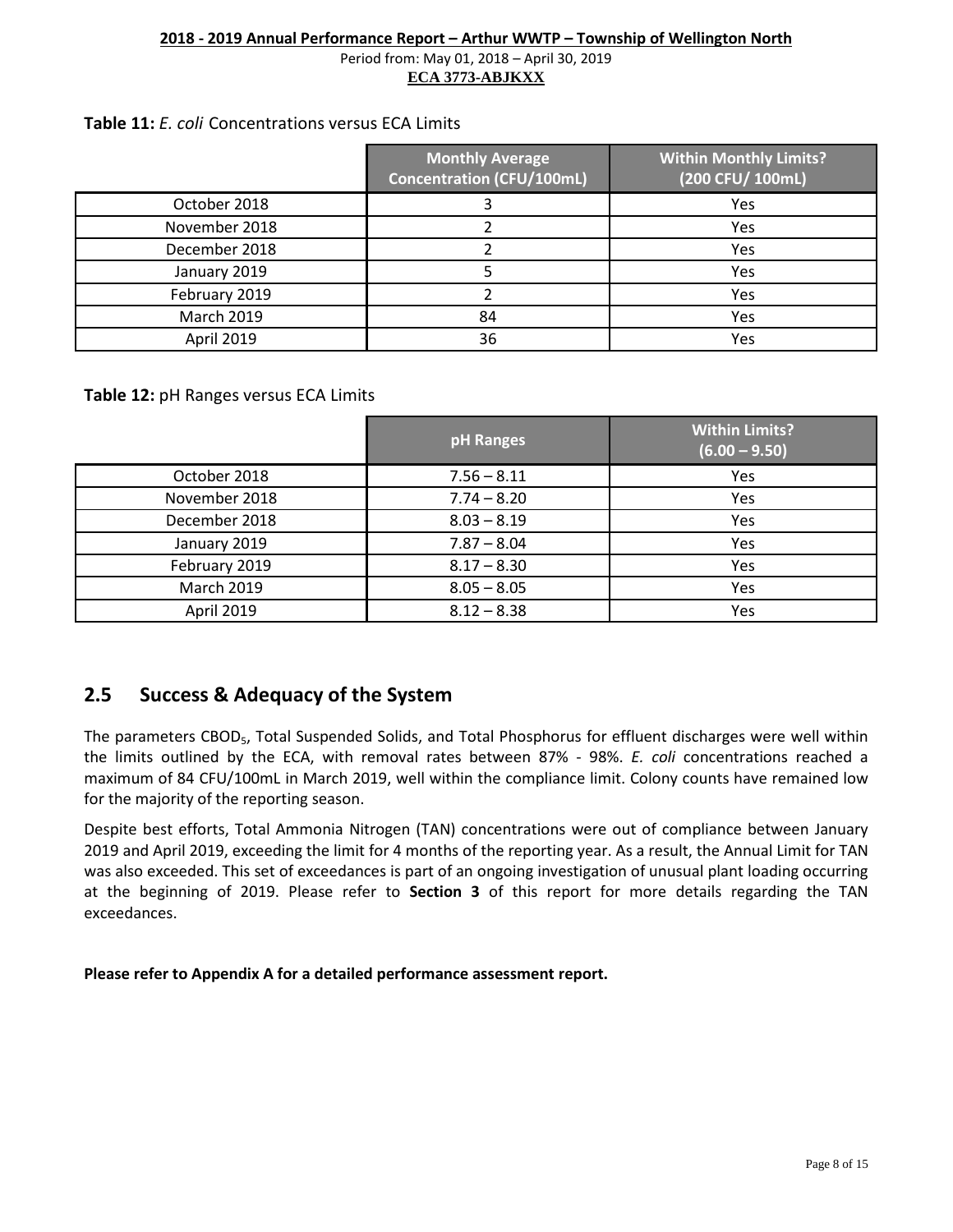#### <span id="page-9-0"></span>**2.6 Effluent Flows - Discharges**

The following table outlines the effluent flow discharge data for the 2018 – 2019 reporting season:

| Table 12: Effluent Discharge Summary |
|--------------------------------------|
|                                      |

| <b>Month</b>          | <b>Average Daily Flow</b> | <b>Peak Flow</b>      | <b>Total Flow</b> |
|-----------------------|---------------------------|-----------------------|-------------------|
|                       | (m <sup>3</sup> /day)     | (m <sup>3</sup> /day) | (m <sup>3</sup> ) |
| September 2018        | 64.80                     | 110.48                | 194.4             |
| October 2018          | 299.71                    | 520.55                | 9291.04           |
| November 2018         | 2489.03                   | 2960.30               | 74670.95          |
| December 2018         | 2763.56                   | 3351.10               | 85670.30          |
| January 2019          | 2497.25                   | 3442.40               | 77414.83          |
| February 2019         | 1560.73                   | 4708.20               | 43700.73          |
| <b>March 2019</b>     | 335.44                    | 1974.20               | 10398.50          |
| April 2019            | 2824.58                   | 4648.60               | 84737.36          |
| <b>Annual Average</b> | 1142.24                   |                       |                   |
| <b>Annual Max</b>     |                           | 4708.20               |                   |
| <b>Annual Total</b>   |                           |                       | 386077.80         |

The average daily effluent flow for the 2018 – 2019 reporting period was 1142.24  $\text{m}^3/\text{d}$ , with the highest peak flow at 4648.60 m<sup>3</sup>/d recorded during the month of April 2019. Total discharge flow for this reporting period was 386,077.80  $m^3$ 

Discharge periods occurred between the ECA-allotted time frame of September 16 to April 30, following the ammonia-based discharge curves generated by the Ministry. The design discharge limit of 6500 m<sup>3</sup>/d was not exceeded during this reporting period.

It should be noted that during the month of September 2018, due to complications involving a broken valve and a leaking gate seal, effluent was unintentionally discharged to the Conestogo River. It was found at the time of discharge that the effluent received appropriate UV disinfection and the river flow was adequate. However, sampling did not occur to confirm the effluent quality at the time of discharge. This incident was captured in the MECP inspection and resulting report conducted on March 5, 2019.

#### **Please see Appendix B for the Daily Discharge Summary**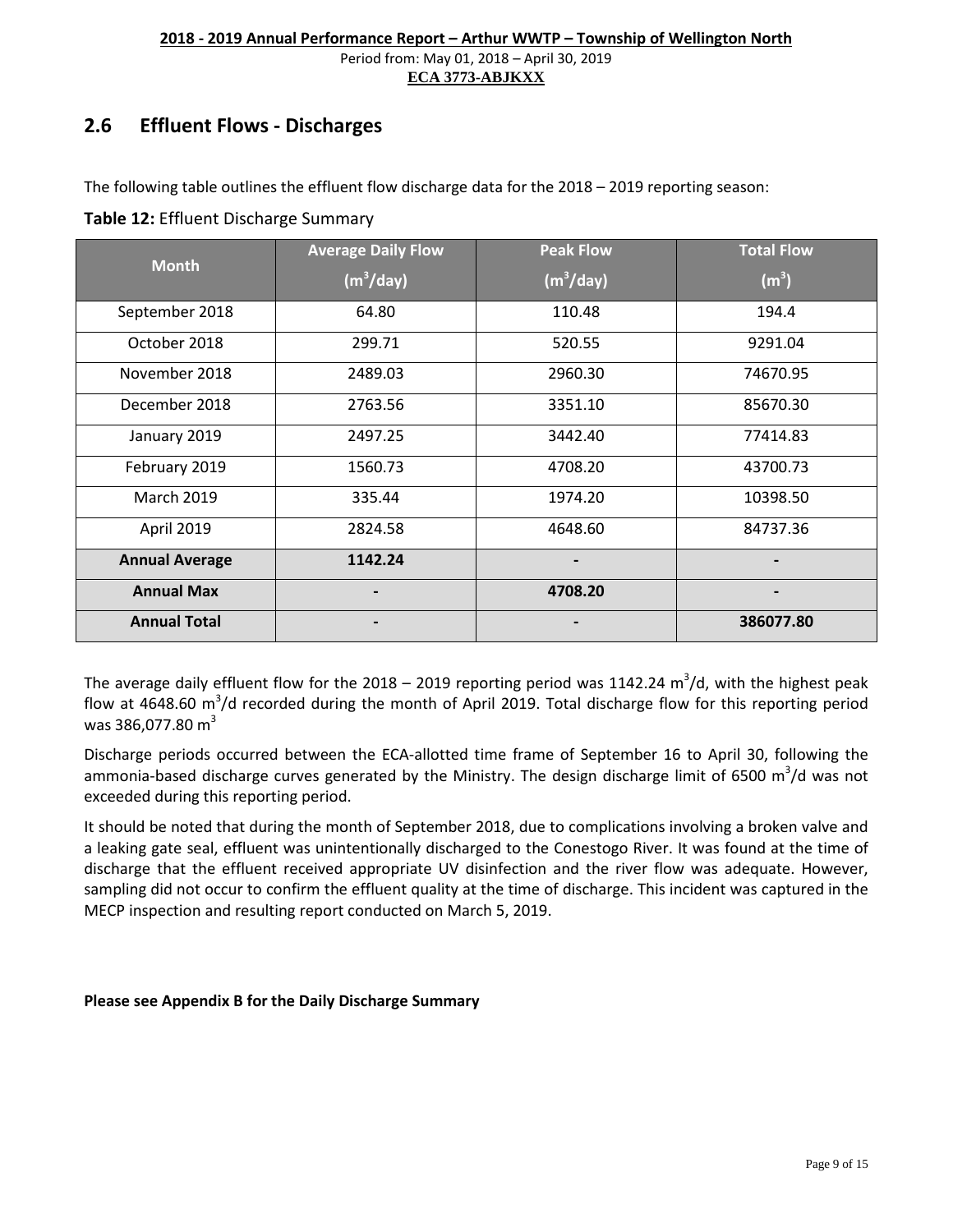#### <span id="page-10-0"></span>**3. Operating Problems & Corrective Actions**

ECA 3773-ABJKXX, Section 10 (6)(b):

*"a description of any operating problems encountered and corrective actions taken;"*

Starting in January 2019, it was noted that Total Ammonia Nitrogen levels were exceeding the ECA limit due to abnormally concentrated influent, which disrupted the nitrification processes at the plant.

Golden Valley Farms, an industrial meat processing plant, has been discharging into the Sewage Collection Systems since its establishment. It was suspected that the processing plant had been contributing higher than normal loadings to the plant, causing process upsets.

Additional influent sampling was conducted during the month of February from the outfall of the Golden Valley Farms Treatment Facility. Results were relayed to the Town of Wellington North for Sewer-use Bylaw investigations. The sample results can be seen in the following table:

| <b>Date</b>       | TP     | BOD <sub>5</sub> | <b>TSS</b> | <b>TKN</b> |
|-------------------|--------|------------------|------------|------------|
|                   | (mg/L) | (mg/L)           | (mg/L)     | (mg/L)     |
| February 12, 2019 | 1.96   | 316.00           | 42.00      | 29.40      |
| February 14, 2019 | 4.15   | 311.00           | 105.00     | 27.00      |
| Average           | 3.06   | 313.50           | 73.50      | 28.20      |

**Table 13**: Golden Valley Farms Discharge Sample Results

It is suspected, after substantial completion of the Arthur WWTP upgrades under the new ECA (9614-B5FJV7), capacity and treatment capabilities of the plant will improve to further mitigate any future loading issues.

#### <span id="page-10-1"></span>**4. Major Maintenance Activities**

ECA 3773-ABJKXX, Section 10 (6)(c):

*"a summary of all maintenance carried out on any major structure, equipment, apparatus, mechanism or thing forming part of the Works;"*

#### <span id="page-10-2"></span>**4.1 Work Management System**

Planned maintenance, including scheduled and non-scheduled maintenance activities are scheduled using a computerized Work Management System (WMS) that allows user to:

- Enter detailed asset information
- Generate and process work orders
- Access maintenance and inspection procedures
- Plan, schedule, and document all asset related tasks and activities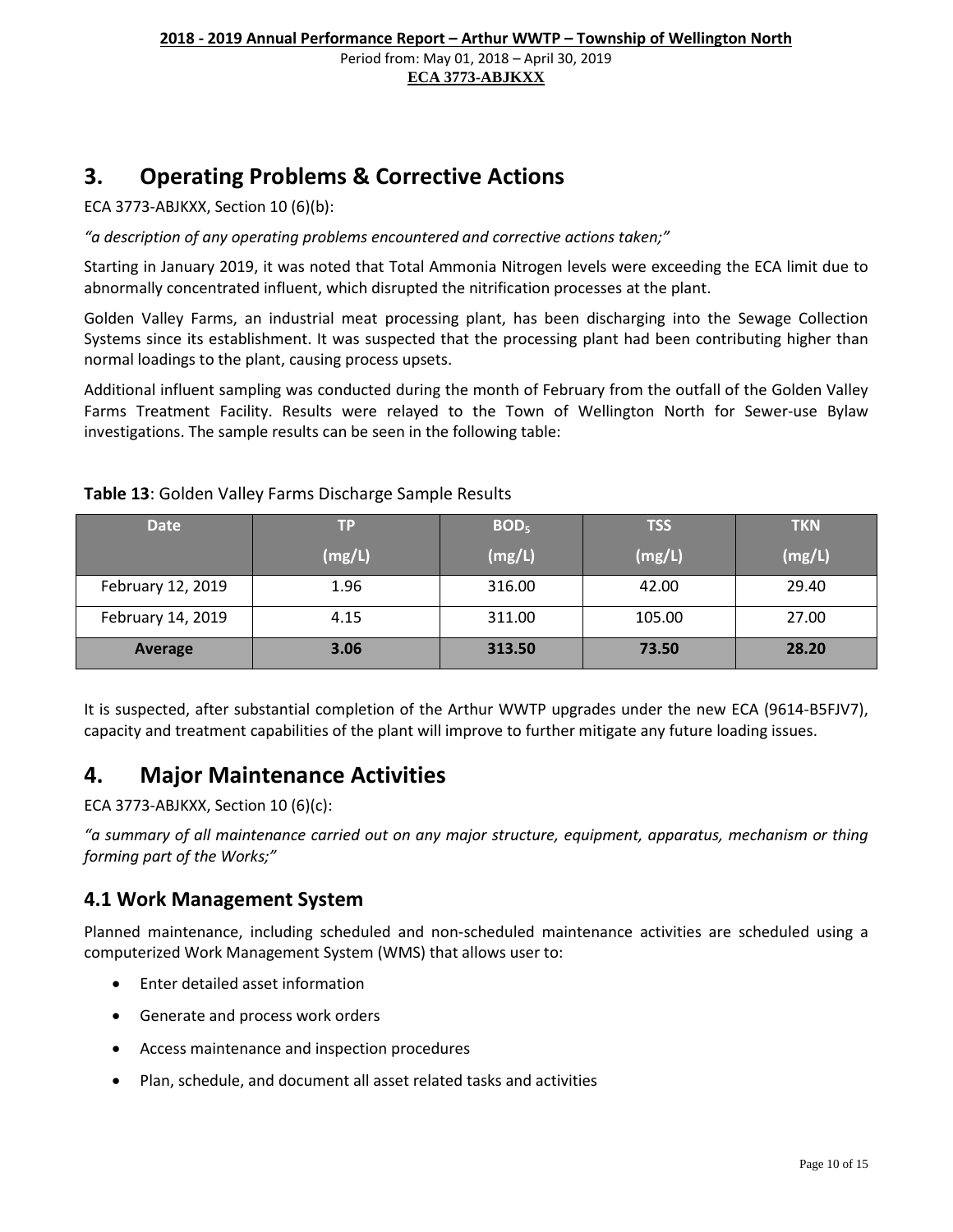• Access maintenance records and asset histories

Work Orders are automatically generated by the WMS program and are assigned to the applicable Operations staff accordingly.

#### <span id="page-11-0"></span>**4.2 Preventative Maintenance**

There were a number of major maintenance tasks throughout 2018. They are as follows:

- Annual sewage pumping station cleanouts
- <span id="page-11-1"></span>• Annual Generator inspections and load testing

#### **4.3 Repairs & Improvements**

There were a number of repairs and/or improvements made in the 2018 – 2019 reporting period. They are as follows:

- Headworks Outside Receptacle Repaired
- Well Street Pump Station Pump #1 Repairs
- Well Street Pump Station Power Meter Replaced
- Well Street Pump Station 20HP Flange Repaired
- Well Street Pump Station Check Valves Replaced
- Biosolids loading pipe repaired
- Decant chamber float replacements
- Return Activated Sludge Flow meter repaired

#### <span id="page-11-2"></span>**5. Effluent Quality Assurance & Control**

ECA 3773-ABJKXX, Section 10 (6)(d):

*"a summary of any effluent quality assurance or control measures undertaken in the reporting period;"*

The Ontario Clean Water Agency (OCWA) operates the Arthur Wastewater Treatment Plant in accordance with provincial regulations.

- Use of Accredited Laboratories: analytical tests to monitor the effluent quality are conducted by a laboratory audited by the Canadian Association for Laboratory Accreditation Inc. (CALA) and accredited by the Standards Council of Canada (SCC). Accreditation ensures that the laboratory has acceptable laboratory protocols and test methods in place. It also requires the laboratory to provide evidence and assurances of the proficiency of the analysts performing the test methods. During this monitoring period (May 1, 2018, to April 30, 2019), all chemical sample analyses were conducted by SGS (Lakefield) Canada Inc.
- Operation by Licensed Operators: Arthur WWTP is operated and maintained by the Ontario Clean Water Agency's licensed Operation Staff. The mandatory licensing program for operators of sewage treatment facilities in Ontario is regulated under the Ontario Water Resources Act (OWRA) Regulation 435/93 and Ontario Regulation 129/04. Licensing means that an individual meets the education and experience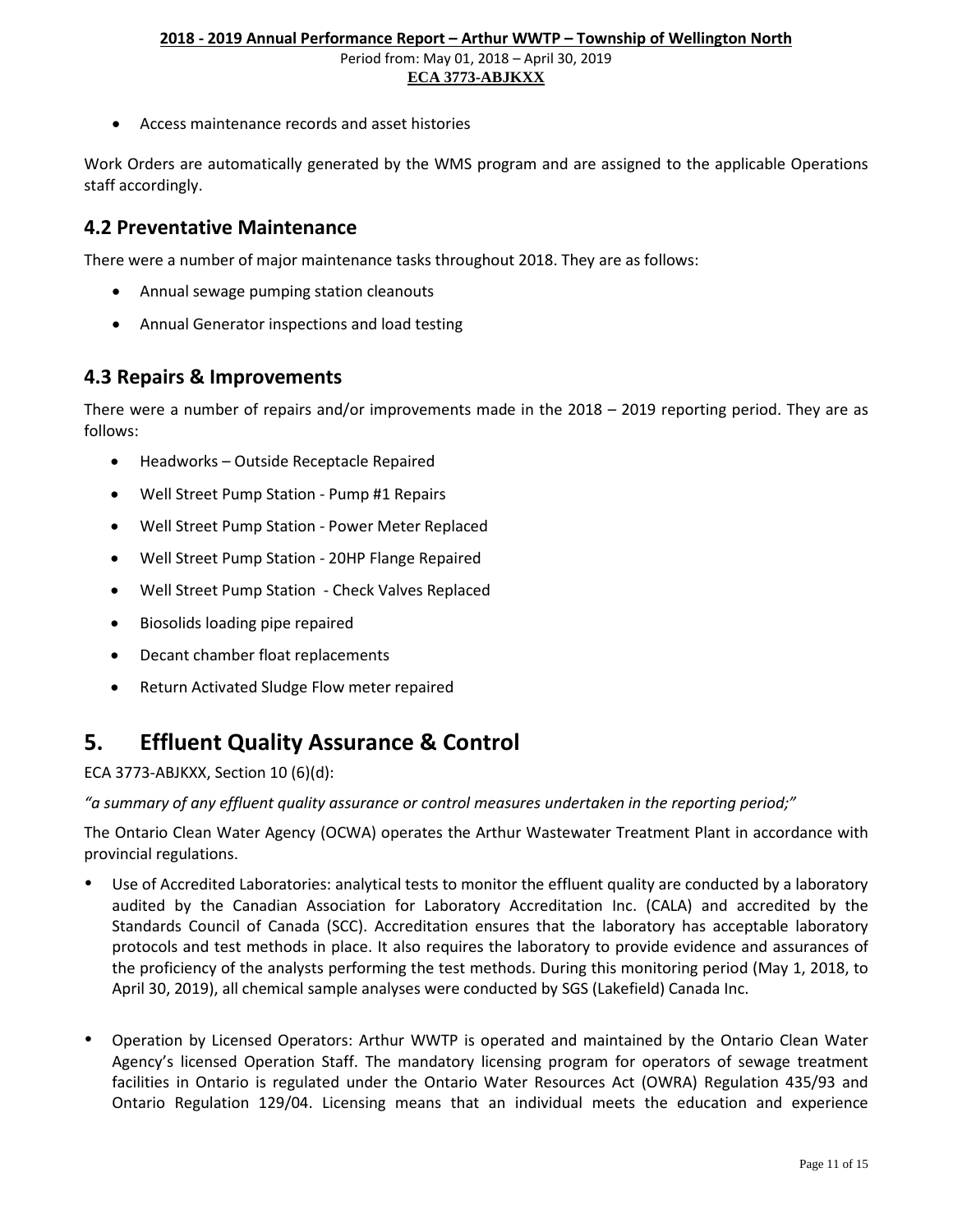requirements and has successfully passed the certification exam. The Georgian Highlands Region of the Ontario Clean Water Agency operates the sewage works from their Highlands Hub Office in Shelburne, Ontario using only Licensed Operators. Refer to the following table summarizing current Operations staff licensing for the Arthur WWTP:

| <b>Operator</b>     | <b>Level</b>     | <b>Certificate #</b> | <b>Expiry Date</b> |
|---------------------|------------------|----------------------|--------------------|
| Dwight Hallahan     | WWT <sub>2</sub> | 15499                | Apr 30, 2019       |
|                     | WWC1             | 16002                | Jan 31, 2021       |
| Dan Yake            | WWT <sub>2</sub> | 57390                | Jul 31, 2019       |
|                     | WWC1             | 69121                | Jan 31, 2020       |
| Don Irvine          | WWT1             | 94108                | Jul 31, 2019       |
|                     | WWC1             | Deemed               | Jul 31, 2019       |
|                     | WWT4             | 15422                | Jan 31, 2022       |
| <b>Steve Miller</b> | WWC <sub>2</sub> | 17899                | Jan 31, 2022       |

#### **Table 14**: Operator Licensing for the Arthur WWTP

- Sampling and Analytical Requirements: OCWA followed a sampling and analysis schedule required by the Environmental Compliance Approval.
- Use of In-House Laboratory: in-house tests are conducted by Licensed Operators for monitoring purposes using Standard Methods. The data generated from these tests is used to determine the treatment efficiency while maintaining process control. All in-house monitoring equipment is calibrated based on the manufacturer's recommendations. The Operators of the facility will continue to use their expertise in order to meet our objective of no exceedances of the ECA Effluent Compliance Limits and future Compliance Objectives.

#### <span id="page-12-0"></span>**6. Calibration & Maintenance Procedures**

ECA 3773-ABJKXX, Section 10 (6)(e):

*"a summary of the calibration and maintenance carried out on all effluent monitoring equipment;"*

All in-house monitoring equipment is calibrated as per manufacturer's recommendations. Monitoring and metering equipment is also calibrated by a third party on an annual basis. Preventative maintenance is scheduled for all equipment at the sewage treatment plant and pumping stations at regular frequency (frequency depends on the equipment and type of maintenance). Maintenance activities are scheduled within the work management system Maximo, upon completion, Operators set the work order to complete. On a monthly basis, preventative work orders are reviewed for completion.

Flowmetrix Technical Services Inc. successfully calibrated flow measuring equipment on September 21, 2018.

#### **Refer to Appendix C for the Calibration Reports.**

#### <span id="page-12-1"></span>**7. Sludge Generation**

ECA 3773-ABJKXX, Section 10 (6)(f):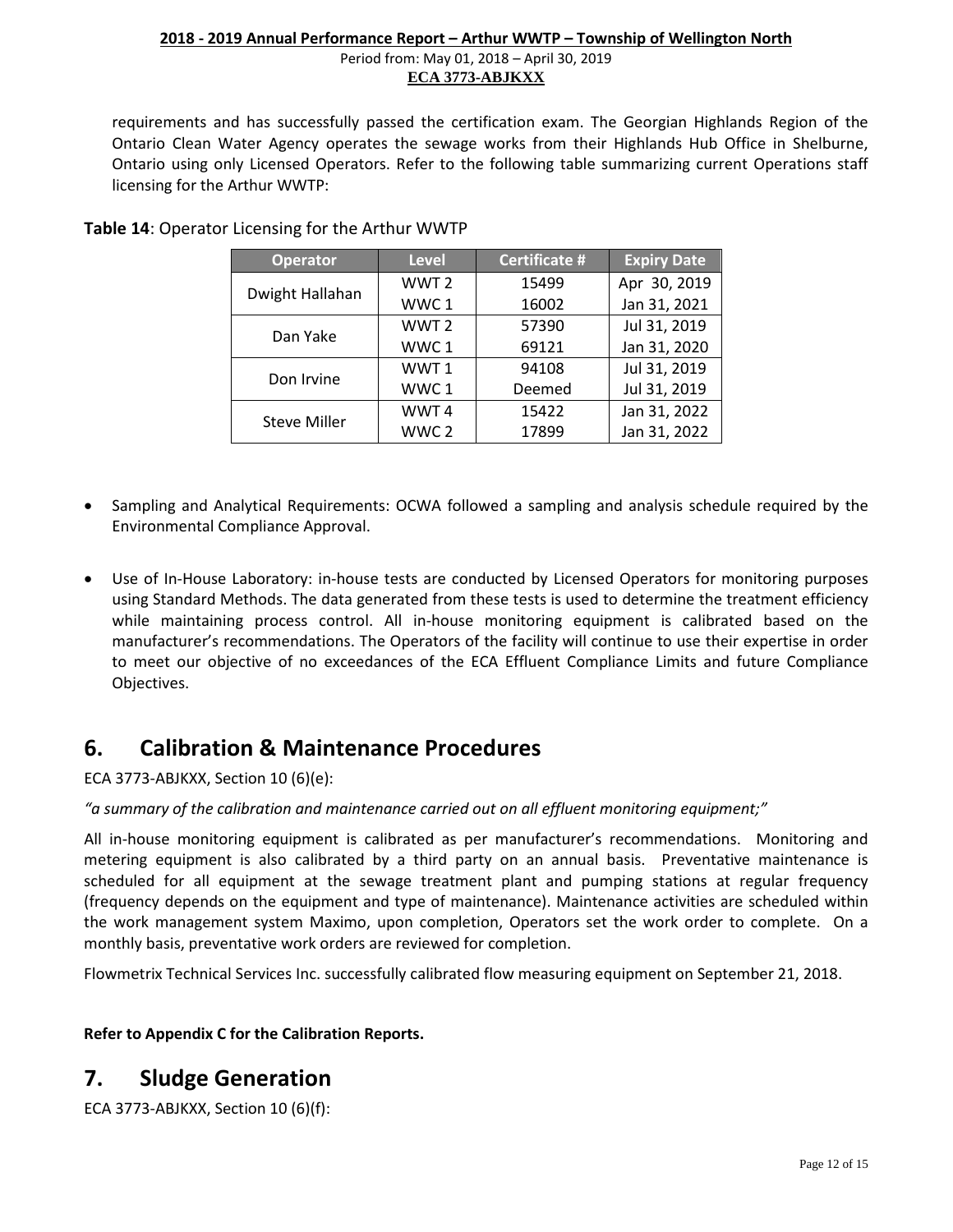*"a tabulation of the volume of sludge generated in the reporting period, an outline of anticipated volumes to be generated in the net reporting period and a summary of the locations to where the sludge was disposed;"*

The table below shows a summary of sludge haulage for the 2018-2019 reporting period:

#### **Table 15:** Sludge Haulage

| NASM#         | Volume Hauled $(m3)$ | <b>Date</b> | <b>Comments</b>                |
|---------------|----------------------|-------------|--------------------------------|
| W1003         | 178.00               | 25/05/2018  | Hauled by Wessuc               |
| W1001         | 311.50               | 28/05/2018  | Hauled by Wessuc               |
| W1001         | 133.50               | 29/05/2018  | Hauled by Wessuc               |
| D3001         | 222.50               | 10/10/2018  | Hauled by Wessuc               |
| D3001         | 267.00               | 12/10/2018  | Hauled by Wessuc               |
| D3001         | 44.50                | 15/10/2018  | Hauled by Wessuc               |
| D3001         | 89.00                | 16/10/2018  | Hauled by Wessuc               |
| n/a           | 114                  | 26/11/2018  | Hauled by Saugeen Agri Service |
| n/a           | 114.00               | 21/12/2018  | Hauled by Saugeen Agri Service |
| n/a           | 119                  | 25/01/2019  | Hauled by Saugeen Agri Service |
| n/a           | 39.9                 | 18/03/2019  | Hauled by Saugeen Agri Service |
| n/a           | 39.18                | 20/03/2019  | Hauled by Saugeen Agri Service |
| n/a           | 36.71                | 22/03/2019  | Hauled by Saugeen Agri Service |
| n/a           | 38.00                | 25/03/2019  | Hauled by Saugeen Agri Service |
| n/a           | 38.54                | 28/03/2019  | Hauled by Saugeen Agri Service |
| n/a           | 79.32                | 29/03/2019  | Hauled by Saugeen Agri Service |
| n/a           | 80.00                | 01/04/2019  | Hauled by Saugeen Agri Service |
| <b>Total:</b> | 1944.65              |             |                                |

Digested sludge produced at the Arthur Wastewater Treatment Plant is land-applied in accordance with the Nutrient Management Act 2002 and Ontario Regulation 267/03. Additional sludge haulage is directed towards Lystek International Inc., located in Dundalk, Ontario. This facility converts biosolids into "market ready" fertilizer products.

Grab samples of digested (aerobic) sludge are collected and tested as per these guidelines. During the reporting period, sludge sample analysis was carried out by SGS Lakefield Research Limited. A summary of sludge sample results is provided in **Appendix D.**

Two haulers were used during the 2018 – 2019 reporting period:

- Wessuc Environmental Services Inc. Certificate of Approval: Waste Management System #1603-4LGJBN
- Eden Environmental Services Ltd. Certificate of Approval: Waste Management System #9566-6HYKC3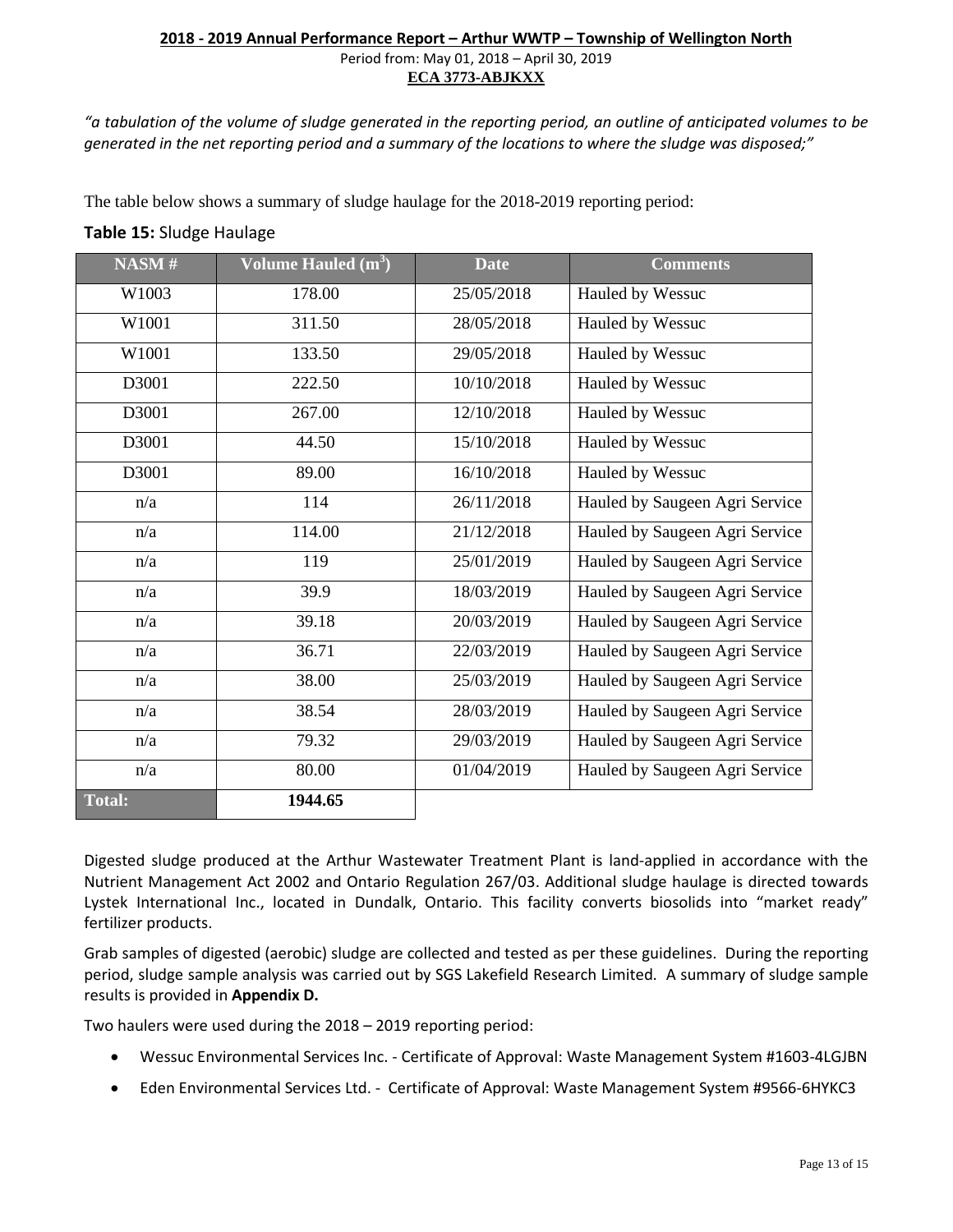The Certificate of Approval for the Mount Forest Sludge Storage Facility #7965-5EKNUW allows the storage of sludge from the Arthur WWTP. There was no sludge stored at the Mount Forest facility for this reporting period.

Based on the design flow, predicted sludge haulage, average wastewater quality and a linear regression with an  $R<sup>2</sup>$  value of 36.42%, the anticipated volume to be generated in the next reporting period is approximately 2100  $m^3$ .



**Figure 1:** Arthur WWTP Sludge Haulage Trending

#### <span id="page-14-0"></span>**9. Community Complaints**

ECA 3773-ABJKXX, Section 10 (6)(g):

*"a summary of any complaints received during the reporting period and any steps taken to address the complaints;"*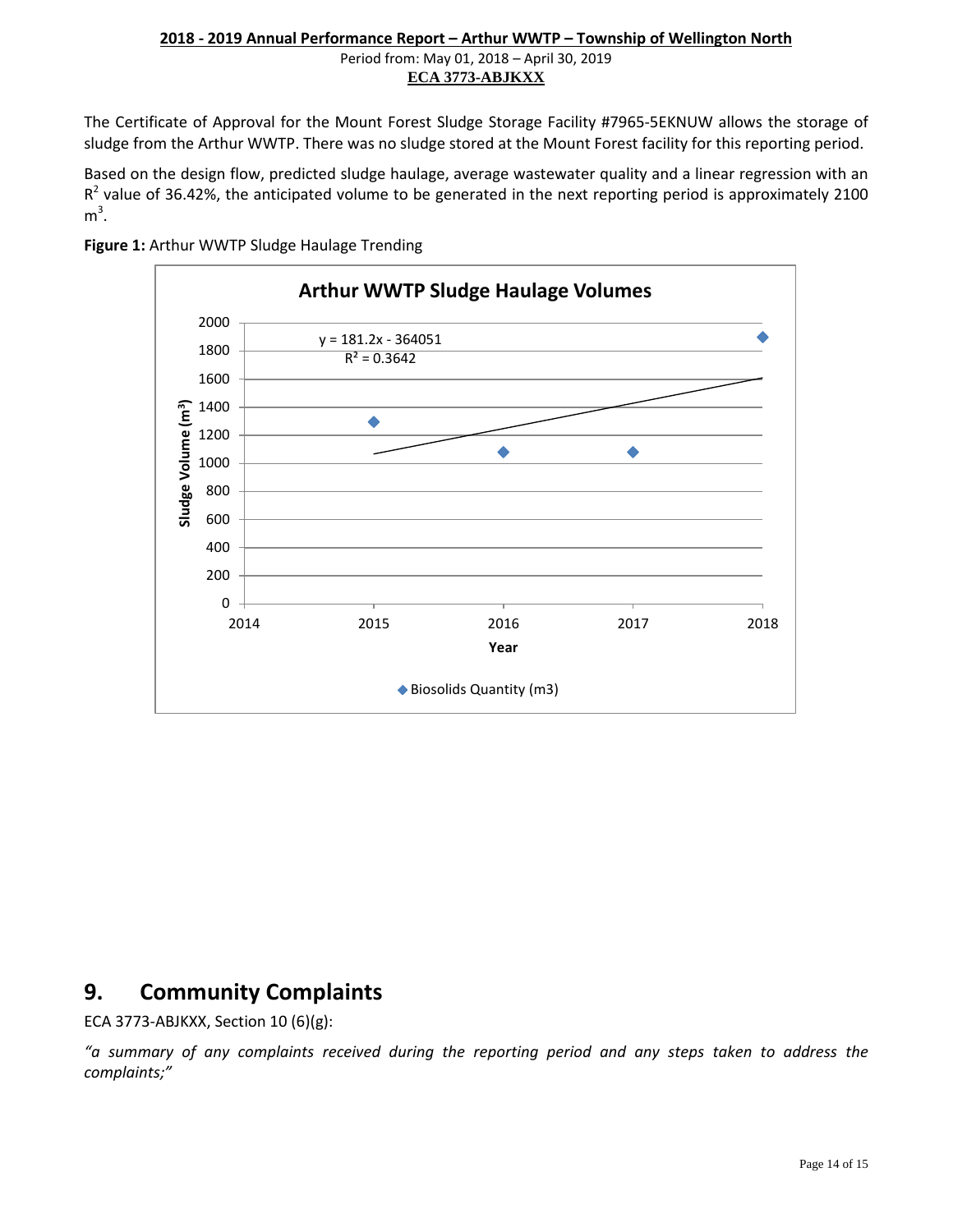There is a standard operating (SOP) in place that outlines the steps required for receiving and addressing community complaints. All complaints are to be discussed and/or investigated, and resolved as required. The community complaint is logged in detail in the facility logbook and then various details are entered into OCWA's electronic database system "OPEX." This database contains the history of all complaints with the relevant information enclosed.

There was one complaint registered for the Arthur WWTP during the 2018 - 2019 reporting period:

• July 27, 2018 – A noise complaint was received, with the noise source originating from the air stack in the aeration cells; the Operator purchased a muffler in response to suppress the noise significantly. No follow-up complaints were issued.

#### **Please see Appendix E for the full OPEX Report**

#### <span id="page-15-0"></span>**10. By-pass, Spill or Abnormal Discharge Events**

ECA 3773-ABJKXX, Section 10 (6)(h):

*"a summary of all By-pass, spill or abnormal discharge events and mitigating measures taken;"*

#### <span id="page-15-1"></span>**10.1 By-pass events**

There were no by-pass events during the reporting period.

#### <span id="page-15-2"></span>**10.2 Spills**

There were no spills during the reporting period.

#### <span id="page-15-3"></span>**10.3 Abnormal Discharge Events**

There were no abnormal discharge events during the reporting period.

#### <span id="page-15-4"></span>**11. Notice of Modifications**

ECA 3773-ABJKXX, Section 10 (6)(i):

*"a copy of all Notice of Modifications submitted to the Water Supervisor as a result of Schedule B, Section 1, with a status report on the implementation of each modification;"*

There were no Notice of Modifications under Schedule B, Section 1 submitted during this reporting period.

#### <span id="page-15-5"></span>**12. Modification Completion Reports**

ECA 3773-ABJKXX, Section 10 (6)(j):

*"a report summarizing all modifications completed as a result of Schedule B, Section 3; and"*

There were no modifications completed under Schedule B, Section 3 during this reporting period.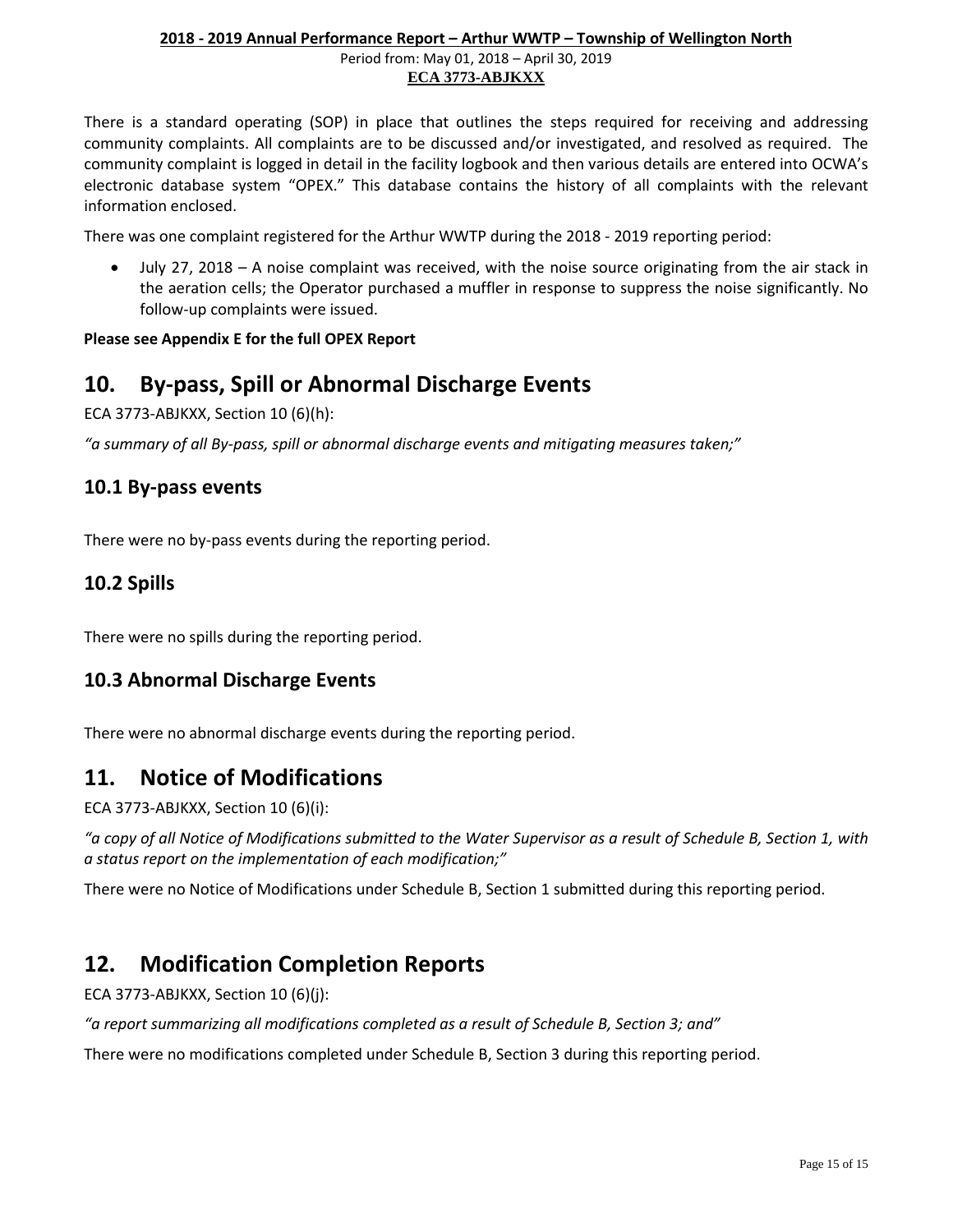Period from: May 01, 2018 – April 30, 2019 **ECA 3773-ABJKXX** 

#### <span id="page-16-0"></span>**13. Water Supervisor Information Request**

ECA 3773-ABJKXX, Section 10 (6)(k):

*"any other information from the Water Supervisor requires from time to time."*

There were no requests from the Water Supervisor for any other information during the reporting period.

David Jorge Process and Compliance Technician Ontario Clean Water Agency, Highlands Hub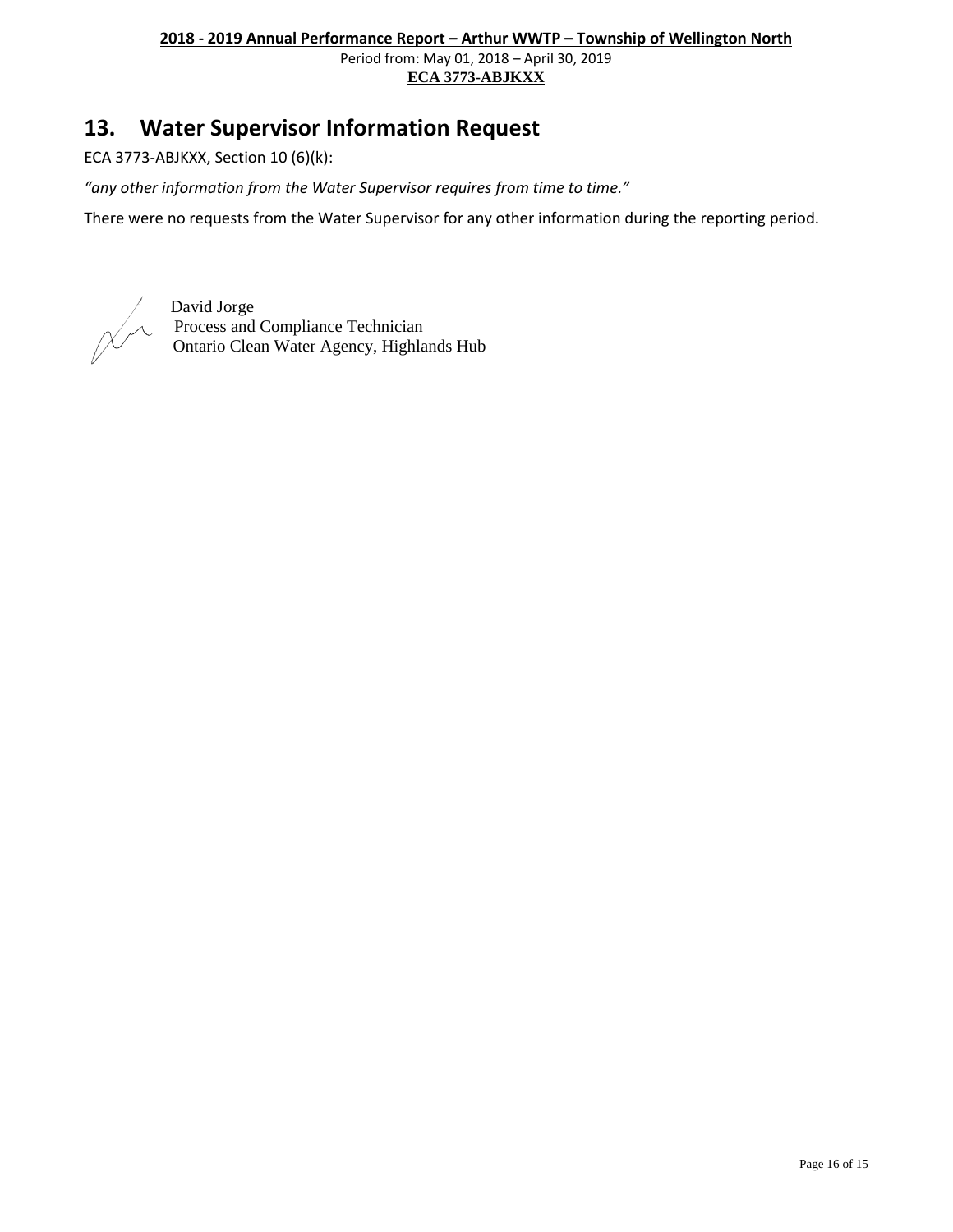**2018 - 2019 Annual Performance Report Arthur Wastewater Treatment Plant ECA 3773-ABJKXX** 

### **Appendix A**

### Performance Assessment Report

May 2018 – April 2019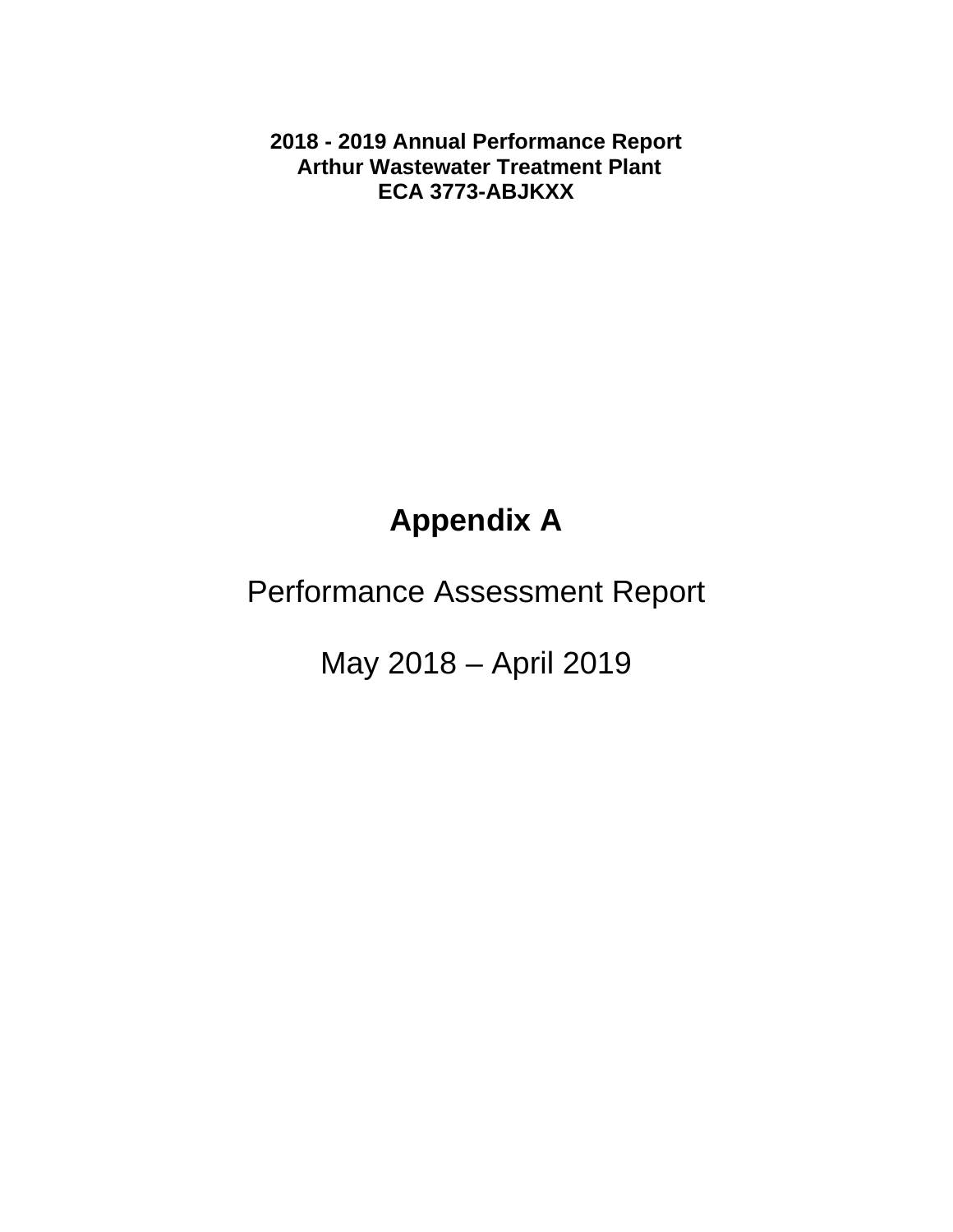**Ontario Clean Water Agency Performance Assessment Report Wastewater/Lagoon 01/05/2018 to 30/04/2019**

**Report extracted 06/13/2019 14:44 From:**

**Facility: [5767] ARTHUR WASTEWATER TREATMENT PLANT**

**Works: [110000882]** 

|                                                           | 05/2018        | 06/2018        | 07/2018        | 08/2018        | 09/2018        | 10/2018        | 11/2018        | 12/2018        | 01/2019        | 02/2019        | 03/2019        | 04/2019        | <--Total--> | $\leftarrow$ Avg. $\rightarrow$ | <--Max.--> | <--Criteria--> |
|-----------------------------------------------------------|----------------|----------------|----------------|----------------|----------------|----------------|----------------|----------------|----------------|----------------|----------------|----------------|-------------|---------------------------------|------------|----------------|
| <b>Flows:</b>                                             |                |                |                |                |                |                |                |                |                |                |                |                |             |                                 |            |                |
| Raw Flow: Total - Raw Sewage (m <sup>3</sup> )            | 42538.20       | 30106.72       | 27631.03       | 29831.76       | 25759.39       | 31127.21       | 40004.92       | 45947.10       | 41156.04       | 35750.68       | 53961.24       | 65050.00       | 468864.29   |                                 |            |                |
| Raw Flow: Avg - Raw Sewage (m <sup>3</sup> /d)            | 1372.20        | 1003.56        | 891.32         | 962.31         | 858.65         | 1004.10        | 1333.50        | 1482.16        | 1327.61        | 1276.81        | 1740.69        | 2168.33        |             | 1285.10                         |            | 1465.0         |
| Raw Flow: Max - Raw Sewage (m3/d)                         | 2284.50        | 1341.40        | 1242.40        | 1593.70        | 1192.00        | 1572.27        | 2021.57        | 2066.90        | 2168.80        | 2810.90        | 4167.00        | 3605.80        |             |                                 | 4167.00    |                |
| Eff. Flow: Total - Final Effluent (m <sup>3</sup> )       | 0.00           | 0.00           | 0.00           | 0.00           | 194.40         | 9291.04        | 74670.95       | 85670.30       | 77414.83       | 43700.37       | 10398.50       | 84737.36       | 386077.75   |                                 |            |                |
| Eff. Flow: Avg - Final Effluent (m <sup>3/</sup> d)       | 0.00           | 0.00           | 0.00           | 0.00           | 64.80          | 299.71         | 2489.03        | 2763.56        | 2497.25        | 1560.73        | 335.44         | 2824.58        |             | 1069.59                         |            |                |
| Eff. Flow: Max - Final Effluent (m3/d)                    | 0.00           | 0.00           | 0.00           | 0.00           | 110.48         | 520.55         | 2960.30        | 3351.10        | 3442.40        | 4708.20        | 1974.20        | 4648.60        |             |                                 | 4708.20    |                |
| Carbonaceous Biochemical Oxygen Demand: CBOD:             |                |                |                |                |                |                |                |                |                |                |                |                |             |                                 |            |                |
| Eff: Avg cBOD5 - Final Effluent (mg/L)                    |                |                |                |                |                | 2.000          | 3.333          | 2.000          | 2.000          | 2.000          | 12,000         | 6.200          |             | 4.219                           | 12,000     |                |
| Eff: # of samples of cBOD5 - Final Effluent (mg/L)        |                |                |                |                |                | $\overline{2}$ | 3              | 2              | $\overline{2}$ | $\overline{1}$ | $\overline{1}$ | 5              | 16          |                                 |            |                |
| Loading: cBOD5 - Final Effluent (kg/d)                    |                |                |                |                |                | 0.599          | 8.297          | 5.527          | 4.995          | 3.121          | 4.025          | 17.512         |             | 6.297                           | 17.512     |                |
| Biochemical Oxygen Demand: BOD5:                          |                |                |                |                |                |                |                |                |                |                |                |                |             |                                 |            |                |
| Raw: Avg BOD5 - Raw Sewage (mg/L)                         | 122,000        | 236,000        | 287,000        | 225,000        | 157,000        | 181,000        | 126,000        | 83,000         | 140,000        | 280,000        | 156,000        | 308,500        |             | 191.792                         | 308,500    |                |
| Raw: # of samples of BOD5 - Raw Sewage (mg/L)             | $\overline{1}$ | $\overline{1}$ | $\overline{1}$ | $\overline{1}$ | $\overline{1}$ | $\overline{1}$ | $\overline{1}$ | $\overline{1}$ | $\overline{1}$ | $\overline{1}$ | $\overline{1}$ | $\overline{2}$ | 13          |                                 |            |                |
| Eff: Avg BOD5 - Final Effluent (mg/L)                     |                |                |                |                |                | 2.500          | 3.600          | 3.750          | 3.400          | 5.500          | 20.000         | 9.600          |             | 6.907                           | 20.000     | 15.0           |
| Loading: BOD5 - Final Effluent (kg/d)                     |                |                |                |                |                | 0.749          | 8.961          | 10.363         | 8.491          | 8.584          | 6.709          | 27.116         |             | 10.139                          | 27.116     |                |
| Percent Removal: BOD5 - Raw Sewage (mg/L)                 |                |                |                |                |                | 98.619         | 97.143         | 95.482         | 97.571         | 98,036         | 87.179         | 96,888         |             |                                 | 98,619     |                |
| <b>Total Suspended Solids: TSS:</b>                       |                |                |                |                |                |                |                |                |                |                |                |                |             |                                 |            |                |
| Raw: Avg TSS - Raw Sewage (mg/L)                          | 115.000        | 157.000        | 171,000        | 174,000        | 196,000        | 194,000        | 118.000        | 74,000         | 118.000        | 146,000        | 125,000        | 141,000        |             | 144,083                         | 196,000    |                |
| Raw: # of samples of TSS - Raw Sewage (mg/L)              |                |                | $\overline{1}$ | $\overline{1}$ | $\overline{1}$ | $\overline{1}$ | $\overline{1}$ |                | -1             | $\overline{1}$ | $\overline{1}$ | <sup>2</sup>   | 13          |                                 |            |                |
| Eff: Avg TSS - Final Effluent (mg/L)                      |                |                |                |                |                | 3.750          | 3.800          | 3.750          | 4.400          | 4.000          | 12.000         | 12.400         |             | 6.300                           | 12.400     | 15.0           |
| Eff: # of samples of TSS - Final Effluent (mg/L)          |                |                |                |                |                | $\overline{4}$ | 5              | $\overline{4}$ | -5             | $\overline{2}$ | $\overline{1}$ | 5              | 26          |                                 |            |                |
| Loading: TSS - Final Effluent (kg/d)                      |                |                |                |                |                | 1.124          | 9.458          | 10.363         | 10.988         | 6.243          | 4.025          | 35.025         |             | 11.032                          | 35.025     |                |
| Percent Removal: TSS - Final Effluent (mg/L)              |                |                |                |                |                | 98.067         | 96.780         | 94.932         | 96.271         | 97.260         | 90.400         | 91.206         |             |                                 | 98.067     |                |
| Percent Removal: TSS - Raw Sewage (mg/L)                  | 0.000          | 0.000          | 0.000          | 0.000          | 0.000          | 0.000          | 0.000          | 0.000          | 0.000          | 0.000          | 0.000          | 0.000          |             |                                 | 0.000      |                |
| <b>Total Phosphorus: TP:</b>                              |                |                |                |                |                |                |                |                |                |                |                |                |             |                                 |            |                |
| Raw: Avg TP - Raw Sewage (mg/L)                           | 3.830          | 6.110          | 7.520          | 5.200          | 6.660          | 4.610          | 3.980          | 2.540          | 5.140          | 5.340          | 5.510          | 3.970          |             | 5.034                           | 7.520      |                |
| Raw: # of samples of TP - Raw Sewage (mg/L)               | $\overline{1}$ | $\overline{1}$ | $\overline{1}$ | $\overline{1}$ | $\overline{1}$ | $\overline{1}$ | $\overline{1}$ | $\overline{1}$ | $\overline{1}$ | $\overline{1}$ | $\overline{1}$ | <sup>2</sup>   | 13          |                                 |            |                |
| Eff: Avg TP - Final Effluent (mg/L)                       |                |                |                |                |                | 0.140          | 0.230          | 0.103          | 0.086          | 0.180          | 0.450          | 0.112          |             | 0.186                           | 0.450      | 1.0            |
| Eff: # of samples of TP - Final Effluent (mg/L)           |                |                |                |                |                | $\overline{4}$ | 5              | $\overline{4}$ | -5             | $\overline{2}$ | $\overline{1}$ | - 5            | 26          |                                 |            |                |
| Loading: TP - Final Effluent (kg/d)                       |                |                |                |                |                | 0.042          | 0.572          | 0.283          | 0.215          | 0.281          | 0.151          | 0.316          |             | 0.266                           | 0.572      |                |
| Percent Removal: TP - Final Effluent (mg/L)               |                |                |                |                |                | 96.963         | 94.221         | 95.965         | 98.327         | 96.629         | 91.833         | 97.179         |             |                                 | 98.327     |                |
| <b>Nitrogen Series:</b>                                   |                |                |                |                |                |                |                |                |                |                |                |                |             |                                 |            |                |
| Raw: Avg TKN - Raw Sewage (mg/L)                          | 23.400         | 31.000         | 37.900         | 33.900         | 32.900         | 32.900         | 23.000         | 21.200         | 34.500         | 60.200         | 22.100         | 20.250         |             | 31.104                          | 60.200     |                |
| Raw: # of samples of TKN - Raw Sewage (mg/L)              | $\overline{1}$ | $\overline{1}$ | $\overline{1}$ | $\overline{1}$ | $\overline{1}$ | $\overline{1}$ | $\mathbf{1}$   | $\overline{1}$ | $\overline{1}$ | $\overline{1}$ | $\overline{1}$ | 2              | 13          |                                 |            |                |
| Eff: Avg TAN - Final Effluent (mg/L)                      |                |                |                |                |                | 0.125          | 1.040          | 0.650          | 2.740          | 2.800          | 14.000         | 8.120          |             | 4.211                           | 14.000     | 2.3            |
| Eff: # of samples of TAN - Final Effluent (mg/L)          |                |                |                |                |                | $\overline{4}$ | 5              | $\overline{4}$ | 5              | $\overline{2}$ | $\overline{1}$ | 5              | 26          |                                 |            |                |
| Loading: TAN - Final Effluent (kg/d)                      |                |                |                |                |                | 0.037          | 2.589          | 1.796          | 6.842          | 4.370          | 4.696          | 22.936         |             | 6.181                           | 22.936     |                |
| Eff: Avg NO3-N - Final Effluent (mg/L)                    |                |                |                |                |                | 25,800         | 13,540         | 13.450         | 5.956          | 1.755          | 0.300          | 1.260          |             | 8.866                           | 25,800     |                |
| Eff: # of samples of NO3-N - Final Effluent (mg/L)        |                |                |                |                |                | $\overline{4}$ | 5              | $\overline{4}$ | -5             | $\overline{2}$ | $\overline{1}$ | - 5            | 26          |                                 |            |                |
| Eff: Avg NO2-N - Final Effluent (mg/L)                    |                |                |                |                |                | 0.045          | 0.160          | 0.083          | 0.068          | 0.215          | 0.140          | 0.154          |             | 0.124                           | 0.215      |                |
| Eff: # of samples of NO2-N - Final Effluent (mg/L)        |                |                |                |                |                | $\overline{4}$ | 5              | $\overline{4}$ | -5             | $\overline{2}$ | $\overline{1}$ | 5              | 26          |                                 |            |                |
| <b>Disinfection:</b>                                      |                |                |                |                |                |                |                |                |                |                |                |                |             |                                 |            |                |
| Eff: GMD E. Coli - Final Effluent (cfu/100mL)             |                |                |                |                |                | 2.632          | 2.000          | 2.000          | 5.073          | 2.000          | 84,000         | 35.933         |             | 19.091                          | 84,000     | 200.0          |
| Eff: # of samples of E. Coli - Final Effluent (cfu/100mL) |                |                |                |                |                | $\overline{4}$ | $\overline{5}$ | $\Lambda$      | $\sqrt{2}$     | $\overline{2}$ |                | $\overline{5}$ | 26          |                                 |            |                |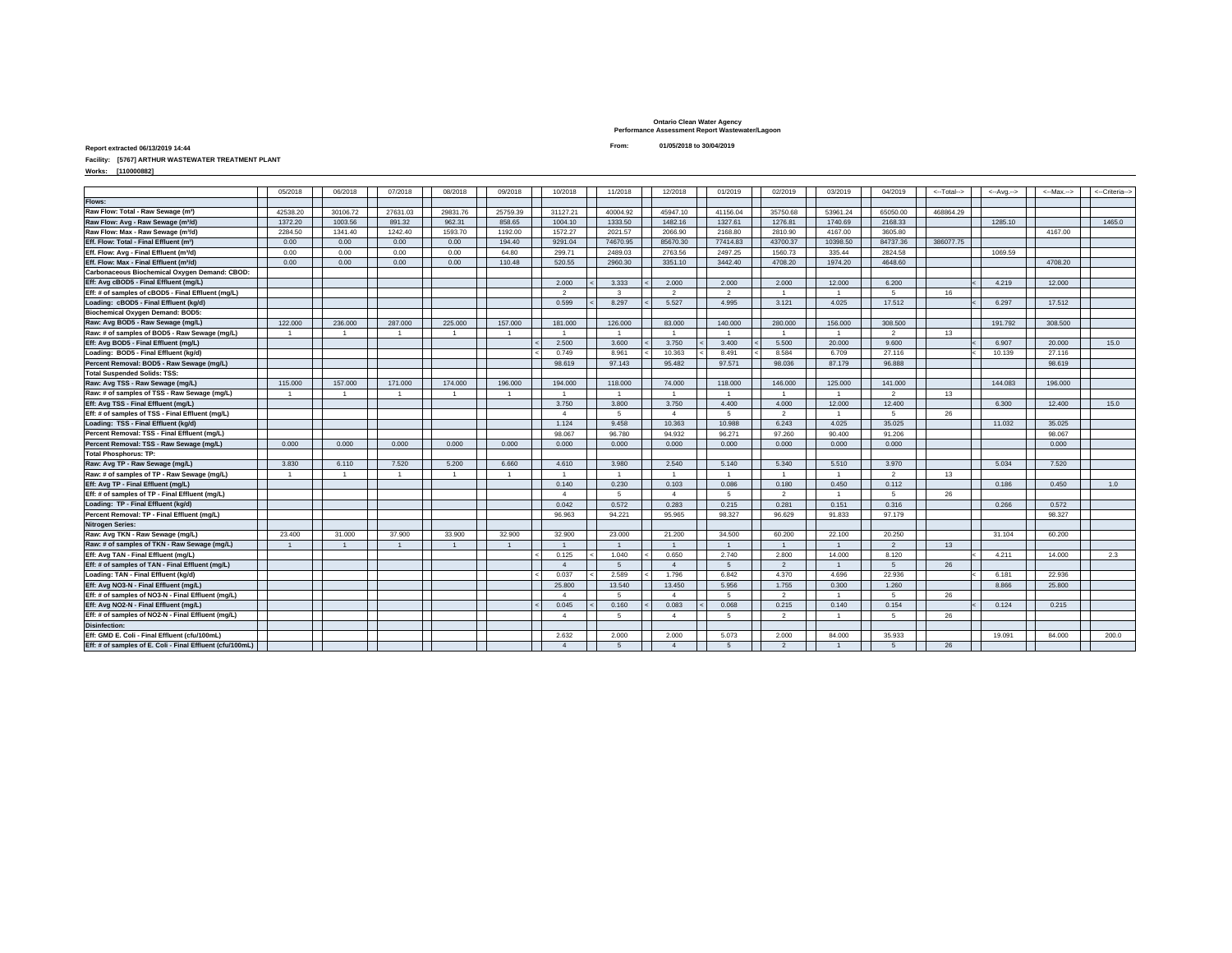**2018 - 2019 Annual Performance Report Arthur Wastewater Treatment Plant ECA 3773-ABJKXX** 

# **Appendix B**

Daily Discharge Summary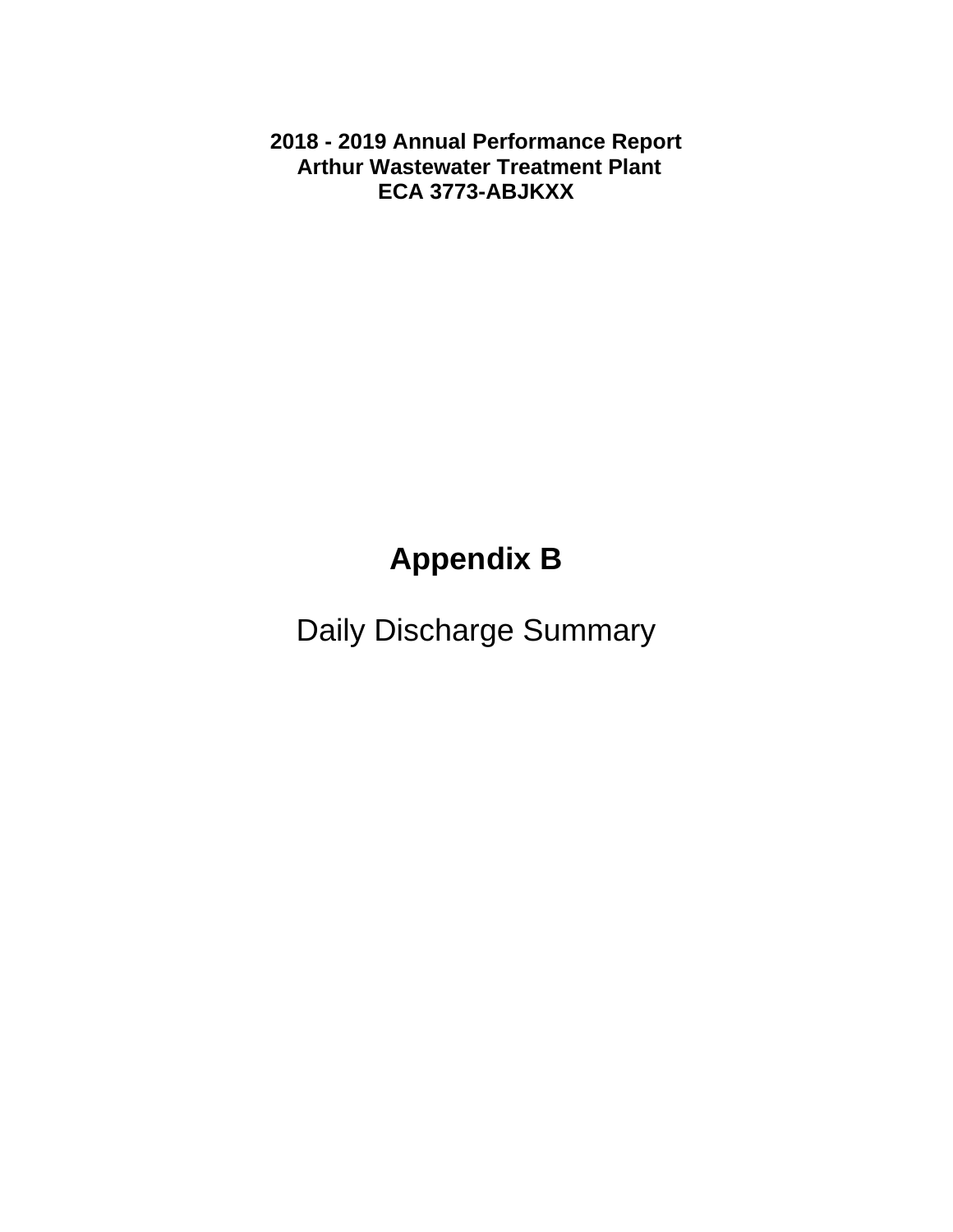#### **Arthur WWTP**

Annual Performance Report Daily Effluent Discharge Volumes September 16, 2018 - April 30, 2019

| <b>SEPTEMBER 2018</b> |                 |
|-----------------------|-----------------|
| Date                  | Flow<br>$(m^3)$ |
| 24/09/2018            | 25.79           |
| 25/09/2018            | 110.48          |
| 26/09/2018            | 58.13           |
| 27/09/2018            | O               |
| 28/09/2018            | ი               |
| 29/09/2018            | n               |
| 30/09/2018            | U               |

| Date       | <b>Flow</b>       |                |
|------------|-------------------|----------------|
|            | (m <sup>3</sup> ) |                |
| 01/10/2018 | 214.79            | 01             |
| 02/10/2018 | 497.58            | 02             |
| 03/10/2018 | 436.79            | O3             |
| 04/10/2018 | 415.25            | 04             |
| 05/10/2018 | 373.59            | 05             |
| 06/10/2018 | 379.47            | 06             |
| 07/10/2018 | 366.67            | 07             |
| 08/10/2018 | 359.48            | O٤             |
| 09/10/2018 | 360.12            | 09             |
| 10/10/2018 | 305.49            | 10             |
| 11/10/2018 | 233.45            | 11             |
| 12/10/2018 | 306.5             | 12             |
| 13/10/2018 | 520.55            | 13             |
| 14/10/2018 | 486.65            | 14             |
| 15/10/2018 | 479.84            | 15             |
| 16/10/2018 | 371.39            | 16             |
| 17/10/2018 | 293.56            | 17             |
| 18/10/2018 | 278.97            | 18             |
| 19/10/2018 | 267.64            | 1 <sup>c</sup> |
| 20/10/2018 | 255               | 20             |
| 21/10/2018 | 259.74            | 21             |
| 22/10/2018 | 257.23            | 22             |
| 23/10/2018 | 236.39            | 23             |
| 24/10/2018 | 235.07            | $2\ell$        |
| 25/10/2018 | 217.73            | 25             |
| 26/10/2018 | 133.23            | 26             |
| 27/10/2018 | 4.57              | 27             |
| 28/10/2018 | 0                 | 28             |
| 29/10/2018 | 0                 | 29             |
| 30/10/2018 | 284.33            | 3 <sup>1</sup> |
| 31/10/2018 | 459.97            |                |

| <b>SEPTEMBER 2018</b> |                                  | <b>OCTOBER 2018</b> |                                  | <b>NOVEMBER 2018</b> |                                  |  | <b>DECEMBER 2018</b> |                                  |  | <b>JANUARY 2019</b> |                                  | <b>FEBRUARY 2019</b> |                                  |  | <b>MARCH 2019</b> |                                  |  | <b>APRIL 2019</b> |                                  |
|-----------------------|----------------------------------|---------------------|----------------------------------|----------------------|----------------------------------|--|----------------------|----------------------------------|--|---------------------|----------------------------------|----------------------|----------------------------------|--|-------------------|----------------------------------|--|-------------------|----------------------------------|
| <b>Date</b>           | <b>Flow</b><br>(m <sup>3</sup> ) | <b>Date</b>         | <b>Flow</b><br>(m <sup>3</sup> ) | <b>Date</b>          | <b>Flow</b><br>(m <sup>3</sup> ) |  | <b>Date</b>          | <b>Flow</b><br>(m <sup>3</sup> ) |  | <b>Date</b>         | <b>Flow</b><br>(m <sup>3</sup> ) | <b>Date</b>          | <b>Flow</b><br>(m <sup>3</sup> ) |  | <b>Date</b>       | <b>Flow</b><br>(m <sup>3</sup> ) |  | <b>Date</b>       | <b>Flow</b><br>(m <sup>3</sup> ) |
| 24/09/2018            | 25.79                            | 01/10/2018          | 214.79                           | 01/11/2018           | 376.85                           |  | 01/12/2018           | 2609.5                           |  | 01/01/2019          | 3442.4                           | 01/02/2019           | 3274                             |  | 01/03/2019        | 0                                |  | 01/04/2019        | $\mathbf 0$                      |
| 25/09/2018            | 110.48                           | 02/10/2018          | 497.58                           | 02/11/2018           | 1781.7                           |  | 02/12/2018           | 3294.1                           |  | 02/01/2019          | 2977.1                           | 02/02/2019           | 3152.8                           |  | 02/03/2019        | 0                                |  | 02/04/2019        | 900.16                           |
| 26/09/2018            | 58.13                            | 03/10/2018          | 436.79                           | 03/11/2018           | 2644.8                           |  | 03/12/2018           | 3295                             |  | 03/01/2019          | 2879.6                           | 03/02/2019           | 3389.1                           |  | 03/03/2019        | $\Omega$                         |  | 03/04/2019        | 1982                             |
| 27/09/2018            | $\mathbf 0$                      | 04/10/2018          | 415.25                           | 04/11/2018           | 2571.2                           |  | 04/12/2018           | 3003                             |  | 04/01/2019          | 2794.6                           | 04/02/2019           | 4708.2                           |  | 04/03/2019        | 0                                |  | 04/04/2019        | 1883.8                           |
| 28/09/2018            | $\mathbf 0$                      | 05/10/2018          | 373.59                           | 05/11/2018           | 2482.2                           |  | 05/12/2018           | 2815                             |  | 05/01/2019          | 2681.8                           | 05/02/2019           | 3618                             |  | 05/03/2019        | $\mathbf{0}$                     |  | 05/04/2019        | 1853.4                           |
| 29/09/2018            | $\Omega$                         | 06/10/2018          | 379.47                           | 06/11/2018           | 2872.3                           |  | 06/12/2018           | 2780                             |  | 06/01/2019          | 2602.3                           | 06/02/2019           | 3001.7                           |  | 06/03/2019        | $\Omega$                         |  | 06/04/2019        | 1813.5                           |
| 30/09/2018            | $\Omega$                         | 07/10/2018          | 366.67                           | 07/11/2018           | 2730.5                           |  | 07/12/2018           | 2660.9                           |  | 07/01/2019          | 2527.7                           | 07/02/2019           | 3772.3                           |  | 07/03/2019        | 0                                |  | 07/04/2019        | 1989                             |
|                       |                                  | 08/10/2018          | 359.48                           | 08/11/2018           | 2652.9                           |  | 08/12/2018           | 2622.2                           |  | 08/01/2019          | 3015.3                           | 08/02/2019           | 3769.5                           |  | 08/03/2019        | 0                                |  | 08/04/2019        | 2900.9                           |
|                       |                                  | 09/10/2018          | 360.12                           | 09/11/2018           | 2621.2                           |  | 09/12/2018           | 2584                             |  | 09/01/2019          | 2834.3                           | 09/02/2019           | 3557.1                           |  | 09/03/2019        | $\mathbf{0}$                     |  | 09/04/2019        | 3830.6                           |
|                       |                                  | 10/10/2018          | 305.49                           | 10/11/2018           | 2481.9                           |  | 10/12/2018           | 2497.7                           |  | 10/01/2019          | 2827.7                           | 10/02/2019           | 3463.9                           |  | 10/03/2019        | $\mathbf{0}$                     |  | 10/04/2019        | 4602.6                           |
|                       |                                  | 11/10/2018          | 233.45                           | 11/11/2018           | 2483.4                           |  | 11/12/2018           | 2543.9                           |  | 11/01/2019          | 2662.1                           | 11/02/2019           | 3509.7                           |  | 11/03/2019        | $\Omega$                         |  | 11/04/2019        | 3922.5                           |
|                       |                                  | 12/10/2018          | 306.5                            | 12/11/2018           | 2455.2                           |  | 12/12/2018           | 2489.6                           |  | 12/01/2019          | 2702.2                           | 12/02/2019           | 3101.9                           |  | 12/03/2019        | 0                                |  | 12/04/2019        | 3130.8                           |
|                       |                                  | 13/10/2018          | 520.55                           | 13/11/2018           | 2509.4                           |  | 13/12/2018           | 2559.8                           |  | 13/01/2019          | 2562.3                           | 13/02/2019           | 1235.5                           |  | 13/03/2019        | $\mathbf{0}$                     |  | 13/04/2019        | 2117.3                           |
|                       |                                  | 14/10/2018          | 486.65                           | 14/11/2018           | 2547.3                           |  | 14/12/2018           | 2697.4                           |  | 14/01/2019          | 2692.6                           | 14/02/2019           | 88.54                            |  | 14/03/2019        | 0                                |  | 14/04/2019        | 1739.7                           |
|                       |                                  | 15/10/2018          | 479.84                           | 15/11/2018           | 2528.1                           |  | 15/12/2018           | 2658.6                           |  | 15/01/2019          | 2557.4                           | 15/02/2019           | 58.13                            |  | 15/03/2019        | $\Omega$                         |  | 15/04/2019        | 2621.6                           |
|                       |                                  | 16/10/2018          | 371.39                           | 16/11/2018           | 2520.3                           |  | 16/12/2018           | 2672.9                           |  | 16/01/2019          | 2584.9                           | 16/02/2019           | $\Omega$                         |  | 16/03/2019        | $\Omega$                         |  | 16/04/2019        | 3496                             |
|                       |                                  | 17/10/2018          | 293.56                           | 17/11/2018           | 2494.3                           |  | 17/12/2018           | 2621                             |  | 17/01/2019          | 2135.7                           | 17/02/2019           | $\mathbf 0$                      |  | 17/03/2019        | $\mathbf{0}$                     |  | 17/04/2019        | 3459.1                           |
|                       |                                  | 18/10/2018          | 278.97                           | 18/11/2018           | 2466.6                           |  | 18/12/2018           | 2662.5                           |  | 18/01/2019          | 674.53                           | 18/02/2019           | $\mathbf 0$                      |  | 18/03/2019        | $\mathbf{0}$                     |  | 18/04/2019        | 2933.5                           |
|                       |                                  | 19/10/2018          | 267.64                           | 19/11/2018           | 2549.6                           |  | 19/12/2018           | 2720.9                           |  | 19/01/2019          | $\mathbf 0$                      | 19/02/2019           | $\Omega$                         |  | 19/03/2019        | $\Omega$                         |  | 19/04/2019        | 2960.5                           |
|                       |                                  | 20/10/2018          | 255                              | 20/11/2018           | 2496.2                           |  | 20/12/2018           | 2574                             |  | 20/01/2019          | $\overline{0}$                   | 20/02/2019           | $\Omega$                         |  | 20/03/2019        | $\mathbf{0}$                     |  | 20/04/2019        | 3327.8                           |
|                       |                                  | 21/10/2018          | 259.74                           | 21/11/2018           | 2391.6                           |  | 21/12/2018           | 3351.1                           |  | 21/01/2019          | $\mathbf 0$                      | 21/02/2019           | $\Omega$                         |  | 21/03/2019        | $\Omega$                         |  | 21/04/2019        | 2889                             |
|                       |                                  | 22/10/2018          | 257.23                           | 22/11/2018           | 2425.2                           |  | 22/12/2018           | 2976                             |  | 22/01/2019          | 1157.6                           | 22/02/2019           | $\mathbf 0$                      |  | 22/03/2019        | 0                                |  | 22/04/2019        | 2899.8                           |
|                       |                                  | 23/10/2018          | 236.39                           | 23/11/2018           | 2444.5                           |  | 23/12/2018           | 2760.5                           |  | 23/01/2019          | 2837.4                           | 23/02/2019           | $\mathbf 0$                      |  | 23/03/2019        | $\mathbf{0}$                     |  | 23/04/2019        | 4134.4                           |
|                       |                                  | 24/10/2018          | 235.07                           | 24/11/2018           | 2495.3                           |  | 24/12/2018           | 2567.9                           |  | 24/01/2019          | 3133.1                           | 24/02/2019           | $\Omega$                         |  | 24/03/2019        | $\Omega$                         |  | 24/04/2019        | 4140.7                           |
|                       |                                  | 25/10/2018          | 217.73                           | 25/11/2018           | 2923.1                           |  | 25/12/2018           | 2534.2                           |  | 25/01/2019          | 3401.7                           | 25/02/2019           | $\Omega$                         |  | 25/03/2019        | 1167.9                           |  | 25/04/2019        | 4278.5                           |
|                       |                                  | 26/10/2018          | 133.23                           | 26/11/2018           | 2960.3                           |  | 26/12/2018           | 2521.2                           |  | 26/01/2019          | 3308.7                           | 26/02/2019           | $\mathbf 0$                      |  | 26/03/2019        | 1782.9                           |  | 26/04/2019        | 4648.6                           |
|                       |                                  | 27/10/2018          | 4.57                             | 27/11/2018           | 2895.2                           |  | 27/12/2018           | 2528.9                           |  | 27/01/2019          | 3303.6                           | 27/02/2019           | $\mathbf 0$                      |  | 27/03/2019        | 1754                             |  | 27/04/2019        | 2537.3                           |
|                       |                                  | 28/10/2018          | $\overline{0}$                   | 28/11/2018           | 2678.2                           |  | 28/12/2018           | 3345.8                           |  | 28/01/2019          | 3240.6                           | 28/02/2019           | $\Omega$                         |  | 28/03/2019        | 1912.3                           |  | 28/04/2019        | 2114.6                           |
|                       |                                  | 29/10/2018          | $\mathbf{0}$                     | 29/11/2018           | 2586.6                           |  | 29/12/2018           | 3021.1                           |  | 29/01/2019          | 3336                             |                      |                                  |  | 29/03/2019        | 1974.2                           |  | 29/04/2019        | 2961.1                           |
|                       |                                  | 30/10/2018          | 284.33                           | 30/11/2018           | 2605                             |  | 30/12/2018           | 2849.4                           |  | 30/01/2019          | 3272.8                           |                      |                                  |  | 30/03/2019        | 1807.2                           |  | 30/04/2019        | 2668.6                           |
|                       |                                  | 31/10/2018          | 459.97                           |                      |                                  |  | 31/12/2018           | 2852.2                           |  | 31/01/2019          | 3268.8                           |                      |                                  |  | 31/03/2019        | $\Omega$                         |  |                   |                                  |

| <b>JANUARY 2019</b> |             |
|---------------------|-------------|
|                     | <b>Flow</b> |
| Date                | $(m^3)$     |
| 01/01/2019          | 3442.4      |
| 02/01/2019          | 2977.1      |
| 03/01/2019          | 2879.6      |
| 04/01/2019          | 2794.6      |
| 05/01/2019          | 2681.8      |
| 06/01/2019          | 2602.3      |
| 07/01/2019          | 2527.7      |
| 08/01/2019          | 3015.3      |
| 09/01/2019          | 2834.3      |
| 10/01/2019          | 2827.7      |
| 11/01/2019          | 2662.1      |
| 12/01/2019          | 2702.2      |
| 13/01/2019          | 2562.3      |
| 14/01/2019          | 2692.6      |
| 15/01/2019          | 2557.4      |
| 16/01/2019          | 2584.9      |
| 17/01/2019          | 2135.7      |
| 18/01/2019          | 674.53      |
| 19/01/2019          | 0           |
| 20/01/2019          | 0           |
| 21/01/2019          | 0           |
| 22/01/2019          | 1157.6      |
| 23/01/2019          | 2837.4      |
| 24/01/2019          | 3133.1      |
| 25/01/2019          | 3401.7      |
| 26/01/2019          | 3308.7      |
| 27/01/2019          | 3303.6      |
| 28/01/2019          | 3240.6      |
| 29/01/2019          | 3336        |
| 30/01/2019          | 3272.8      |
| 31/01/2019          | 3268.8      |

| <b>FEBRUARY 2019</b> |                   |
|----------------------|-------------------|
| Date                 | <b>Flow</b>       |
|                      | (m <sup>3</sup> ) |
| 01/02/2019           | 3274              |
| 02/02/2019           | 3152.8            |
| 03/02/2019           | 3389.1            |
| 04/02/2019           | 4708.2            |
| 05/02/2019           | 3618              |
| 06/02/2019           | 3001.7            |
| 07/02/2019           | 3772.3            |
| 08/02/2019           | 3769.5            |
| 09/02/2019           | 3557.1            |
| 10/02/2019           | 3463.9            |
| 11/02/2019           | 3509.7            |
| 12/02/2019           | 3101.9            |
| 13/02/2019           | 1235.5            |
| 14/02/2019           | 88.54             |
| 15/02/2019           | 58.13             |
| 16/02/2019           | 0                 |
| 17/02/2019           | 0                 |
| 18/02/2019           | 0                 |
| 19/02/2019           | 0                 |
| 20/02/2019           | 0                 |
| 21/02/2019           | 0                 |
| 22/02/2019           | 0                 |
| 23/02/2019           | 0                 |
| 24/02/2019           | 0                 |
| 25/02/2019           | 0                 |
| 26/02/2019           | 0                 |
| 27/02/2019           | 0                 |
| 28/02/2019           | 0                 |

| <b>MARCH 2019</b> |                   |  |  |  |
|-------------------|-------------------|--|--|--|
| Date              | <b>Flow</b>       |  |  |  |
|                   | (m <sup>3</sup> ) |  |  |  |
| 01/03/2019        | 0                 |  |  |  |
| 02/03/2019        | 0                 |  |  |  |
| 03/03/2019        | 0                 |  |  |  |
| 04/03/2019        | 0                 |  |  |  |
| 05/03/2019        | 0                 |  |  |  |
| 06/03/2019        | 0                 |  |  |  |
| 07/03/2019        | 0                 |  |  |  |
| 08/03/2019        | 0                 |  |  |  |
| 09/03/2019        | 0                 |  |  |  |
| 10/03/2019        | 0                 |  |  |  |
| 11/03/2019        | 0                 |  |  |  |
| 12/03/2019        | 0                 |  |  |  |
| 13/03/2019        | 0                 |  |  |  |
| 14/03/2019        | 0                 |  |  |  |
| 15/03/2019        | 0                 |  |  |  |
| 16/03/2019        | 0                 |  |  |  |
| 17/03/2019        | 0                 |  |  |  |
| 18/03/2019        | 0                 |  |  |  |
| 19/03/2019        | 0                 |  |  |  |
| 20/03/2019        | 0                 |  |  |  |
| 21/03/2019        | 0                 |  |  |  |
| 22/03/2019        | 0                 |  |  |  |
| 23/03/2019        | 0                 |  |  |  |
| 24/03/2019        | 0                 |  |  |  |
| 25/03/2019        | 1167.9            |  |  |  |
| 26/03/2019        | 1782.9            |  |  |  |
| 27/03/2019        | 1754              |  |  |  |
| 28/03/2019        | 1912.3            |  |  |  |
| 29/03/2019        | 1974.2            |  |  |  |
| 30/03/2019        | 1807.2            |  |  |  |
| 31/03/2019        | 0                 |  |  |  |

| <b>APRIL 2019</b> |         |
|-------------------|---------|
|                   | Flow    |
| Date              | $(m^3)$ |
| 01/04/2019        | 0       |
| 02/04/2019        | 900.16  |
| 03/04/2019        | 1982    |
| 04/04/2019        | 1883.8  |
| 05/04/2019        | 1853.4  |
| 06/04/2019        | 1813.5  |
| 07/04/2019        | 1989    |
| 08/04/2019        | 2900.9  |
| 09/04/2019        | 3830.6  |
| 10/04/2019        | 4602.6  |
| 11/04/2019        | 3922.5  |
| 12/04/2019        | 3130.8  |
| 13/04/2019        | 2117.3  |
| 14/04/2019        | 1739.7  |
| 15/04/2019        | 2621.6  |
| 16/04/2019        | 3496    |
| 17/04/2019        | 3459.1  |
| 18/04/2019        | 2933.5  |
| 19/04/2019        | 2960.5  |
| 20/04/2019        | 3327.8  |
| 21/04/2019        | 2889    |
| 22/04/2019        | 2899.8  |
| 23/04/2019        | 4134.4  |
| 24/04/2019        | 4140.7  |
| 25/04/2019        | 4278.5  |
| 26/04/2019        | 4648.6  |
| 27/04/2019        | 2537.3  |
| 28/04/2019        | 2114.6  |
| 29/04/2019        | 2961.1  |
| 30/04/2019        | 2668.6  |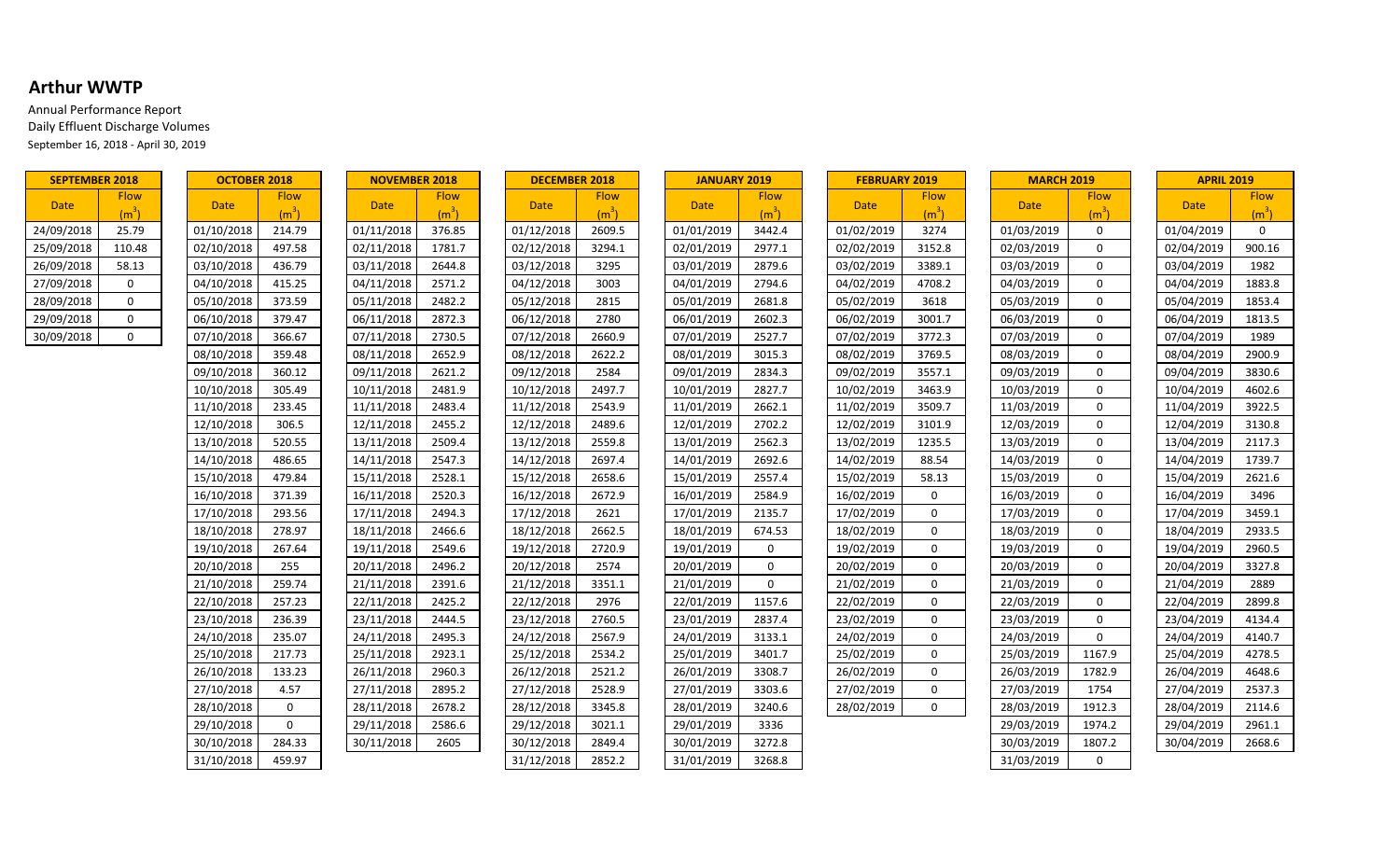**2018 - 2019 Annual Performance Report Arthur Wastewater Treatment Plant ECA 3773-ABJKXX** 

# **Appendix C**

Calibration Reports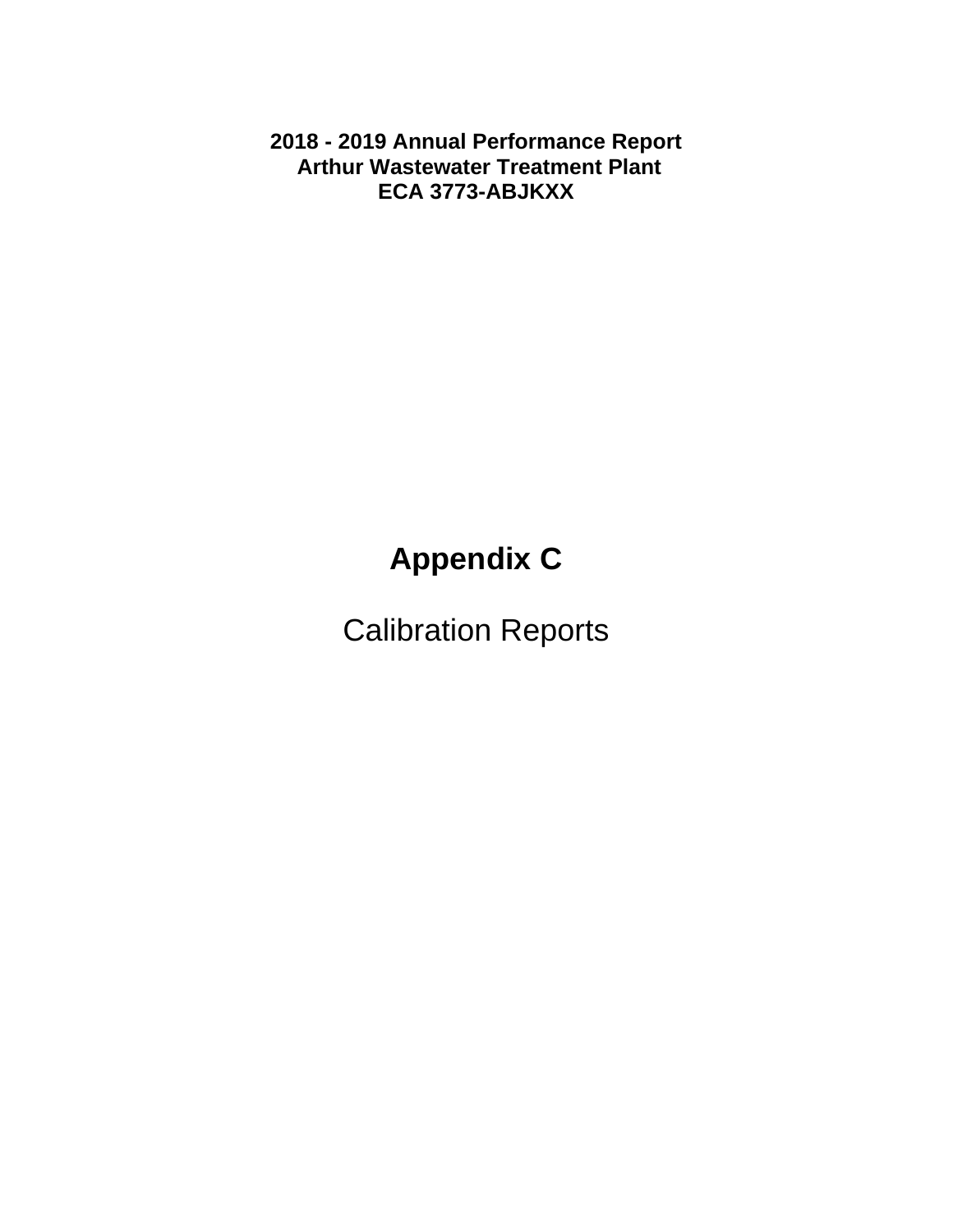

Western Office 2088 Jetstream Road London, Ontario **N5V 3P6** 

Eastern Office 1602 Old Wooler Road Wooler, Ontario **K0K3M0** 

#### **AS FOUND CERTIFICATION**

#### **FORWARD FLOW DIRECTION**

#### **PASS**

| <b>CLIENT DETAIL</b>                       |                                                    |            |                                    |                 |                                                  |                                      | <b>EQUIPMENT DETAIL</b>         |
|--------------------------------------------|----------------------------------------------------|------------|------------------------------------|-----------------|--------------------------------------------------|--------------------------------------|---------------------------------|
| <b>CUSTOMER</b>                            | OCWA - West Highlands Hub                          |            |                                    |                 | <b>IMUTI MANUFACTURER</b>                        |                                      | Rosemount                       |
| <b>CONTACT</b>                             | Don Irvine                                         |            |                                    | <b>MODEL</b>    |                                                  |                                      | 8712D                           |
|                                            | Process Compliance Technician                      |            |                                    |                 | <b>CONVERTER SERIAL NUMBER</b>                   |                                      | 0860216177                      |
|                                            | p. 519-925-1938 x225                               |            |                                    |                 |                                                  |                                      |                                 |
|                                            | c 519-321-9474                                     |            |                                    |                 |                                                  |                                      |                                 |
|                                            | e dirvine@ocwa.com                                 |            |                                    | <b>PLANT ID</b> |                                                  |                                      | Arthur WPCP                     |
|                                            |                                                    |            |                                    |                 | <b>METER ID</b>                                  |                                      | Pond Effluent Flow              |
|                                            |                                                    |            |                                    | FIT ID          |                                                  |                                      | πfa                             |
|                                            |                                                    |            |                                    |                 | <b>CLIENT TAG</b>                                |                                      | OCWA# 122848                    |
|                                            |                                                    |            |                                    | <b>OTHER</b>    |                                                  |                                      | nia                             |
|                                            | <b>VER. BY - FM</b> Paris Machuk                   |            |                                    |                 | <b>GPS COORDINATES</b>                           | N4349903                             | W080 32 948                     |
|                                            | <b>Quality Management Standards Information -</b>  |            |                                    |                 |                                                  |                                      |                                 |
|                                            | Reference equipment and instrumentation used to    |            |                                    |                 | <b>VERIFICATION DATE</b>                         |                                      | September 21, 2018              |
|                                            | conduct this verification test is found in our AC- |            |                                    |                 | <b>CAL. FREQUENCY</b>                            |                                      | Annual                          |
|                                            | QMS document at the time this test was             |            |                                    |                 | <b>CAL. DUE DATE</b>                             |                                      | September <sub>2019</sub>       |
|                                            |                                                    |            |                                    |                 |                                                  |                                      |                                 |
|                                            | <b>PROGRAMMING PARAMETERS</b>                      |            |                                    |                 |                                                  | <b>FORWARD TOTALIZER INFORMATION</b> |                                 |
| <b>DIAMETER (DN)</b>                       |                                                    | mm         | 150                                |                 | <b>AS FOUND</b>                                  |                                      | 1518017<br>M <sub>3</sub>       |
| F.S. FLOW - MAG                            |                                                    | <b>LPS</b> | 2237                               | <b>AS LEFT</b>  |                                                  |                                      | 1518041<br>M <sub>3</sub>       |
| F.S. RANGE - O/P                           |                                                    | <b>LPS</b> | 100.000                            |                 | <b>DIFFERENCE</b>                                |                                      | 24<br>M <sub>3</sub>            |
| <b>TUBE CAL. FACTOR</b>                    |                                                    |            | 0895005708809005                   |                 |                                                  |                                      | <b>TEST CRITERIA</b>            |
|                                            |                                                    |            |                                    |                 | AS FOUND CERTIFICATION TEST                      |                                      | Yes                             |
|                                            |                                                    |            |                                    |                 | <b>FORWARD FLOW DIRECTION</b>                    |                                      | Yes                             |
|                                            |                                                    |            |                                    |                 | <b>ALLOWABLE [%] ERROR</b>                       |                                      |                                 |
|                                            |                                                    |            |                                    |                 |                                                  |                                      | <b>COMPONENTS TESTED</b>        |
|                                            |                                                    |            |                                    |                 | <b>CONVERTER DISPLAY</b>                         |                                      | yes                             |
|                                            |                                                    |            |                                    |                 | <b>mA OUTPUT</b>                                 |                                      | yes                             |
|                                            |                                                    |            |                                    |                 | <b>TOTALIZER</b>                                 |                                      | ves                             |
|                                            | <b>VERIFICATOR CAL, FACTOR</b>                     |            | 1000015010000000                   |                 | ACCURACY BASED ON [% o.r.]                       |                                      | ves                             |
|                                            |                                                    |            |                                    |                 | ERROR DOCUMENTED IN THIS REPORT: BASED ON % o.r. |                                      |                                 |
| [16-digits]<br><b>FLOW TUBE SIMULATION</b> |                                                    |            |                                    |                 |                                                  |                                      |                                 |
|                                            |                                                    |            | $\mathbf{0}$                       | 3               | 10                                               | 30                                   |                                 |
| <b>DISPLAY</b>                             |                                                    |            | 0.00                               | 3.00            | 10.00                                            | 30.00                                | fVs<br>ft/s                     |
| <b>MUT Reading</b>                         |                                                    |            | 0.00                               | 3.00            | 10:00                                            | 30.02                                | ft/s                            |
| <b>MUT % Error</b>                         |                                                    |            | n/a                                | 0.00            | 0.00                                             | 0.07                                 | %                               |
| <b>mA OUTPUT</b>                           |                                                    |            | 4.000                              | 5.600           | 9.333                                            | 20.000                               | mÂ                              |
| <b>MUT Reading</b>                         | 4                                                  | mA         | 3996                               | 5 5 9 5         | 9 3 2 9                                          | 19.995                               | mA                              |
| <b>MUT % Error</b>                         | 20                                                 | mA         | $-0.10$                            | $-0.09$         | $-0.05$                                          | $-0.02$                              | %                               |
| <b>TOTALIZER</b>                           |                                                    |            |                                    |                 |                                                  | 30.00                                | fVs                             |
| <b>TEST Accumulation</b>                   |                                                    |            |                                    |                 |                                                  | 2448.00                              | ft                              |
| <b>TIME</b>                                |                                                    |            | QUALITY MANAGEMENT STANDARDS INFO. |                 |                                                  | 81 63                                | seconds                         |
| <b>CALC</b> . Velocity                     |                                                    |            | [QMS] INFORMATION                  | IDENT.          | ID#                                              | 29.99                                | fUs                             |
| % Error                                    |                                                    |            | <b>IREFERENCEI FTS</b>             | <b>ROS</b>      | 1                                                | $-0.04$                              | %                               |
|                                            |                                                    |            | <b>PROCESS METER</b>               | <b>PM</b>       | 11                                               |                                      |                                 |
|                                            |                                                    |            | <b>ANALOG METER</b>                | AM              | N/A                                              |                                      |                                 |
|                                            |                                                    |            | <b>STOP WATCH</b>                  | SW              | Yes                                              |                                      |                                 |
|                                            | *All values are for "As Found" values.             |            |                                    |                 |                                                  |                                      |                                 |
|                                            |                                                    |            |                                    |                 |                                                  |                                      |                                 |
| <b>COMMENTS</b>                            |                                                    |            |                                    |                 |                                                  |                                      | <b>CONTRACTOR</b> AND ARCHITECT |

|                | <b>RESULTS</b> |             |
|----------------|----------------|-------------|
| <b>TEST</b>    | <b>AVG</b>     | <b>PASS</b> |
|                | % o.r.         | <b>FAIL</b> |
| <b>DISPLAY</b> | 0.02           | <b>PASS</b> |
| mA OUTPUT      | $-0.05$        | <b>PASS</b> |
| TOTALIZER      | $-0.04$        | <b>PASS</b> |
|                |                |             |

This report reflects the test results of the overall accuracy for the above flow converter using the specified manufacturers flow tube simulator to within the<br>specified tolerance as identified within this report.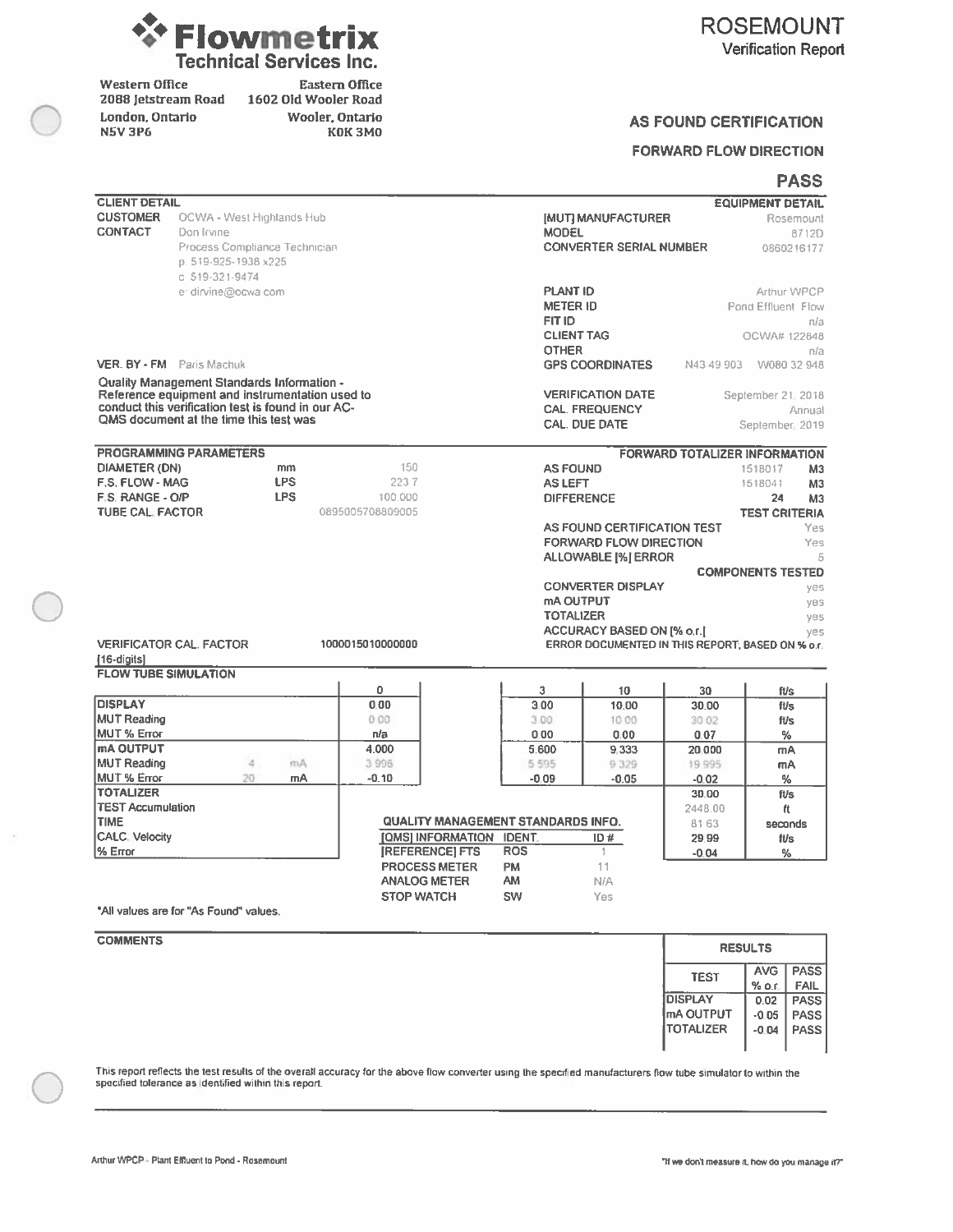

Western Office 2088 Jetstream Road London, Ontario **NSV 3P6** 

Eastern Office 1602 Old Wooler Road Wooler, Ontario **K0K3M0** 

#### **AS FOUND CERTIFICATION**

#### **FORWARD FLOW DIRECTION**

#### **PASS**

| <b>CLIENT DETAIL</b>        |                                                    |                  |                   |                          |                                    |                                                                                |                                      | <b>EQUIPMENT DETAIL</b>   |
|-----------------------------|----------------------------------------------------|------------------|-------------------|--------------------------|------------------------------------|--------------------------------------------------------------------------------|--------------------------------------|---------------------------|
| <b>CUSTOMER</b>             | OCWA - West Highlands Hub                          |                  |                   |                          |                                    | <b>JMUT MANUFACTURER</b>                                                       |                                      | <b>Rosemount</b>          |
| <b>CONTACT</b>              | Don Irvine                                         |                  |                   |                          | <b>MODEL</b>                       |                                                                                |                                      | <b>B712D</b>              |
|                             | Process Compliance Technician                      |                  |                   |                          |                                    | <b>CONVERTER SERIAL NUMBER</b>                                                 |                                      | 080220959                 |
|                             | p 519-925-1938 x225                                |                  |                   |                          |                                    |                                                                                |                                      |                           |
|                             | c 519-321-9474                                     |                  |                   |                          |                                    |                                                                                |                                      |                           |
|                             | e dirvine@ocwa.com                                 |                  |                   |                          | <b>PLANT ID</b>                    |                                                                                |                                      | Arthur WPCP               |
|                             |                                                    |                  |                   |                          | <b>METER ID</b>                    |                                                                                |                                      | Plant Effluent Flow Meter |
|                             |                                                    |                  |                   |                          | FIT ID                             |                                                                                |                                      | nfa                       |
|                             |                                                    |                  |                   |                          |                                    | <b>CLIENT TAG</b>                                                              |                                      | OCWA# 205612              |
|                             |                                                    |                  |                   |                          | <b>OTHER</b>                       |                                                                                |                                      | nfa                       |
|                             | VER. BY - FM Paris Machuk                          |                  |                   |                          |                                    | <b>GPS COORDINATES</b>                                                         | N43 49 903                           | W080 32 948               |
|                             | Quality Management Standards Information -         |                  |                   |                          |                                    |                                                                                |                                      |                           |
|                             | Reference equipment and instrumentation used to    |                  |                   |                          |                                    | <b>VERIFICATION DATE</b>                                                       |                                      | September 21, 2018        |
|                             | conduct this verification test is found in our AC- |                  |                   |                          |                                    | <b>CAL. FREQUENCY</b>                                                          |                                      | Annual                    |
|                             | QMS document at the time this test was             |                  |                   |                          |                                    | <b>CAL. DUE DATE</b>                                                           |                                      | September, 2019           |
|                             |                                                    |                  |                   |                          |                                    |                                                                                |                                      |                           |
|                             | <b>PROGRAMMING PARAMETERS</b>                      |                  |                   |                          |                                    |                                                                                | <b>FORWARD TOTALIZER INFORMATION</b> |                           |
| <b>DIAMETER (DN)</b>        |                                                    | mm<br><b>LPS</b> | 150               |                          |                                    | <b>AS FOUND</b>                                                                |                                      | 1148119<br>M <sub>3</sub> |
| F.S. FLOW - MAG             |                                                    |                  | 2237              |                          | <b>AS LEFT</b>                     |                                                                                |                                      | 1145145<br>M <sub>3</sub> |
| F.S. RANGE - O/P            |                                                    | <b>LPS</b>       | 100 000           |                          |                                    | <b>DIFFERENCE</b>                                                              |                                      | M <sub>3</sub><br>26      |
| <b>TUBE CAL. FACTOR</b>     |                                                    |                  | 0916605509025005  |                          |                                    |                                                                                |                                      | <b>TEST CRITERIA</b>      |
|                             |                                                    |                  |                   |                          |                                    | AS FOUND CERTIFICATION TEST                                                    |                                      | Yes                       |
|                             |                                                    |                  |                   |                          |                                    | <b>FORWARD FLOW DIRECTION</b>                                                  |                                      | Yes                       |
|                             |                                                    |                  |                   |                          |                                    | <b>ALLOWABLE [%] ERROR</b>                                                     |                                      | 5                         |
|                             |                                                    |                  |                   |                          |                                    |                                                                                |                                      | <b>COMPONENTS TESTED</b>  |
|                             |                                                    |                  |                   |                          |                                    | <b>CONVERTER DISPLAY</b>                                                       |                                      | yes                       |
|                             |                                                    |                  |                   |                          |                                    | mA OUTPUT<br><b>TOTALIZER</b>                                                  |                                      | yes                       |
|                             |                                                    |                  |                   |                          |                                    |                                                                                |                                      | yes                       |
|                             | <b>VERIFICATOR CAL FACTOR</b>                      |                  | 1000015010000000  |                          |                                    | ACCURACY BASED ON [% o.r.]<br>ERROR DOCUMENTED IN THIS REPORT; BASED ON % o.r. |                                      | yes                       |
| [16-digits]                 |                                                    |                  |                   |                          |                                    |                                                                                |                                      |                           |
| <b>FLOW TUBE SIMULATION</b> |                                                    |                  |                   |                          |                                    |                                                                                |                                      |                           |
|                             |                                                    |                  | $\bf{0}$          |                          | з                                  | 10                                                                             | 30                                   | fl/s                      |
| <b>DISPLAY</b>              |                                                    |                  | 0.00              |                          | 3.00                               | 10.00                                                                          | 30.00                                | ft/s                      |
| <b>MUT Reading</b>          |                                                    |                  | 0.00              |                          | 3.00                               | 1001                                                                           | 30.02                                | ft/s                      |
| <b>MUT % Error</b>          |                                                    |                  | n/a               |                          | 0.00                               | 0.10                                                                           | 0.07                                 | %                         |
| mA OUTPUT                   |                                                    |                  | 4.000             |                          | 5.600                              | 9.333                                                                          | 20.000                               | mА                        |
| <b>MUT Reading</b>          | A.                                                 | mA               | 4 000             |                          | 5 600                              | 9332                                                                           | 19 994                               | mА                        |
| <b>MUT % Error</b>          | 20                                                 | mA               | 0.00              |                          | 0.00                               | $-0.01$                                                                        | $-0.03$                              | ℅                         |
| <b>TOTALIZER</b>            |                                                    |                  |                   |                          |                                    |                                                                                | 30.00                                | fl/s                      |
| <b>TEST Accumulation</b>    |                                                    |                  |                   |                          |                                    |                                                                                | 2992 00                              | $_{\rm ft}$               |
| <b>TIME</b>                 |                                                    |                  |                   |                          | QUALITY MANAGEMENT STANDARDS INFO. |                                                                                | 99 46                                | seconds                   |
| <b>CALC</b> : Velocity      |                                                    |                  |                   | [QMS] INFORMATION IDENT. |                                    | ID#                                                                            | 30.08                                | fi/s                      |
| % Error                     |                                                    |                  |                   | <b>IREFERENCE FTS</b>    | <b>ROS</b>                         | 1                                                                              | 0.27                                 | %                         |
|                             |                                                    |                  |                   | <b>PROCESS METER</b>     | PM                                 | 11                                                                             |                                      |                           |
|                             |                                                    |                  |                   | <b>ANALOG METER</b>      | AM                                 | n/a                                                                            |                                      |                           |
|                             |                                                    |                  | <b>STOP WATCH</b> |                          | SW                                 | Yes                                                                            |                                      |                           |
|                             | "All values are for "As Found" values.             |                  |                   |                          |                                    |                                                                                |                                      |                           |
|                             |                                                    |                  |                   |                          |                                    |                                                                                |                                      |                           |
| <b>COMMENTS</b>             |                                                    |                  |                   |                          |                                    |                                                                                |                                      | <b>RESULTS</b>            |
|                             |                                                    |                  |                   |                          |                                    |                                                                                |                                      |                           |

| <b>RESULTS</b>   |            |             |  |
|------------------|------------|-------------|--|
| <b>TEST</b>      | <b>AVG</b> | <b>PASS</b> |  |
|                  | % о.г.     | <b>FAIL</b> |  |
| DISPLAY          | 0.06       | <b>PASS</b> |  |
| <b>mA OUTPUT</b> | $-0.01$    | <b>PASS</b> |  |
| <b>TOTALIZER</b> | 0.27       | <b>PASS</b> |  |
|                  |            |             |  |

This report reflects the test results of the overall accuracy for the above flow converter using the specified manufacturers flow tube simulator to within the specified tolerance as identified within this report.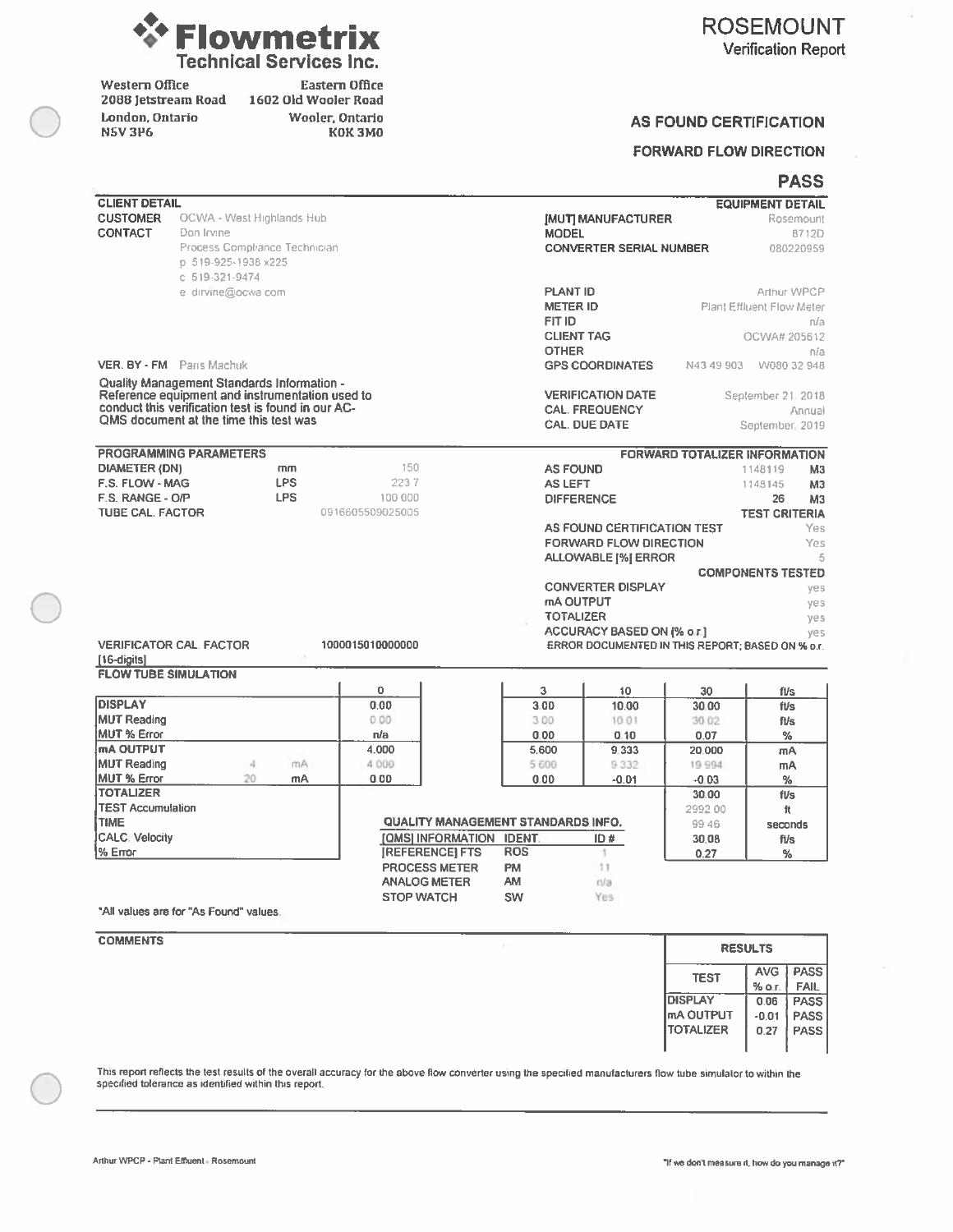

Western Office 2088 Jetstream Road 1602 Old Wooler Road London, Ontario **N5V 3P6** 

**Eastern Office** Wooler, Ontario K0K3M0

#### **AS FOUND CERTIFICATION**

|                              |                                                                                                       |            |         |                                                  | <b>PASS</b>               |
|------------------------------|-------------------------------------------------------------------------------------------------------|------------|---------|--------------------------------------------------|---------------------------|
| <b>CLIENT DETAIL</b>         |                                                                                                       |            |         |                                                  | <b>EQUIPMENT DETAIL</b>   |
| <b>CUSTOMER</b>              | OCWA - West Highlands Hub                                                                             |            |         | <b>IMUTI MANUFACTURER</b>                        | Milltronics               |
| <b>CONTACT</b>               | Don Irvine                                                                                            |            |         | <b>MODEL</b>                                     | OCM-III                   |
|                              | Process Compliance Technician                                                                         |            |         | <b>CONVERTER SERIAL NUMBER</b>                   | PBDAV3100009              |
|                              | p 519-925-1938 x225                                                                                   |            |         |                                                  |                           |
|                              | c. 519-321-9474                                                                                       |            |         |                                                  |                           |
|                              | e dirvine@ocwa com                                                                                    |            |         | <b>PLANT ID</b>                                  | Arthur WPCP               |
|                              |                                                                                                       |            |         | <b>METER ID</b>                                  | Plant Effluent Flow       |
|                              |                                                                                                       |            |         | FIT ID                                           | пíа                       |
|                              |                                                                                                       |            |         | <b>CLIENT TAG</b>                                | nfa                       |
|                              |                                                                                                       |            |         | <b>OTHER</b>                                     | nla                       |
| VER. BY - FM Paris Machuk    |                                                                                                       |            |         | <b>GPS COORDINATES</b>                           | nfa                       |
|                              | Quality Management Standards Information -                                                            |            |         |                                                  |                           |
|                              | Reference equipment and instrumentation used to<br>conduct this verification test is found in our AC- |            |         | <b>VERIFICATION DATE</b>                         | September 21.<br>2018     |
|                              |                                                                                                       |            |         | <b>CAL. FREQUENCY</b>                            | Annual                    |
|                              | QMS document at the time this test was                                                                |            |         | <b>CAL. DUE DATE</b>                             | September 2019            |
|                              | <b>PROGRAMMING PARAMETERS</b>                                                                         |            |         |                                                  | <b>TOTALIZER</b>          |
| <b>THROAT DIMENSION (DN)</b> |                                                                                                       | inches     | 9       | <b>AS FOUND</b>                                  | 2198488<br>M <sub>3</sub> |
| <b>EMPTY DISTANCE</b>        |                                                                                                       | m          | 0 9 6 0 | <b>AS LEFT</b>                                   | M <sub>3</sub><br>2198524 |
| <b>MAX, HEAD</b>             |                                                                                                       | m          | 0 3 3 4 | <b>DIFFERENCE</b>                                | 36<br>M <sub>3</sub>      |
| <b>DEAD ZONE</b>             |                                                                                                       | m          | 0.626   |                                                  | <b>TEST CRITERIA</b>      |
| <b>BLANKING DISTANCE</b>     |                                                                                                       | m          | 0305    | AS FOUND CERTIFICATION TEST                      | Yes                       |
| <b>MAX. FLOW</b>             |                                                                                                       | <b>LPS</b> | 1000    | <b>ALLOWABLE [%] ERROR</b>                       | 5                         |
| F.S. RANGE - O/P             |                                                                                                       | <b>LPS</b> | 100.0   |                                                  |                           |
|                              |                                                                                                       |            |         |                                                  | <b>COMPONENTS TESTED</b>  |
|                              |                                                                                                       |            |         | <b>CONVERTER DISPLAY</b>                         | ves                       |
|                              |                                                                                                       |            |         | mA OUTPUT                                        | ves                       |
|                              |                                                                                                       |            |         | <b>TOTALIZER</b>                                 | yes                       |
|                              |                                                                                                       |            |         | <b>ACCURACY BASED ON [% o.r.]</b>                | BO                        |
|                              | Ultrasonic sensor installed to ensure full scale flow condition                                       |            |         | ERROR DOCUMENTED IN THIS REPORT, BASED ON % F.S. |                           |

AS FOUND TEST RESULTS

|                                   |                |    | 0.0     | 15.8     | 29.4    | 45.6     | 84.9   | % F.S. Range   |
|-----------------------------------|----------------|----|---------|----------|---------|----------|--------|----------------|
|                                   |                |    | 0.000   | 0,100    | 0.150   | 0200     | 0 300  | m              |
| <b>REF. FLOW RATE</b>             |                |    | 0.000   | 15.801   | 29,383  | 45.630   | 84.854 | <b>LPS</b>     |
| MUT [Reading]                     |                |    | 0.000   | 15 6 10  | 29 5 20 | 45 290   | 85 040 | <b>LPS</b>     |
| MUT [Difference]                  |                |    | 0.000   | $-0.191$ | 0.137   | $-0.340$ | 0.186  | <b>LPS</b>     |
| MUT <sub>I</sub> % Error1         |                |    | n/a     | $-0.19$  | 0.14    | $-0.34$  | 0.19   | $\%$           |
| <b>ImA OUTPUT</b>                 |                |    | 4.000   | 6.528    | 8.701   | 11.301   | 17.576 | mA             |
| MUT [Reading]                     | 4 000<br>min.  | mA | 4 0 0 8 | 6 505    | 8 7 3 2 | 11:253   | 17617  | mA             |
| MUT [Difference]                  | 20 000<br>max. | mA | 0.008   | $-0.023$ | 0.031   | $-0.048$ | 0.041  | mA             |
| MUT [% Error]                     |                |    | 0,04    | $-0.12$  | 0.15    | $-0.24$  | 0.20   | %              |
| <b>TOTALIZER - REF. FLOW RATE</b> |                |    |         |          |         |          | 84.854 | <b>LPS</b>     |
| <b>TOTALIZER IMUTI</b>            |                |    |         |          |         |          | 16     | M <sub>3</sub> |
| <b>ITEST TIME</b>                 |                |    |         |          |         |          | 187.60 | <b>SECONDS</b> |
| <b>ICALC TOTALIZER</b>            |                |    |         |          |         |          | 15.919 | M <sub>3</sub> |
| <b>ERROR</b>                      |                |    |         |          |         |          | 0.51   | $\%$           |

**COMMENTS** 

| QUALITY MANAGEMENT STANDARDS INFO. |            |     |                  | <b>RESULTS</b> |             |  |
|------------------------------------|------------|-----|------------------|----------------|-------------|--|
| <b>[QMS] INFORMATION</b>           | IDENT.     | ID# | <b>TEST</b>      | AVG.           | PASS        |  |
| <b>[REFERENCE] LEVEL</b>           | Sim. BOARD | nia |                  | %FS            | FAIL        |  |
| <b>PROCESS METER</b>               | <b>PM</b>  |     | <b>IDISPLAY</b>  | $-0.05$        | <b>PASS</b> |  |
| <b>STOP WATCH</b>                  | <b>SW</b>  | nia | ImA OUTPUT       | 0.01           | <b>PASS</b> |  |
|                                    |            |     | <b>TOTALIZER</b> | 0.51           | <b>PASS</b> |  |
|                                    |            |     |                  |                |             |  |
|                                    |            |     |                  |                |             |  |

This report reflects the test results of the overall accuracy for the above flow converter using the specified manufacturers flow tube simulator to within the specified tolerance as identified within this report.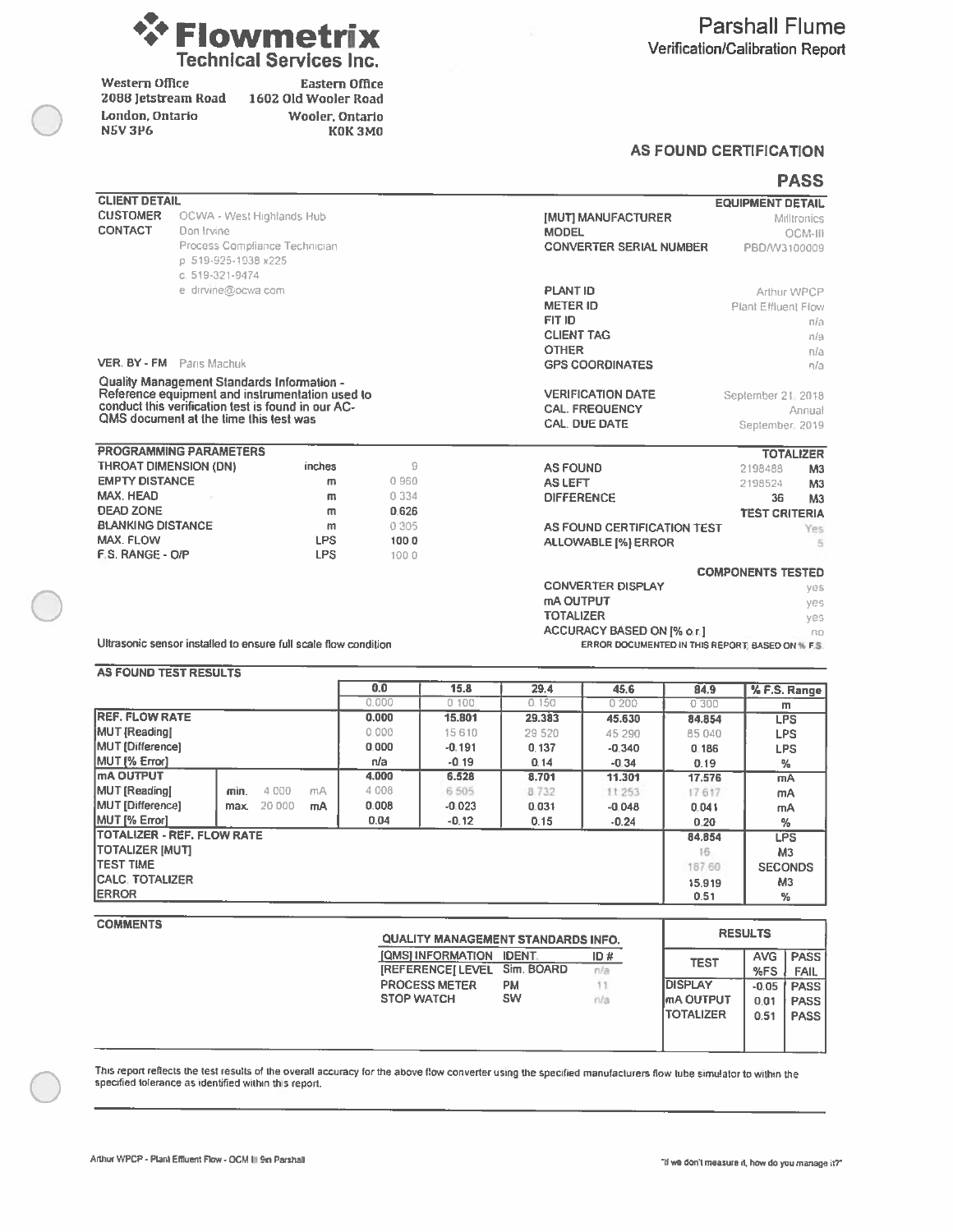| <b>WEIowmetrix</b>             |
|--------------------------------|
| <b>Technical Services Inc.</b> |

**Eastern Office** 

Wooler, Ontario

1602 Old Wooler Road

#### Volumetric Comparison **Verification Report**

**CERTIFICATION RESULTS** 

| <b>NSV 3P6</b><br><b>K0K3M0</b>    |                                                                                              | <b>GERTIFIGATION RESULTS</b>                                 |                   |  |  |  |
|------------------------------------|----------------------------------------------------------------------------------------------|--------------------------------------------------------------|-------------------|--|--|--|
|                                    |                                                                                              | <b>AS FOUND</b>                                              | <b>PASS</b>       |  |  |  |
|                                    |                                                                                              | <b>AS LEFT</b>                                               | <b>PASS</b>       |  |  |  |
| <b>CLIENT DETAIL</b>               |                                                                                              | <b>EQUIPMENT DETAIL</b>                                      |                   |  |  |  |
| <b>CUSTOMER</b>                    | OCWA - West Highlands Hub                                                                    | [MUT] MANUFACTURER                                           | Milltronics       |  |  |  |
| <b>CONTACT</b>                     | Don Irvine                                                                                   | <b>MODEL</b>                                                 | MultiRanger 200   |  |  |  |
|                                    | Process Compliance Technician                                                                | <b>CONVERTER SERIAL NUMBER</b>                               | PBD/U9180052      |  |  |  |
|                                    | p 519-925-1938 x225<br>c 519-321-9474                                                        |                                                              |                   |  |  |  |
|                                    | e dirvine@ocwa.com                                                                           | <b>PLANT ID</b>                                              | Arthur WPCP       |  |  |  |
|                                    |                                                                                              | <b>METER ID</b>                                              | River Gauge Level |  |  |  |
|                                    |                                                                                              | FIT ID                                                       | n/a               |  |  |  |
|                                    |                                                                                              | <b>CLIENT TAG</b>                                            | OCWA# n/a         |  |  |  |
|                                    |                                                                                              | <b>OTHER</b>                                                 | nfa               |  |  |  |
|                                    | VER. BY - FM Paris Machuk                                                                    | <b>GPS COORDINATES</b><br>N43 49 903                         | W080 32 948       |  |  |  |
|                                    | Quality Management Standards Information -                                                   |                                                              |                   |  |  |  |
|                                    | Reference equipment and instrumentation used to                                              | <b>VERIFICATION DATE</b><br>September 21, 2018               |                   |  |  |  |
|                                    | conduct this verification test is found in our AC-<br>QMS document at the time this test was | <b>CAL. FREQUENCY</b>                                        | Annual            |  |  |  |
|                                    |                                                                                              | <b>CAL. DUE DATE</b>                                         | September, 2019   |  |  |  |
|                                    | [MUT] PROGRAMMING PARAMETERS                                                                 |                                                              | <b>REFERENCE</b>  |  |  |  |
| $POO1 =$                           | Operartion Mode (1=Level)                                                                    | <b>REFERENCE DEVICE</b>                                      | Board Level       |  |  |  |
| P002=                              | (1=Liquid or Horizontal)                                                                     |                                                              |                   |  |  |  |
| P003=                              | Process Speed (3=Fast)<br>3                                                                  |                                                              |                   |  |  |  |
| $P004 =$                           | Transducer Type (112=XRS-5)<br>112                                                           |                                                              |                   |  |  |  |
| P005=                              | $\overline{2}$<br>Units (2=cm)                                                               |                                                              |                   |  |  |  |
| P006=<br>200 66<br>P007=<br>167 66 | Empty Distance (Value in cm)<br>Span (Value in cm)                                           |                                                              |                   |  |  |  |
| P065=                              | Reading Ovende Value (Value in cm)<br>500                                                    |                                                              |                   |  |  |  |
| $P212 =$                           | mA Output Min Limit (Value)<br>$\mathcal{A}$                                                 | <b>Condition of PASS/FAIL</b><br>of Individual Test Results: | Y                 |  |  |  |
|                                    |                                                                                              | or of Average Results:                                       | N                 |  |  |  |
|                                    |                                                                                              |                                                              |                   |  |  |  |

**LEVEL COMPARISON** 

**Western Office** 

London, Ontario

2088 Jetstream Road

| Reference Level (cm) | <b>MUT Displayed Level (cm)</b> | % ERROR  |
|----------------------|---------------------------------|----------|
|                      | $-0.17$                         | n/a      |
|                      | 10.12                           | 1.200    |
| 30                   | 2985                            | $-0.500$ |
|                      | 6991                            | $-0.129$ |
| 100                  | 9988                            | $-0.120$ |
| 155                  | 154 98                          | $-0.013$ |
|                      | Average                         | 0.09     |

Note: This report validates the performance of the MUT only. This does not validate the setup based on process - no information available has been provided.

Note: this is also using Flowmetrix's transducer for this level test as there is not a way to provide a test like this at the location of the transducer - this only validates that the MultiRanger 200 is working as expected

|                                                                                                      | <b>QUALITY MANAGEMENT STANDARDS INFO.</b> |      |
|------------------------------------------------------------------------------------------------------|-------------------------------------------|------|
|                                                                                                      | <b>[QMSI INFORMATION IDENT.</b>           | ID#  |
|                                                                                                      | <b>IREFERENCE) METER KROHNE-LAB</b>       | -n/a |
|                                                                                                      | <b>IREFERENCEI METER ELSTER-LAB</b>       | nta  |
|                                                                                                      | <b>IREFERENCE METER FLOW-LAB1</b>         | nía  |
|                                                                                                      | <b>IREFERENCEI METER Coulter</b>          | nia  |
|                                                                                                      | <b>PROCESS METER</b><br><b>PM</b>         | nia  |
| Accuracy Requirements, High Flow 98 5-101 5%. Medium Fow 98 5-101 5%. Low Flow/Cross Over 95-101 5%. |                                           |      |

This report reflects the comparison test results at a constant test flow rate. This report reflects the "AS FOUND" and "AS LEFT" results based on the test results observed.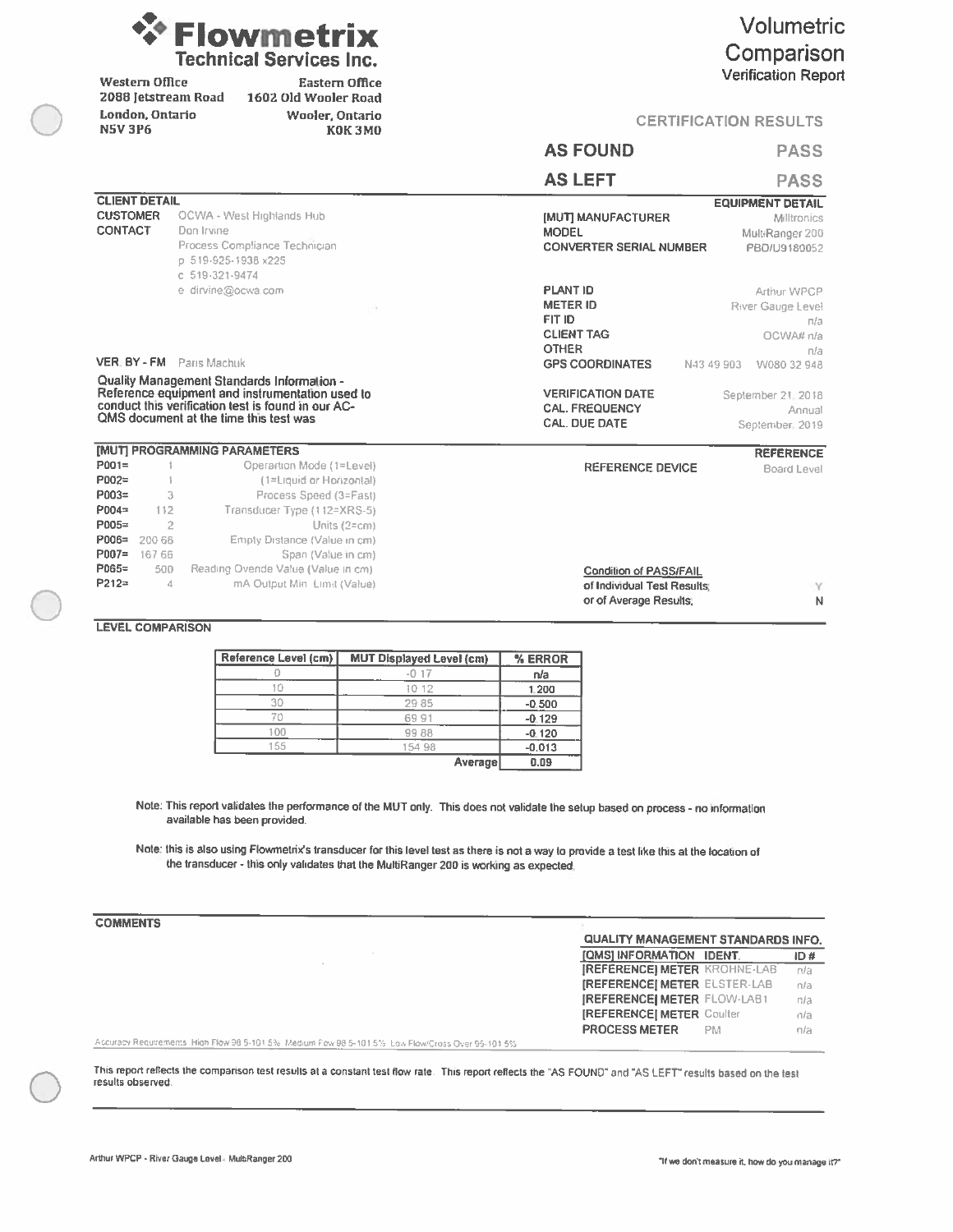

Western Office 2088 Jetstream Road London, Ontario **N5V3P6** 

Eastern Office 1602 Old Wooler Road Wooler, Ontario KOK3MO

#### **Endress Hauser ProMag Series Verification Report**

#### AS FOUND CERTIFICATION

#### **FORWARD FLOW DIRECTION**

#### **PASS**

| <b>CLIENT DETAIL</b>        |                                                                                              |            |    |           |        |                               |                                                  |                         | <b>EQUIPMENT DETAIL</b>              |  |  |  |
|-----------------------------|----------------------------------------------------------------------------------------------|------------|----|-----------|--------|-------------------------------|--------------------------------------------------|-------------------------|--------------------------------------|--|--|--|
| <b>CUSTOMER</b>             | OCWA - West Highlands Hub                                                                    |            |    |           |        | <b>IMUTI MANUFACTURER</b>     |                                                  |                         | <b>ENDRESS &amp; HAUSER</b>          |  |  |  |
| <b>CONTACT</b>              | Don Irvine                                                                                   |            |    |           |        | <b>MODEL</b>                  |                                                  | Promag 53W              |                                      |  |  |  |
|                             | Process Compliance Technician                                                                |            |    |           |        | <b>CONVERTER S/N:</b>         |                                                  |                         | M4053919000                          |  |  |  |
|                             | p 519-925-1938 x225                                                                          |            |    |           |        | <b>FUSE</b>                   |                                                  |                         |                                      |  |  |  |
|                             | c. 519-321-9474                                                                              |            |    |           |        |                               |                                                  |                         |                                      |  |  |  |
|                             | e: dirvine@ocwa.com                                                                          |            |    |           |        | <b>PLANT ID</b>               |                                                  |                         | Arthur WPCP                          |  |  |  |
|                             |                                                                                              |            |    |           |        | <b>METER ID</b>               |                                                  |                         | <b>RAS West Flow</b>                 |  |  |  |
|                             |                                                                                              |            |    |           |        | FIT ID                        |                                                  |                         | nta                                  |  |  |  |
|                             |                                                                                              |            |    |           |        | <b>CLIENT TAG</b>             |                                                  |                         | OCWA# not assigned                   |  |  |  |
|                             |                                                                                              |            |    |           |        | <b>OTHER</b>                  |                                                  |                         | n/a                                  |  |  |  |
|                             | <b>VER. BY - FM</b> Pans Machuk                                                              |            |    |           |        | <b>GPS COORDINATES</b>        |                                                  | N43 49 903              | W080 32 948                          |  |  |  |
|                             | Quality Management Standards Information -                                                   |            |    |           |        |                               |                                                  |                         |                                      |  |  |  |
|                             | Reference equipment and instrumentation used to                                              |            |    |           |        | <b>VERIFICATION DATE</b>      |                                                  |                         | September 21, 2018                   |  |  |  |
|                             | conduct this verification test is found in our AC-<br>QMS document at the time this test was |            |    |           |        | <b>CAL. FREQUENCY</b>         |                                                  |                         | Annual                               |  |  |  |
|                             |                                                                                              |            |    |           |        | <b>CAL. DUE DATE</b>          |                                                  |                         | September 2019                       |  |  |  |
|                             | <b>PROGRAMMING PARAMETERS</b>                                                                |            |    |           |        |                               |                                                  |                         | <b>FORWARD TOTALIZER INFORMATION</b> |  |  |  |
| DIAMETER (DN)               |                                                                                              | mm         |    | 100       |        | <b>AS FOUND</b>               |                                                  |                         | 81135 57<br>M <sub>3</sub>           |  |  |  |
| <b>F.S. FLOW - MAG</b>      |                                                                                              | <b>LPS</b> |    | 78.538    |        | <b>AS LEFT</b>                |                                                  |                         | 8115062<br>M <sub>3</sub>            |  |  |  |
| F.S. RANGE - O/P            |                                                                                              | <b>LPS</b> |    | 20 000    |        | <b>DIFFERENCE</b>             |                                                  | 15.05<br>M <sub>3</sub> |                                      |  |  |  |
| <b>TUBE k-FACTOR</b>        |                                                                                              |            |    | 1 3 3 2 3 |        | <b>TEST CRITERIA</b>          |                                                  |                         |                                      |  |  |  |
| <b>TUBE zero</b>            |                                                                                              |            |    | 4         |        | AS FOUND CERTIFICATION TEST   |                                                  |                         |                                      |  |  |  |
|                             |                                                                                              |            |    |           |        | <b>FORWARD FLOW DIRECTION</b> |                                                  |                         | Yes<br>Yes                           |  |  |  |
|                             |                                                                                              |            |    |           |        | <b>ALLOWABLE [%] ERROR</b>    |                                                  |                         | 5                                    |  |  |  |
|                             |                                                                                              |            |    |           |        |                               |                                                  |                         | <b>COMPONENTS TESTED</b>             |  |  |  |
|                             |                                                                                              |            |    |           |        | <b>CONVERTER DISPLAY</b>      |                                                  |                         | ves                                  |  |  |  |
|                             |                                                                                              |            |    |           |        | mA OUTPUT                     |                                                  |                         | yes                                  |  |  |  |
|                             |                                                                                              |            |    |           |        | <b>TOTALIZER</b>              |                                                  |                         | yes                                  |  |  |  |
|                             |                                                                                              |            |    |           |        | ACCURACY BASED ON [% o.r.]    |                                                  |                         | yes                                  |  |  |  |
|                             |                                                                                              |            |    |           |        |                               | ERROR DOCUMENTED IN THIS REPORT: BASED ON % o.r. |                         |                                      |  |  |  |
| <b>FLOW TUBE SIMULATION</b> |                                                                                              |            |    |           |        |                               |                                                  |                         |                                      |  |  |  |
|                             |                                                                                              |            |    | 0.0       | 5.0    | 10.0                          | 15.0                                             | 20.0                    | <b>LPS</b>                           |  |  |  |
|                             |                                                                                              |            |    | 0.0       | 6.4    | 12.7                          | 19.1                                             | 25.5                    | % F.S. Flow                          |  |  |  |
|                             |                                                                                              |            |    | 0.0       | 25.0   | 50.0                          | 75.0                                             | 100.0                   | % F.S. Range                         |  |  |  |
| <b>REF. FLOW RATE</b>       |                                                                                              |            |    | 0.0000    | 5.0000 | 10.0000                       | 15.0000                                          | 20,0000                 | <b>LPS</b>                           |  |  |  |
| <b>MUT [Reading]</b>        |                                                                                              |            |    | 0 0 0 5 7 | 5 0086 | 10.0040                       | 15 0220                                          | 20 0150                 | <b>LPS</b>                           |  |  |  |
| <b>MUT</b> [Difference]     |                                                                                              |            |    | 0.0057    | 0.0086 | 0.0040                        | 0.0220                                           | 0.0150                  | <b>LPS</b>                           |  |  |  |
| MUT [% Error]               |                                                                                              |            |    | n/a       | 0.17   | 0.04                          | 0.15                                             | 0.08                    | % O.R                                |  |  |  |
| <b>mA OUTPUT</b>            |                                                                                              |            |    | 4.000     | 8.000  | 12,000                        | 16.000                                           | 20.000                  | mA                                   |  |  |  |
| <b>MUT [Reading]</b>        | min.                                                                                         | 4          | mÂ | 4 002     | 8 003  | 12 009                        | 16 009                                           | 20014                   | mA                                   |  |  |  |
| <b>MUT [Difference]</b>     | max.                                                                                         | 20         | mA | 0.002     | 0.003  | 0.009                         | 0.009                                            | 0.014                   | mA                                   |  |  |  |
| MUT [% Error]               |                                                                                              |            |    | 0.05      | 0.04   | 0.08                          | 0.06                                             | 0.07                    | % O.R                                |  |  |  |
|                             | <b>TOTALIZER - REF. FLOW RATE</b>                                                            |            |    |           |        |                               |                                                  | 20.000                  | <b>LPS</b>                           |  |  |  |
| <b>TOTALIZER [MUT]</b>      |                                                                                              |            |    |           |        |                               |                                                  | 8 1                     | M <sub>3</sub>                       |  |  |  |
| <b>TEST TIME</b>            |                                                                                              |            |    |           |        |                               |                                                  | 403 61                  | <b>SECONDS</b>                       |  |  |  |
| <b>CALC. TOTALIZER</b>      |                                                                                              |            |    |           |        |                               |                                                  | 8.072                   | M <sub>3</sub>                       |  |  |  |
| <b>ERROR</b>                |                                                                                              |            |    |           |        |                               |                                                  | 0.34                    | $\%$                                 |  |  |  |
|                             |                                                                                              |            |    |           |        |                               |                                                  |                         |                                      |  |  |  |

#### **COMMENTS**

| <u>uummen a</u>                             | QUALITY MANAGEMENT STANDARDS INFO. | <b>RESULTS</b>      |             |                      |             |             |  |
|---------------------------------------------|------------------------------------|---------------------|-------------|----------------------|-------------|-------------|--|
| Note: tube and parameters programmed match. | <b>[QMS] INFORMATION</b>           | ID#                 | <b>TEST</b> | AVG.                 | <b>PASS</b> |             |  |
|                                             | <b>IREFERENCEI FTS</b>             | <b>E&amp;H (FC)</b> |             |                      | $%$ o.c.    | <b>FAIL</b> |  |
|                                             | <b>PROCESS METER</b>               | PM                  |             | <b>DISPLAY</b>       | 0.11        | <b>PASS</b> |  |
|                                             | <b>ANALOG METER</b>                | AM                  | n/a         | <b>ImA OUTPUT</b>    | 0.06        | <b>PASS</b> |  |
|                                             | <b>STOP WATCH</b>                  | SW                  | Yes         | <b>TOTALIZER - R</b> | 0.34        | <b>PASS</b> |  |
|                                             |                                    |                     |             |                      |             |             |  |

This report reflects the test results of the overall accuracy for the above flow converter using the specified manufacturers flow tube simulator to within the specified tolerance as identified within this report.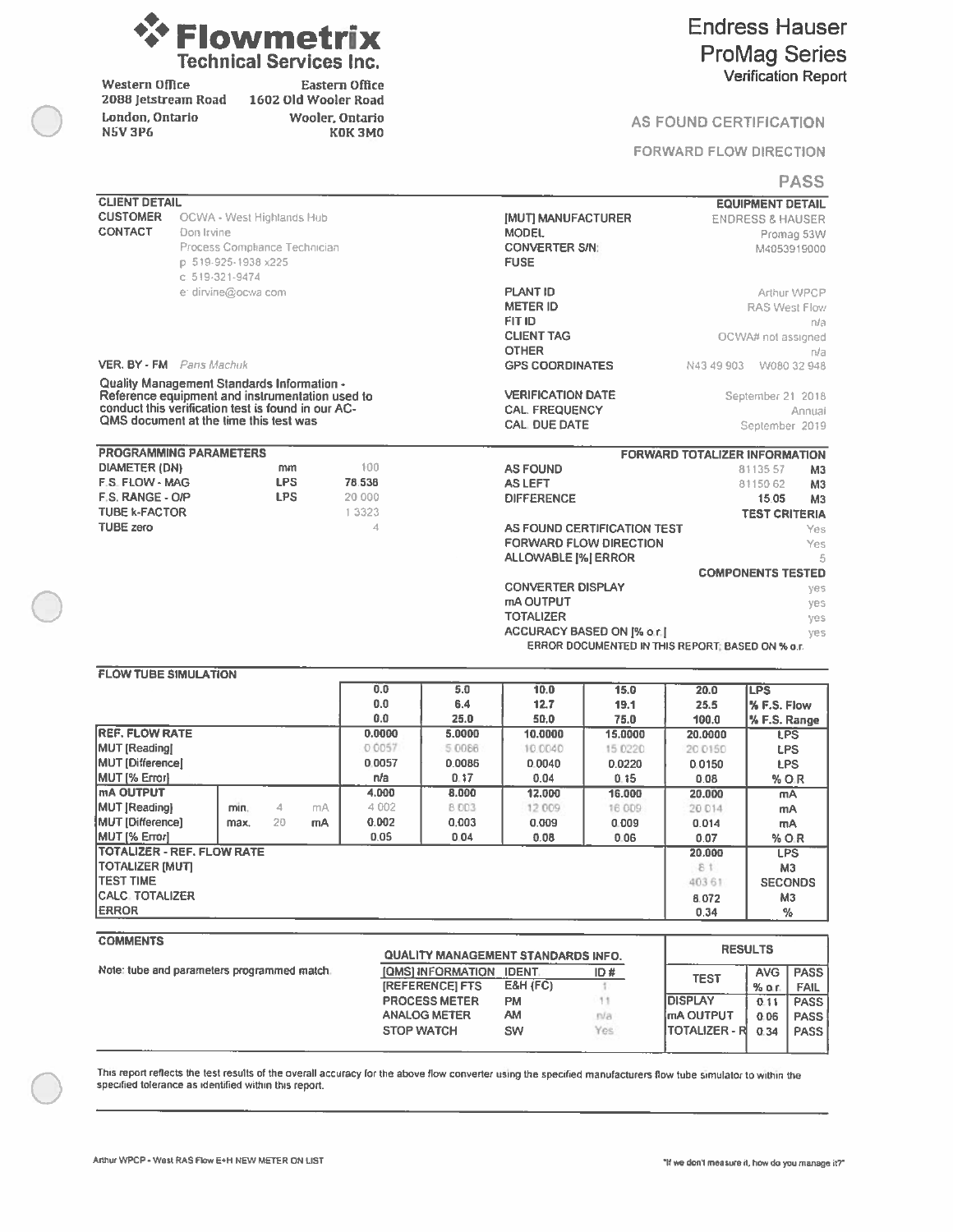

Western Office 2088 Jetstream Road London, Ontario **N5V 3P6** 

**Eastern Office** 1602 Old Wooler Road Wooler, Ontario **K0K3M0** 

#### **Endress Hauser ProMag Series Verification Report**

#### **AS FOUND CERTIFICATION**

#### FORWARD FLOW DIRECTION

#### **PASS**

| <b>CLIENT DETAIL</b>        |                                                    |            |    |          |          |                                      |                                   |                                                  | <b>EQUIPMENT DETAIL</b>       |  |  |
|-----------------------------|----------------------------------------------------|------------|----|----------|----------|--------------------------------------|-----------------------------------|--------------------------------------------------|-------------------------------|--|--|
| <b>CUSTOMER</b>             | OCWA - West Highlands Hub                          |            |    |          |          | <b>IMUTI MANUFACTURER</b>            |                                   |                                                  | <b>ENDRESS &amp; HAUSER</b>   |  |  |
| <b>CONTACT</b>              | Don Irvine                                         |            |    |          |          | <b>MODEL</b>                         |                                   |                                                  | Promag 53W                    |  |  |
|                             | Process Comphance Technician                       |            |    |          |          | <b>CONVERTER S/N:</b>                |                                   |                                                  | M4053819000                   |  |  |
|                             | p 519-925-1938 x225                                |            |    |          |          | <b>FUSE</b>                          |                                   |                                                  |                               |  |  |
|                             | c 519-321-9474                                     |            |    |          |          |                                      |                                   |                                                  |                               |  |  |
|                             | e: dirvine@ocwa.com                                |            |    |          |          | <b>PLANT ID</b>                      |                                   |                                                  | Arthur WPCP                   |  |  |
|                             |                                                    |            |    |          |          | <b>METER ID</b>                      |                                   |                                                  | <b>RAS East Flow</b>          |  |  |
|                             |                                                    |            |    |          |          | FIT ID                               |                                   |                                                  | n/a                           |  |  |
|                             |                                                    |            |    |          |          | <b>CLIENT TAG</b>                    |                                   |                                                  | OCWA# not assigned            |  |  |
|                             |                                                    |            |    |          |          | <b>OTHER</b>                         |                                   |                                                  | nła                           |  |  |
|                             | <b>VER. BY - FM</b> Paris Machuk                   |            |    |          |          | <b>GPS COORDINATES</b>               |                                   | N43 49 903                                       | W080 32 948                   |  |  |
|                             | Quality Management Standards Information -         |            |    |          |          |                                      |                                   |                                                  |                               |  |  |
|                             | Reference equipment and instrumentation used to    |            |    |          |          | <b>VERIFICATION DATE</b>             |                                   |                                                  | September 21, 2018            |  |  |
|                             | conduct this verification test is found in our AC- |            |    |          |          | <b>CAL. FREQUENCY</b>                |                                   |                                                  | Annual                        |  |  |
|                             | QMS document at the time this test was             |            |    |          |          | <b>CAL. DUE DATE</b>                 |                                   |                                                  | September, 2019               |  |  |
|                             |                                                    |            |    |          |          |                                      |                                   |                                                  |                               |  |  |
|                             | <b>PROGRAMMING PARAMETERS</b>                      |            |    |          |          |                                      |                                   | <b>FORWARD TOTALIZER INFORMATION</b>             |                               |  |  |
| <b>DIAMETER (DN)</b>        |                                                    | mm         |    | 100      |          | <b>AS FOUND</b>                      |                                   |                                                  | 1190043<br>M <sub>3</sub>     |  |  |
| F.S. FLOW - MAG             |                                                    | <b>LPS</b> |    | 78,538   |          | <b>AS LEFT</b>                       |                                   |                                                  | 119013.6<br>M <sub>3</sub>    |  |  |
| F.S. RANGE - O/P            |                                                    | <b>LPS</b> |    | 20 000   |          | <b>DIFFERENCE</b>                    |                                   |                                                  | 93<br>M <sub>3</sub>          |  |  |
| <b>TUBE K-FACTOR</b>        |                                                    |            |    | 1 3156   |          | <b>TEST CRITERIA</b>                 |                                   |                                                  |                               |  |  |
| <b>TUBE zero</b>            |                                                    |            |    | 4        |          | AS FOUND CERTIFICATION TEST<br>Yes   |                                   |                                                  |                               |  |  |
|                             |                                                    |            |    |          |          | <b>FORWARD FLOW DIRECTION</b><br>Yes |                                   |                                                  |                               |  |  |
|                             |                                                    |            |    |          |          | <b>ALLOWABLE [%] ERROR</b>           |                                   |                                                  |                               |  |  |
|                             |                                                    |            |    |          |          |                                      |                                   |                                                  | 5<br><b>COMPONENTS TESTED</b> |  |  |
|                             |                                                    |            |    |          |          | <b>CONVERTER DISPLAY</b>             |                                   |                                                  |                               |  |  |
|                             |                                                    |            |    |          |          | mA OUTPUT                            |                                   |                                                  | yes                           |  |  |
|                             |                                                    |            |    |          |          | <b>TOTALIZER</b>                     |                                   |                                                  | yes                           |  |  |
|                             |                                                    |            |    |          |          |                                      | <b>ACCURACY BASED ON [% o.r.]</b> |                                                  | yes                           |  |  |
|                             |                                                    |            |    |          |          |                                      |                                   | ERROR DOCUMENTED IN THIS REPORT. BASED ON % o.r. | yes                           |  |  |
|                             |                                                    |            |    |          |          |                                      |                                   |                                                  |                               |  |  |
| <b>FLOW TUBE SIMULATION</b> |                                                    |            |    |          |          |                                      |                                   |                                                  |                               |  |  |
|                             |                                                    |            |    | 0.0      | 5.0      | 10.0                                 | 15.0                              | 20.0                                             | <b>LPS</b>                    |  |  |
|                             |                                                    |            |    | 0.0      | 6.4      | 12.7                                 | 19.1                              | 25.5                                             | % F.S. Flow                   |  |  |
|                             |                                                    |            |    | 0.0      | 25.0     | 50.0                                 | 75.0                              | 100.0                                            | % F.S. Range                  |  |  |
| <b>REF. FLOW RATE</b>       |                                                    |            |    | 0.000    | 5.000    | 10,000                               | 15.000                            | 20,000                                           | <b>LPS</b>                    |  |  |
| <b>MUT (Reading)</b>        |                                                    |            |    | 0.000    | 5 0 0 4  | 10 003                               | 15 003                            | 19999                                            | <b>LPS</b>                    |  |  |
| <b>MUT [Difference]</b>     |                                                    |            |    | 0.000    | 0.004    | 0.003                                | 0.003                             | $-0.001$                                         | <b>LPS</b>                    |  |  |
| MUT [% Error]               |                                                    |            |    | n/a      | 0.07     | 0.03                                 | 0.02                              | $-0.01$                                          | % O.R                         |  |  |
| mA OUTPUT                   |                                                    |            |    | 4.000    | 8.000    | 12.000                               | 16.000                            | 20.000                                           | mA                            |  |  |
| <b>MUT [Reading]</b>        | min.                                               | 4          | mA | 3999     | 7998     | 12 002                               | 15 999                            | 19 996                                           | mA                            |  |  |
| <b>MUT [Difference]</b>     | max.                                               | 20         | mA | $-0.001$ | $-0.002$ | 0.002                                | $-0.001$                          | $-0.004$                                         | mA                            |  |  |
| MUT (% Error)               |                                                    |            |    | $-0.02$  | $-0.02$  | 0.02                                 | $-0.01$                           | $-0.02$                                          | % O.R                         |  |  |
|                             | <b>TOTALIZER - REF. FLOW RATE</b>                  |            |    |          |          |                                      |                                   | 20.000                                           | <b>LPS</b>                    |  |  |
| <b>TOTALIZER IMUTI</b>      |                                                    |            |    |          |          |                                      |                                   | 6                                                | M <sub>3</sub>                |  |  |
| <b>TEST TIME</b>            |                                                    |            |    |          |          |                                      |                                   | 299 97                                           | <b>SECONDS</b>                |  |  |
| <b>CALC. TOTALIZER</b>      |                                                    |            |    |          |          |                                      |                                   |                                                  | M <sub>3</sub>                |  |  |
| <b>IERROR</b>               |                                                    |            |    |          |          |                                      |                                   | 5.999<br>0.01                                    | $\frac{9}{6}$                 |  |  |
|                             |                                                    |            |    |          |          |                                      |                                   |                                                  |                               |  |  |

#### **COMMENTS**

ľ

|                                            |                        | QUALITY MANAGEMENT STANDARDS INFO. |     |                        |            |             |
|--------------------------------------------|------------------------|------------------------------------|-----|------------------------|------------|-------------|
| lote tube and parameters programmed match. | [QMS] INFORMATION      | <b>IDENT</b>                       | ID# | <b>TEST</b>            | <b>AVG</b> | <b>PASS</b> |
|                                            | <b>IREFERENCEI FTS</b> | E&H (FC)                           |     |                        | $%$ o.r    | <b>FAIL</b> |
|                                            | <b>PROCESS METER</b>   | <b>PM</b>                          |     | <b>IDISPLAY</b>        | 0.03       | <b>PASS</b> |
|                                            | <b>ANALOG METER</b>    | <b>AM</b>                          | n/a | ImA OUTPUT             | $-0.01$    | <b>PASS</b> |
|                                            | <b>STOP WATCH</b>      | <b>SW</b>                          | Yes | <b>ITOTALIZER - RI</b> | 0.01       | <b>PASS</b> |
|                                            |                        |                                    |     |                        |            |             |

This report reflects the test results of the overall accuracy for the above flow converter using the specified manufacturers flow tube simulator to within the specified tolerance as identified within this report.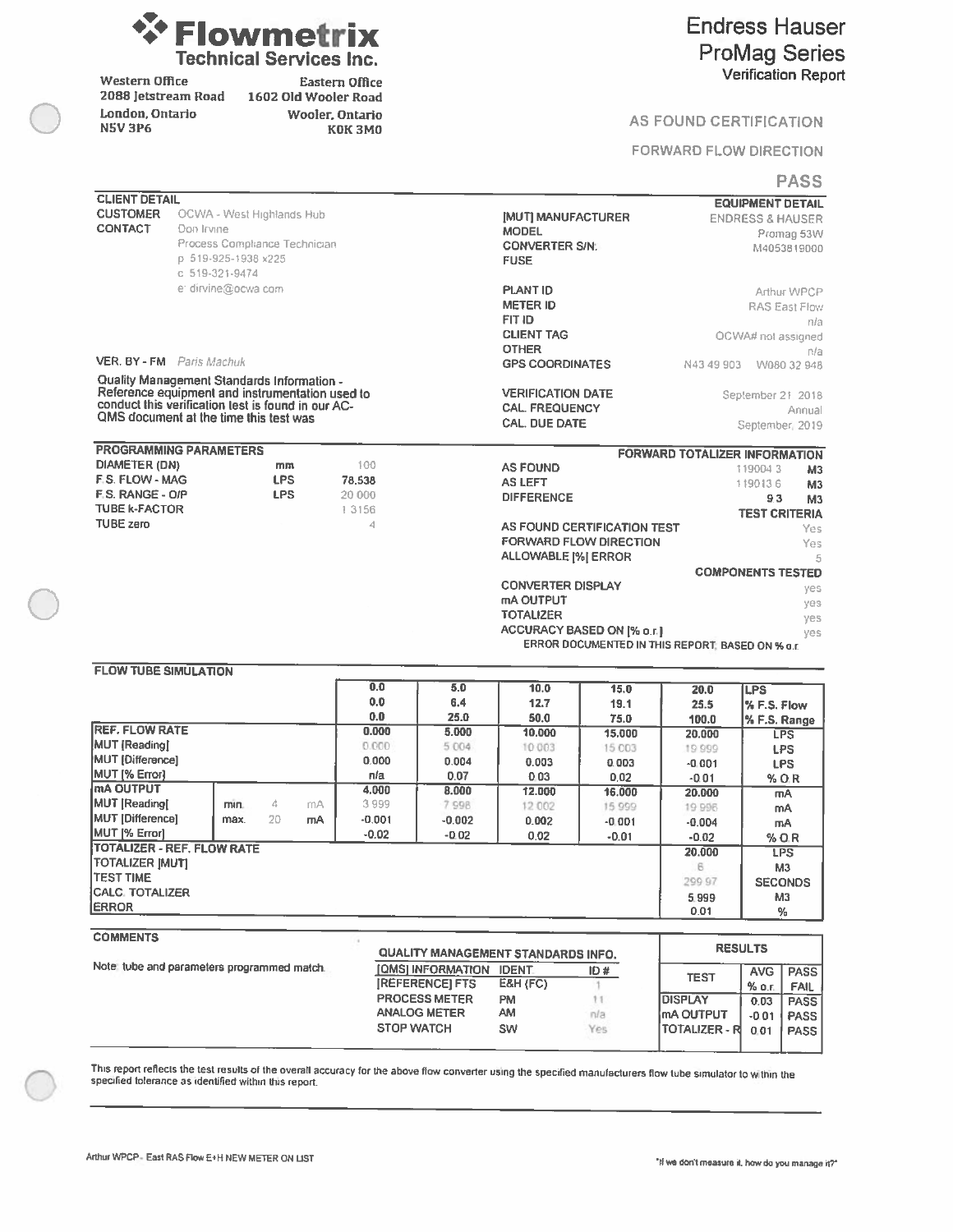**2018 - 2019 Annual Performance Report Arthur Wastewater Treatment Plant ECA 3773-ABJKXX** 

# **Appendix D**

Sludge Quality Analysis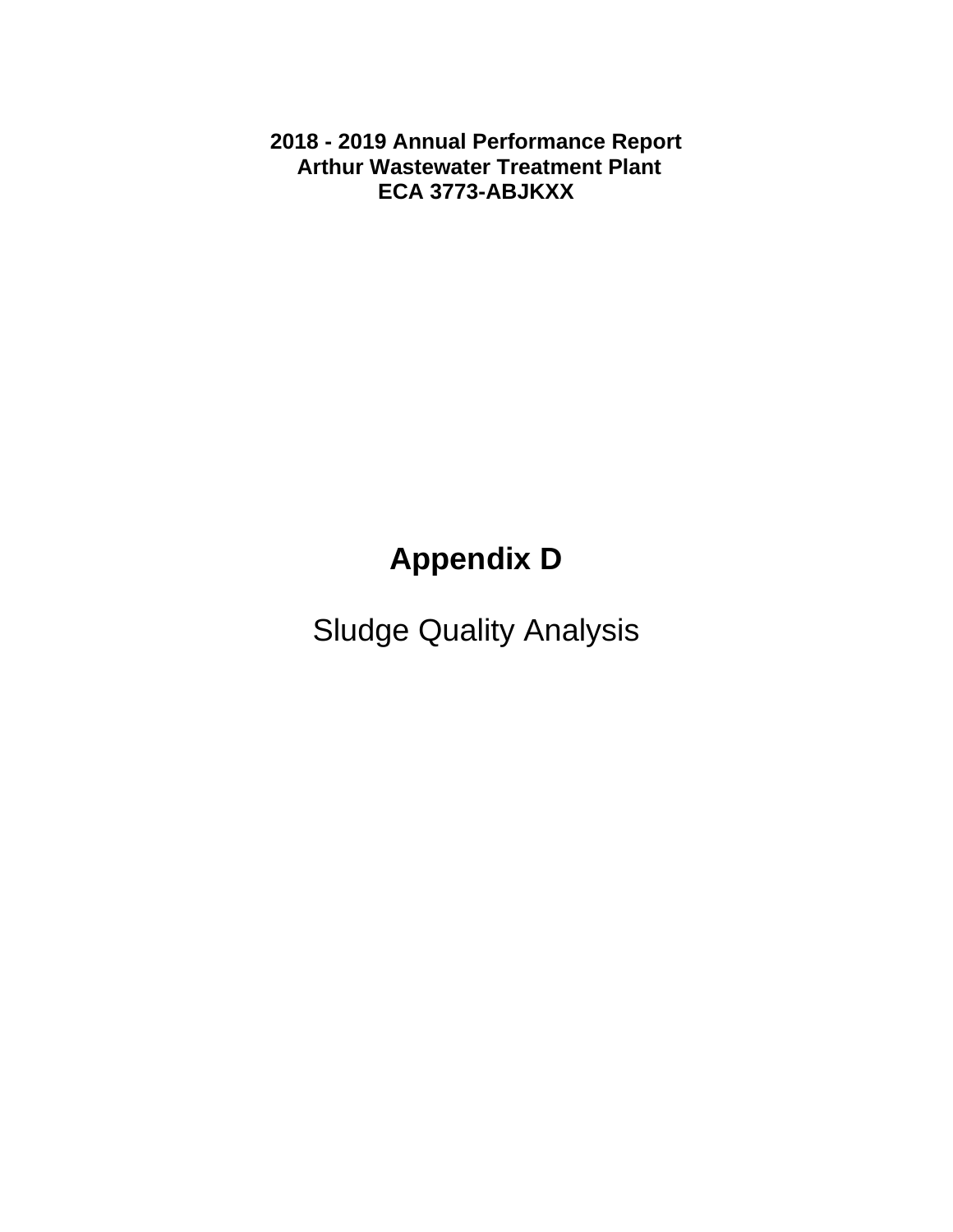#### **ARTHUR WASTEWATER TREATMENT PLANT SLUDGE QUALITY DATA**

| 2018 - 2019                       | Day        | 8-May          | 18-Jun         | $11$ -Jul      | 21-Aug           | 13-Sep          |                | 10-Oct 15-Nov 12-Dec |                | 23-Jan         | 28-Feb         | 28-Mar        | 24-Apr         |                |
|-----------------------------------|------------|----------------|----------------|----------------|------------------|-----------------|----------------|----------------------|----------------|----------------|----------------|---------------|----------------|----------------|
|                                   | Month/Year | $Mav-18$       | <b>Jun-18</b>  | <b>Jul-18</b>  |                  | Aug-18   Sep-18 |                | <b>Oct-18 Nov-18</b> | Dec-18 Jan-19  |                | <b>Feb-19</b>  | <b>Mar-19</b> | <b>Apr-19</b>  | <b>AVERAGE</b> |
| <b>Nutrients</b>                  |            |                |                |                |                  |                 |                |                      |                |                |                |               |                |                |
| <b>TS</b>                         | (mg/L)     | 34800          | 24200          | 23200          | 29500            | 25800           | 29300          | 28200                | 29500          | 37700          | 27700          | 32700         | 36200          | 29900          |
| Ammonia+Ammonium                  | (mg/L)     | 325.0          | 658.0          | 637            | 381              | 1120            | 100            | 56.2                 | 55.6           | 125.0          | 43.1           | 148.0         | 2370           | 501.6          |
| Nitrate                           | (mg/L)     | 0.30           | 0.30           | 0.30           | 0.30             | 0.60            | 2.4            | 0.30                 | 0.4            | 0.9            | 0.30           | 0.30          | 0.30           | 0.56           |
| Ammonia + Nitrate                 | (mg/L)     | 325.3          | 658.3          | 637.3          | 381.3            | 1120.6          | 102.4          | 56.5                 | 56.0           | 125.9          | 43.4           | 148.3         | 2370.3         | 502.1          |
| <b>TKN</b>                        | (mg/L)     | 2330           | 1970           | 1650           | 934              | 1400            | 1130           | 1480                 | 1700           | 2280           | 1770           | 2020          | 2370           | 1753           |
| Phosphorus                        | (mg/L)     | 1500           | 930            | 960            | 1200             | 1200            | 1300           | 1300                 | 1200           | 1400           | 1000           | 1100          | 1400           | 1208           |
|                                   |            |                |                |                |                  |                 |                |                      |                |                |                |               |                |                |
| <b>Metal Concentrations</b>       |            |                |                |                |                  |                 |                |                      |                |                |                |               |                |                |
| Arsenic                           | (mg/L)     | 0.20           | 0.10           | 0.10           | 0.20             | 0.20            | 0.20           | 0.20                 | 0.20           | 0.20           | 0.10           | 0.10          | 0.20           | 0.17           |
| Cadmium                           | (mg/L)     | 0.013          | 0.009          | 0.010          | 0.012            | 0.011           | 0.012          | 0.011                | 0.010          | 0.013          | 0.010          | 0.010         | 0.01           | 0.01           |
| Cobalt                            | (mg/L)     | 0.07           | 0.04           | 0.05           | 0.05             | 0.050           | 0.06           | 0.06                 | 0.06           | 0.07           | 0.04           | 0.04          | 0.05           | 0.05           |
| Chromium                          | (mg/L)     | 1.70           | 0.93           | 0.88           | 1.10             | 1.00            | 0.84           | 0.75                 | 1.10           | 1.40           | 1.00           | 0.92          | 1.20           | 1.07           |
| Copper                            | (mg/L)     | 36.00          | 27.00          | 28.00          | 37.00            | 31.00           | 41.00          | 31.00                | 25.00          | 31.00          | 22.00          | 21.00         | 27.00          | 29.75          |
| Mercury                           | (mg/L)     | 0.008          | 0.007          | 0.006          | 0.007            | 0.0070          | 0.0100         | 0.008                | 0.009          | 0.010          | 0.0070         | 0.010         | 0.006          | 0.008          |
| Potassium                         | (mg/L)     | 190            | 150.0          | 140.0          | 140.0            | 140.0           | 110.0          | 100.0                | 110.0          | 140.0          | 160.0          | 150.0         | 170.0          | 142            |
| Molybdenum                        | (mg/L)     | 0.22           | 0.15           | 0.14           | 0.15             | 0.15            | 0.19           | 0.17                 | 0.15           | 0.17           | 0.12           | 0.15          | 0.18           | 0.16           |
| Nickel                            | (mg/L)     | 0.92           | 0.55           | 0.50           | 0.66             | 0.61            | 0.49           | 0.44                 | 0.56           | 0.80           | 0.53           | 0.50          | 0.47           | 0.59           |
| Lead                              | (mg/L)     | 0.30           | 0.20           | 0.20           | 0.30             | 0.30            | 0.30           | 0.30                 | 0.30           | 0.30           | 0.20           | 0.20          | 0.30           | 0.27           |
| Selenium                          | (mg/L)     | 0.10           | 0.10           | 0.10           | 0.10             | 0.10            | 0.10           | 0.10                 | 0.10           | 0.10           | 0.10           | 0.10          | 0.10           | 0.10           |
| Zinc                              | (mg/L)     | 15.00          | 9.60           | 9.70           | 14.00            | 12.00           | 17.00          | 17.00                | 15.00          | 18.00          | 11.00          | 12.00         | 14.00          | 13.69          |
|                                   |            |                |                |                |                  |                 |                |                      |                |                |                |               |                |                |
| <b>Bacti</b>                      |            |                |                |                |                  |                 |                |                      |                |                |                |               |                |                |
| E. coli (cfu/1g dried wgt)        |            | 129,310        | 11,983         | 5,603          | 339              | 388             | 1,706          | 134,752              | 169,492        | 95,491         | 350,181        | 342,508       | 201,657        | 120,284        |
| E. coli (cfu/100mL)               |            | 450,000        | 29,000         | 13,000         | 1,000            | 1,000           | 5,000          | 380,000              | 500,000        | 360,000        | 970,000        | 1,120,000     | 730,000        | 379,917        |
|                                   |            |                |                |                |                  |                 |                |                      |                |                |                |               |                |                |
| <b>Metal/Solids Concentration</b> |            |                |                |                |                  |                 |                |                      |                |                |                |               |                |                |
| Arsenic [170]                     | (mg/kg)    | 6              | 4              | 4              | $\overline{7}$   | 8               | 7              | 7                    | 7              | 5              | 4              | 3             | 6              | 6              |
| Cadmium [34]                      | (mg/kg)    | $\mathbf 0$    | $\pmb{0}$      | 0              | $\boldsymbol{0}$ | $\mathbf 0$     | $\mathbf 0$    | 0                    | $\mathbf 0$    | $\mathbf 0$    | 0              | $\mathbf 0$   | $\overline{0}$ | 0              |
| Cobalt [340]                      | (mg/kg)    | $\overline{2}$ | $\overline{2}$ | $\overline{2}$ | $\overline{2}$   | $\overline{2}$  | $\overline{2}$ | $\overline{2}$       | $\overline{2}$ | $\overline{2}$ | $\overline{1}$ | $\mathbf{1}$  | $\mathbf{1}$   | $\overline{2}$ |
| Chromium [2800]                   | (mg/kg)    | 49             | 38             | 38             | 37               | 39              | 29             | 27                   | 37             | 37             | 36             | 28            | 33             | 36             |
| Copper [1700]                     | (mg/kg)    | 1034           | 1116           | 1207           | 1254             | 1202            | 1399           | 1099                 | 847            | 822            | 794            | 642           | 746            | 1014           |
| Mercury [11]                      | (mg/kg)    | $\mathbf 0$    | $\mathbf 0$    | $\mathbf 0$    | 0                | $\mathbf 0$     | 0              | 0                    | $\mathbf 0$    | $\mathbf 0$    | 0              | 0             | 0              | 0              |
| Molybdenum [94]                   | (mg/kg)    | 6              | 6              | 6              | 5                | 6               | 6              | 6                    | 5              | 5              | $\overline{4}$ | 5             | 5              |                |
| Nickel [420]                      | (mg/kg)    | 26             | 23             | 22             | 22               | 24              | 17             | 16                   | 19             | 21             | 19             | 15            | 13             | 20             |
| Lead [1100]                       | (mg/kg)    | 9              | 8              | 9              | 10               | 12              | 10             | 11                   | 10             | 8              | $\overline{7}$ | 6             | 8              | 9              |
| Selenium [34]                     | (mg/kg)    | 3              | $\overline{4}$ | 4              | $\mathsf 3$      | $\overline{4}$  | 3              | 4                    | 3              | 3              | 4              | 3             | 3              | 3              |
| Zinc [4200]                       | (mg/kg)    | 431            | 397            | 418            | 475              | 465             | 580            | 603                  | 508            | 477            | 397            | 367           | 387            | 459            |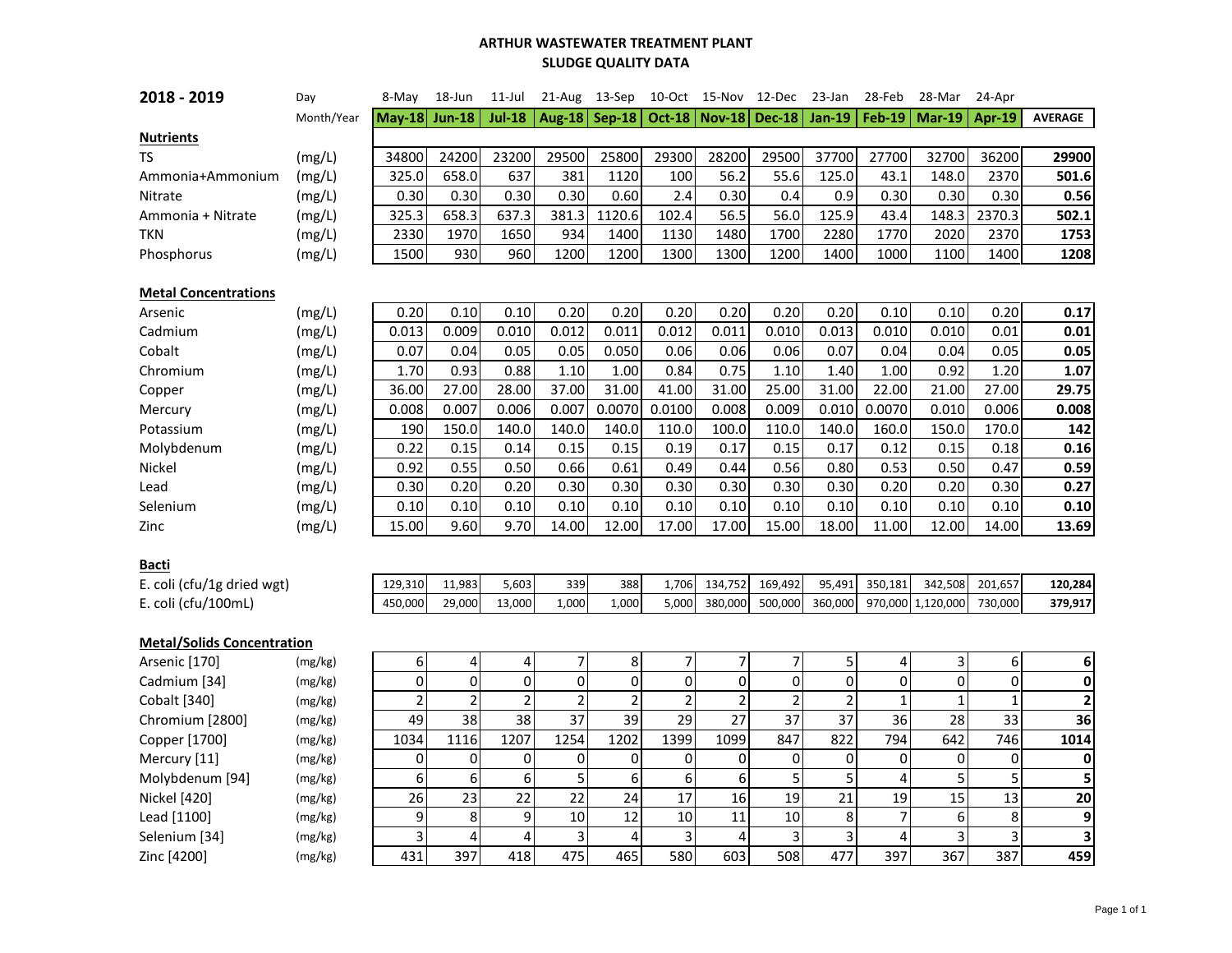**2018 - 2019 Annual Performance Report Arthur Wastewater Treatment Plant ECA 3773-ABJKXX** 

# **Appendix E**

Community Complaints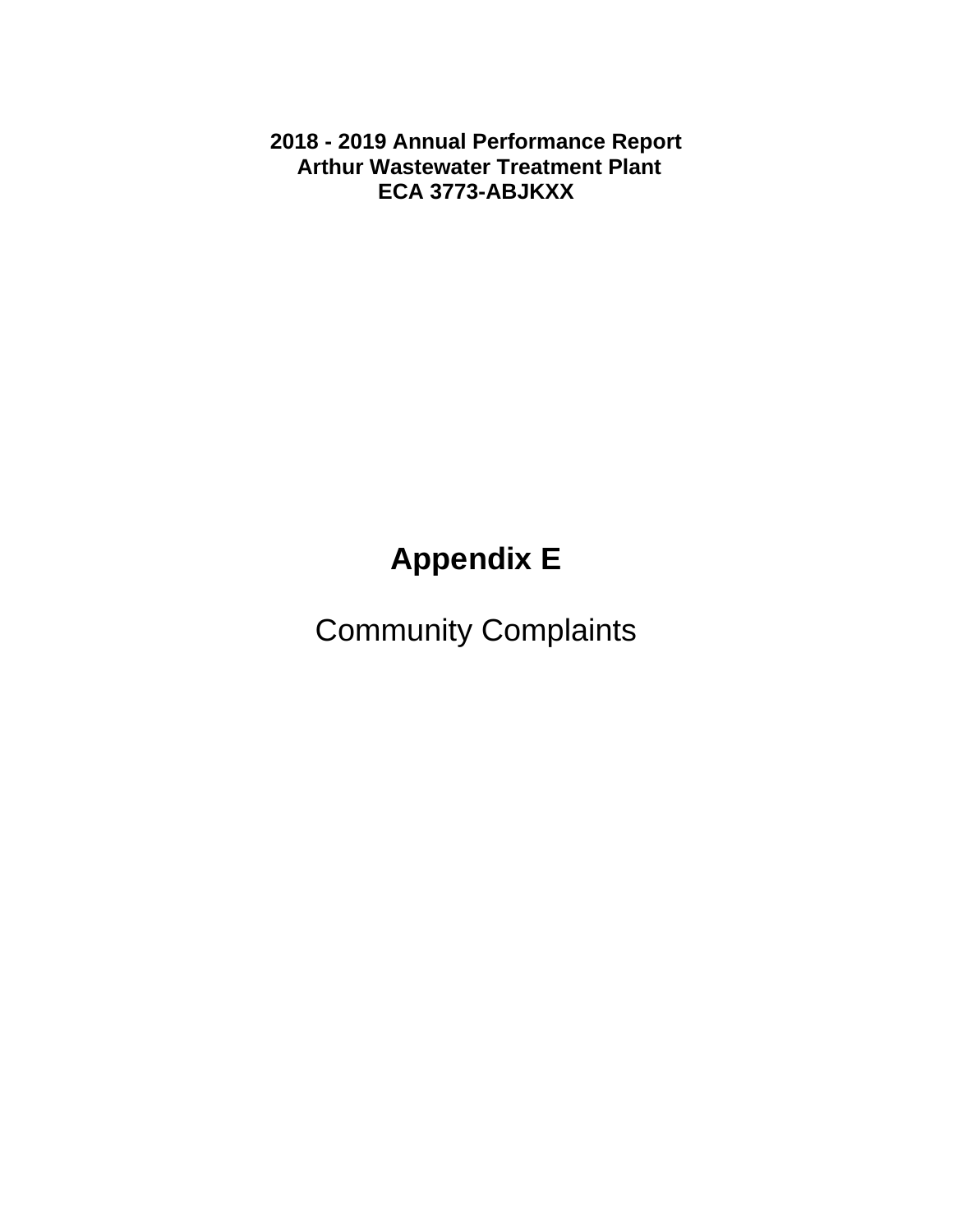#### **Ontario Clean Water Agency Community Complaints**

| Facility ID:                           | 5767                                                                    |
|----------------------------------------|-------------------------------------------------------------------------|
| <b>Facility Name:</b>                  | Arthur Wastewater Treatment Plant, Lagoon &<br><b>Collection System</b> |
| Address:                               | P.O. Box 749                                                            |
| City:                                  | Arthur                                                                  |
| Province:                              | Ontario                                                                 |
| Postal Code:                           | <b>N0G 1A0</b>                                                          |
| Name of Person who filed<br>Complaint: |                                                                         |
| Address:                               |                                                                         |
| Phone                                  |                                                                         |

*NOTE: If there were multiple complaints, provide the name of the person who filed the initial complaint and note the number and details in the "Description" field below*

Date of Complaint: 27/07/2018 Time of Complaint: 03:41:27 PM

#### **Nature of Complaint**

| $\boxtimes$ Noise     |                       | $\Box$ Water Supply Taste/Colour $\Box$ Water Pressure/No Water |
|-----------------------|-----------------------|-----------------------------------------------------------------|
| $\blacksquare$ Visual | Service Problem       | $\Box$ Basement Flooding                                        |
| $\Box$ Odour          | $\Box$ Sludge Related |                                                                 |
| Other:                |                       |                                                                 |

#### **Description:**

Operator advised PCT through P&C Report that Barry T (water Supervisor for Wellington North), had received a complaint regarding the noise from the air stack in the aeration cells. The current blowers are too big and have been turned down as much as they can be to eliminate too much DO in the aeration cells. The plant has just passed the 95% design review and will be replacing the blowers in the very near future

#### **Action taken in response:**

Operator as purchased a muffler from a local farm store to place on the top of the stack. The noice has almost completely dissappeared at this point. The operator will monitor the noise and replace the muffler if required.

Was the source of the problem identified?:  $\bullet$  Yes  $\circ$  No

Was the source an OCWA facility/activity?:  $\bullet$  Yes  $\circlearrowright$  No If "Yes", describe: